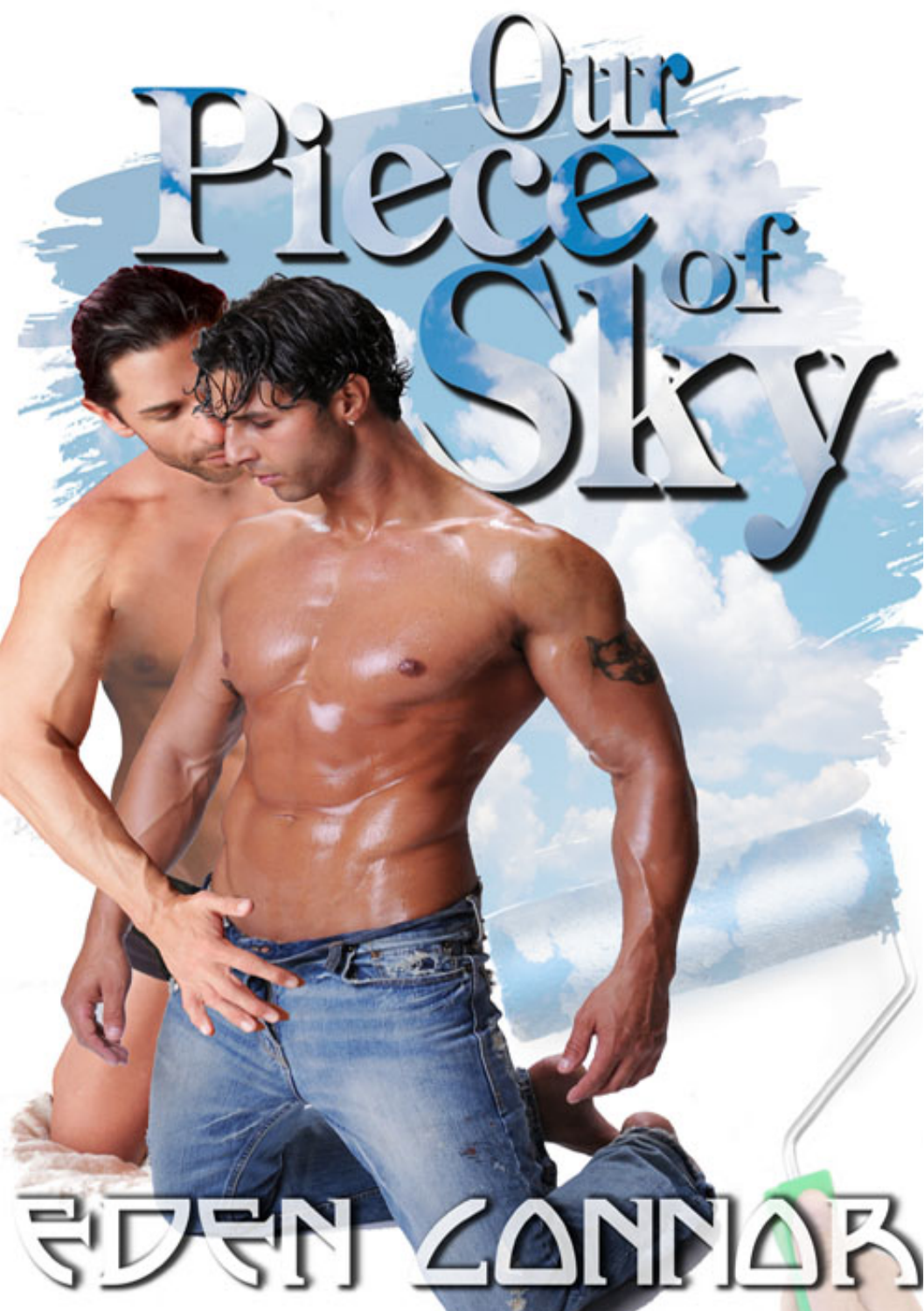## **OUR PIECE OF SKY**

Can friends become lovers? Absolutely. Can two men make a relationship when one is openly gay and the other firmly closeted? Happens every day. Manny Curtis is determined to drag his relationship with Joseph Gilante out of the 'friend zone'. When the big, Italian bull stud offers Manny a job painting a ceiling, Manny plots to seduce Joe. Two explosive court verdicts threaten to rip apart one small southern town and may slam the door on Manny and Joe's fragile new relationship. Can Manny use the threads of prejudice and hate to weave a stronger bond?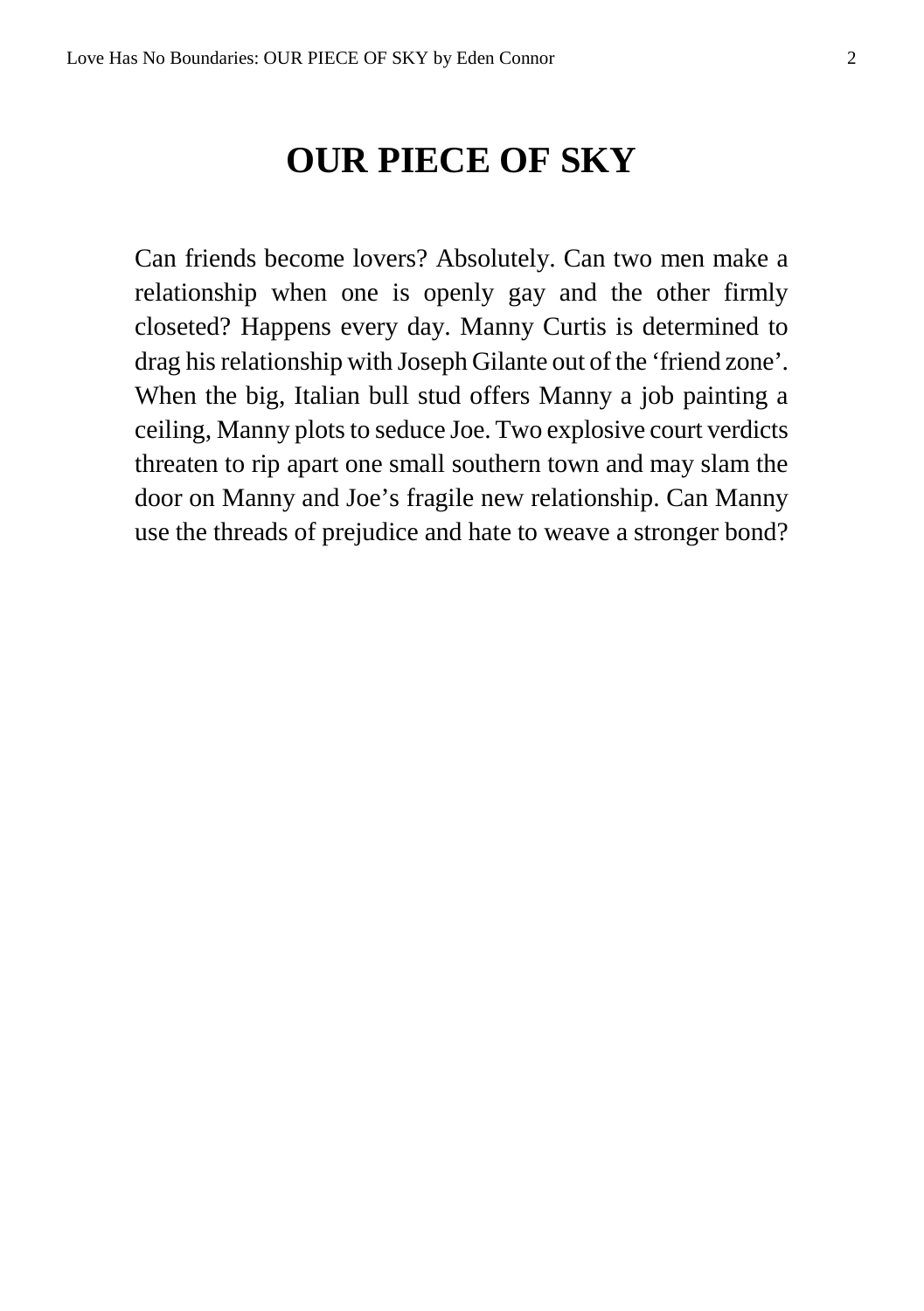# **Love Has No Boundaries**

## *An M/M Romance series*

# **OUR PIECE OF SKY By Eden Connor**

## **Introduction**

The story you are about to read celebrates love, sex and romance between men. It is a product of the *Love Has No Boundaries* promotion sponsored by the *Goodreads M/M Romance Group* and is published as a free gift to you.

## **What Is Love Has No Boundaries?**

The *Goodreads M/M Romance Group* invited members to choose a photo and pen a letter asking for a short M/M romance story inspired by the image; authors from the group were encouraged to select a letter and write an original tale. The result was an outpouring of creativity that shone a spotlight on the special bond between M/M romance writers and the people who love what they do.

A written description of the image that inspired this story is provided along with the original request letter. If you'd like to view the photo, please feel free to join the [Goodreads M/M Romance Group](http://www.goodreads.com/group/show/20149-m-m-romance) and visit the discussion section: *Love Has No Boundaries*.

Whether you are an avid M/M romance reader or new to the genre, you are in for a delicious treat.

## **Words of Caution**

This story may contain sexually explicit content and is **intended for adult readers.** It may contain content that is disagreeable or distressing to some readers. The *M/M Romance Group* strongly recommends that each reader review the General Information section before each story for story tags as well as for content warnings.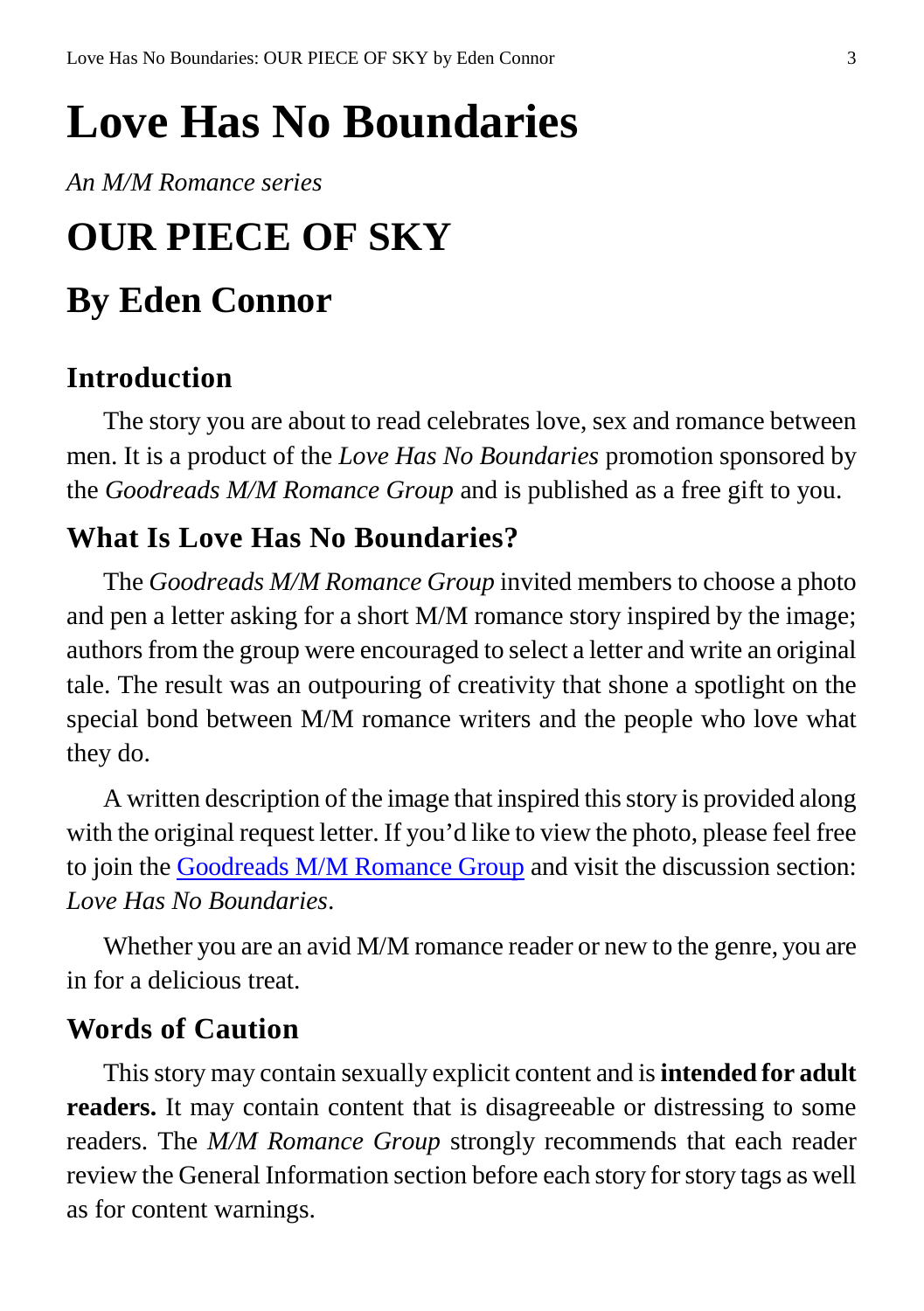This story is a work of fiction. Names, characters, places and incidents are the products of the author's imagination or are used fictitiously. Any resemblance to actual events, locales, or persons, living or dead, is entirely coincidental.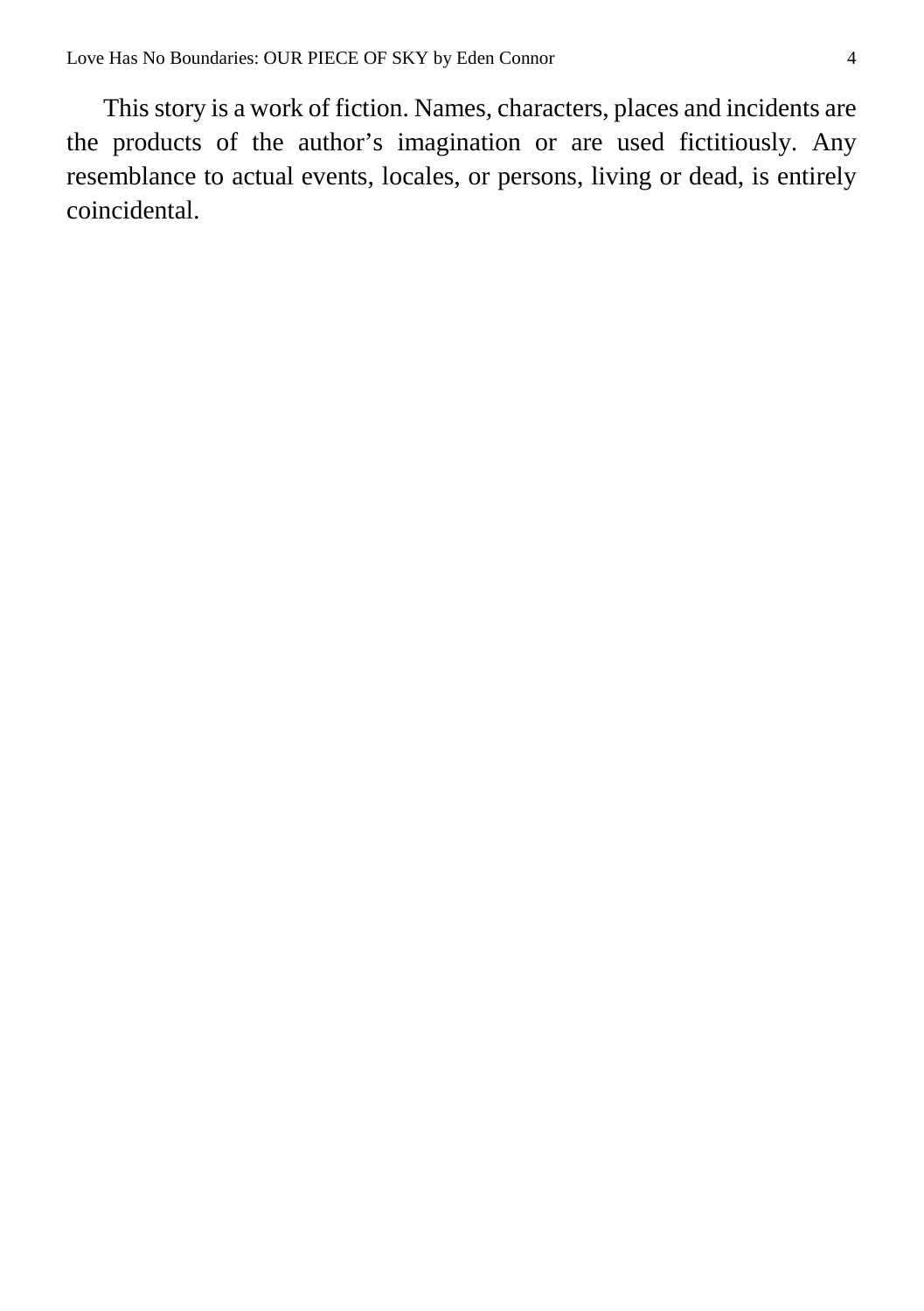All rights reserved worldwide.

This eBook may be distributed freely in its entirety courtesy of the *Goodreads M/M Romance Group*. This eBook may not be sold, manipulated or reproduced in any format without the express written permission of the author.

Our Piece of Sky, Copyright © 2013 Eden Connor

Cover Art by Eden Connor

This ebook is published by the *M/M Romance Group* and is not directly endorsed by or affiliated with Goodreads Inc.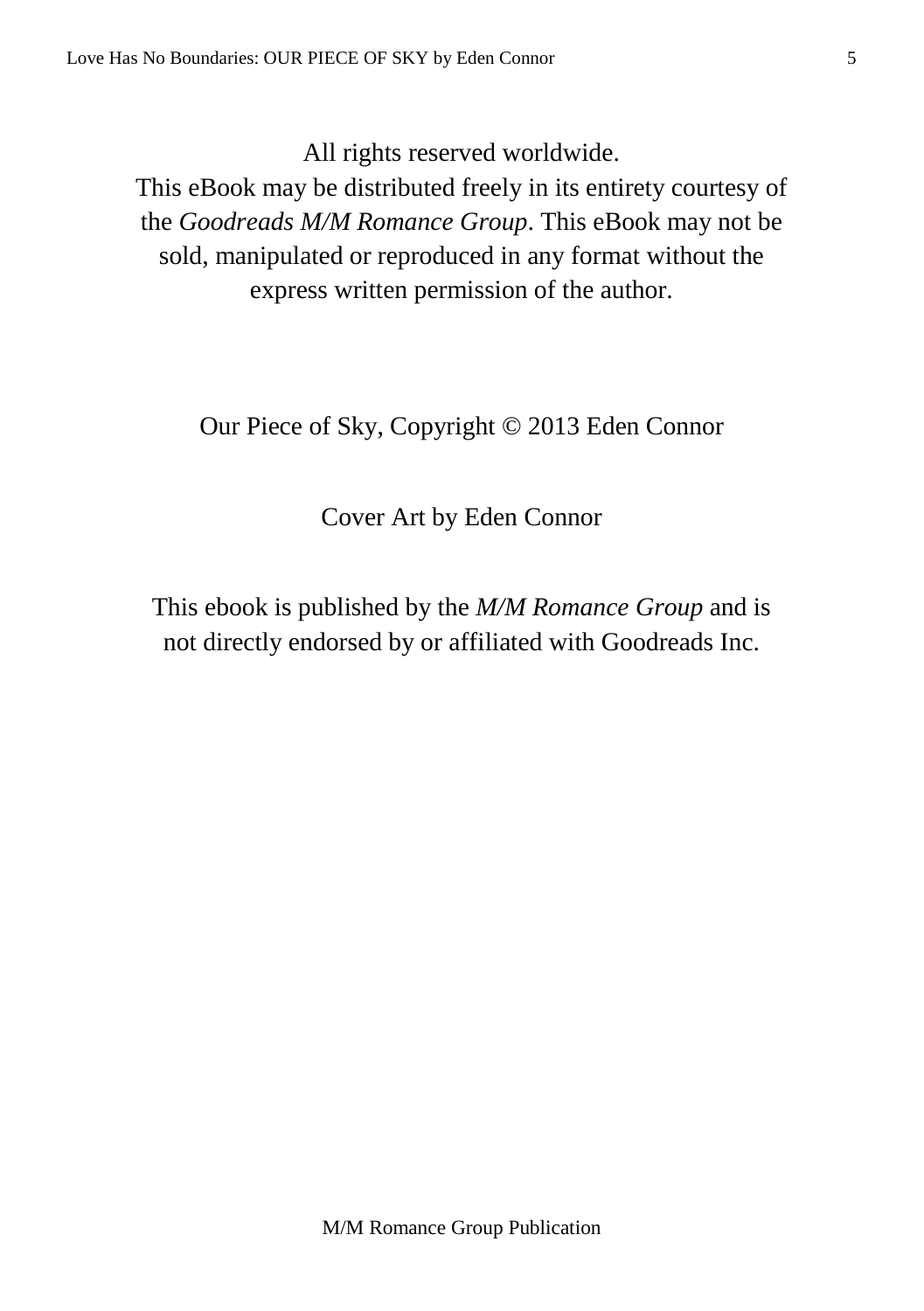# **OUR PIECE OF SKY By Eden Connor**

## **Photo Description**

A tattooed man with a stubbled jaw peers at the viewer from under his raised arms, white tank caught around his elbows. At the bottom of the frame, green briefs with a white waistband are barely visible. He has stars on both pecs, and his left nipple is pierced. More tattoos are visible on the underside of both biceps, across his upper abdomen and below his navel.

## **Story Letter**

## *Dear Author,*

"I've wanted my best friend for years. He says I'm 'not his type' and we're 'just friends'. I've got plenty of friends but none of them act like he does sitting so close, wrestling with me, wanting to spend all our time together… When we're at the pool or when I stay over at his house, he just can't keep his eyes off me. Well, I've had enough. If he's not willing to admit he's interested, I'll make him look at me until he can't deny it…"

*I just love this guy's sexy challenging expression (and of course, the great body/tattoos/piercings/beard!)—he lookslike a confident guywho getswhat he wants.*

*I want to leave it open to the author whether it's friends-to-lovers between out guys or if it's gay-for-you.*

*Enjoy, hope it inspires someone :)*

*Sincerely,*

*Willow Scarlett*

## **Story Info**

## **Genre:** contemporary

**Tags:** friends to lovers, in the closet, religion, bears, blue collar, prejudice, hate crimes, kittens, labels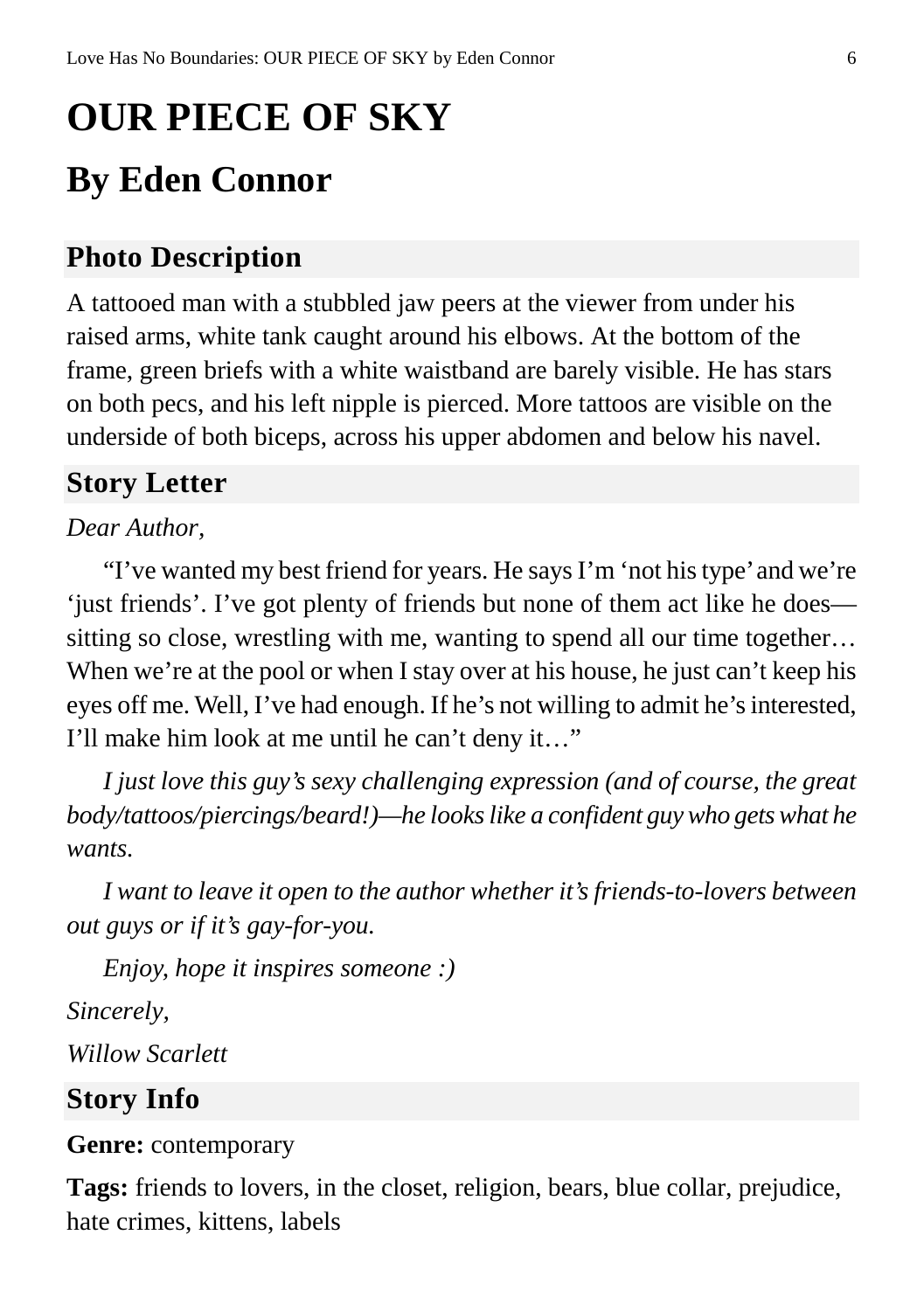**Content warnings**: graphic violence; One cat had to be sacrificed to make this story work, but her death was an accident. Two brutal assault cases form the backbone of this story and both are vividly described.

**Word count:** 26,131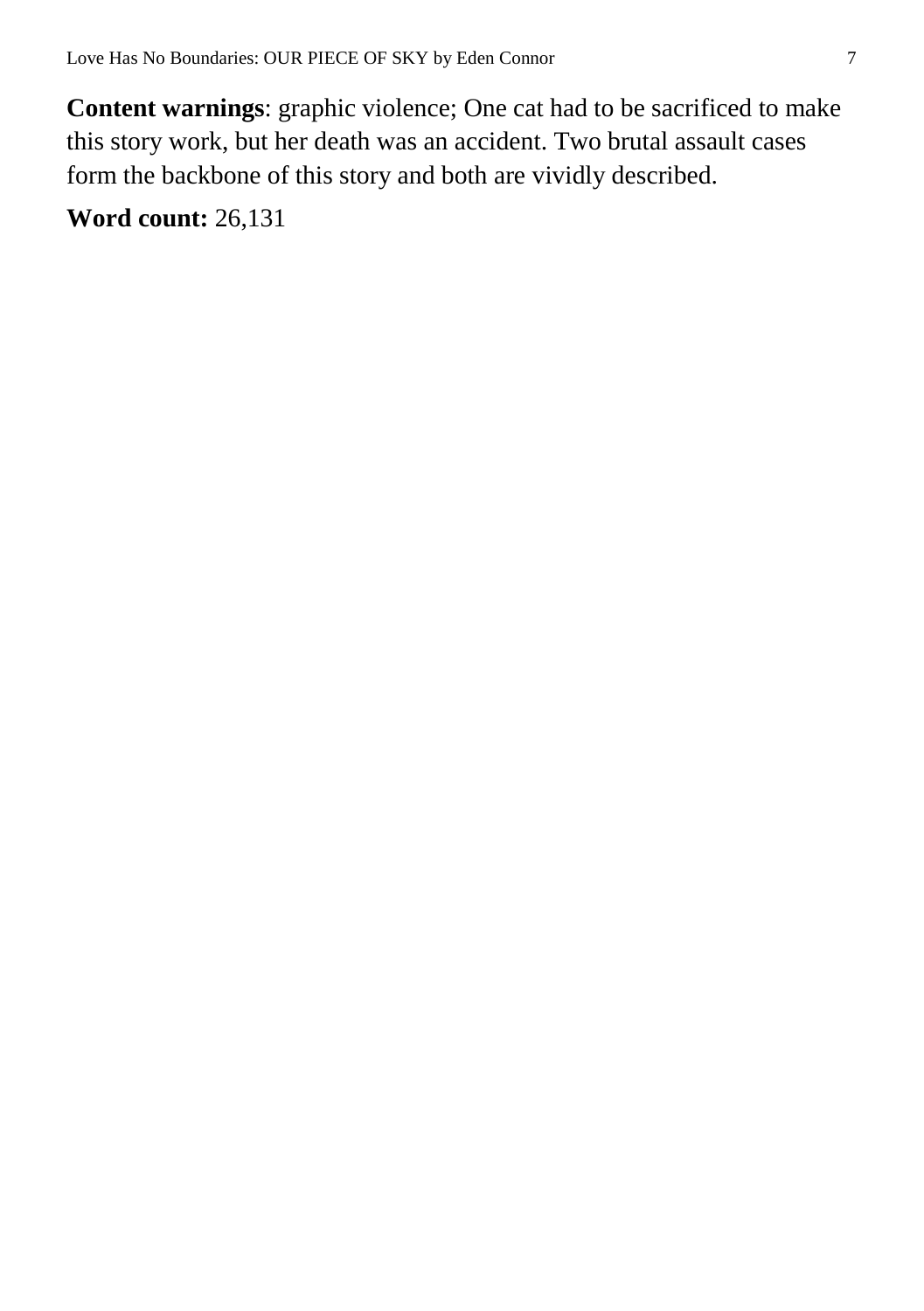#### *Author's Note*

The two legal cases forming the crux of this story are real-life events. Both well-publicized assaults took place in South Carolina, but they happened a decade apart. It'slong been on my heart to put the incidents side-by-side in one story, because of the stark similarities in the attacks—and the inexplicably disparate sentences for the perpetrators. I've changed the names of the victims, of course, and moved them to the same town, but the essential facts are correct as presented. I'd also like to take this opportunity to point out an underlying fact a few readers won't know, a fact that might affect your perception of this little tale. In 2006, Amendment One, the addendum to the South Carolina constitution banning gay marriage, passed by a state-wide margin of seventy-eight percent. Let that sink in. Almost eight out of ten people believe with their heart, with their soul, and with their voter's registration card, that being gay is "an abomination in the eyes of God". Thank Heaven for the handful of naughty, rebellious liberals down at the coast, for their votes are the ones offsetting the ninety percent who voted for Amendment One in the upstate county where this story takes place.

I only try my hand at writing m/m for this group's wonderful Dear Author event, so thank you for humoring me in my effort.  $~\sim$ E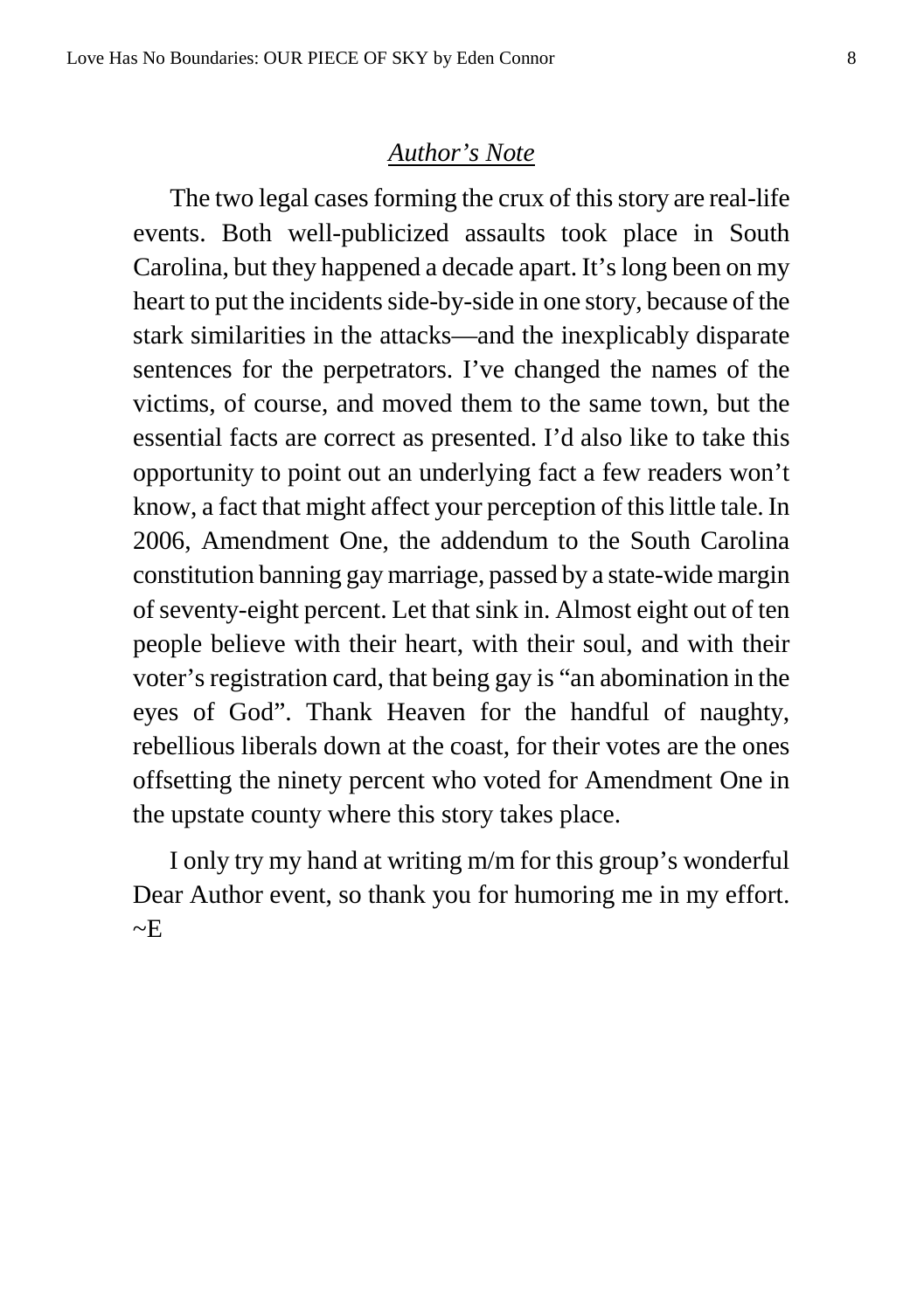# **OUR PIECE OF SKY By Eden Connor**

#### *Manny*

I left Carmine House as I always do, by the back door. Also par for the course, I was seven hundred and fifty dollars richer, and in awe of the lengths people will go to in order to satisfy their need for kink.

If I had to describe the job I perform for Willa Seachrist, I'd have to say it's a cross between a fluffer and a body guard. You heard me right. Fluffer, as in the task performed on behalf of the porn industry—getting dicks hard for the camera. Although, there's no dick-sucking at Carmine House. Not by us, anyway. Not that most of Willa's Back Door Boys would object. That's what we call each other, the Back Door Boys. Willa calls us escorts. We do get dicks hard, but indirectly. Willa needs someone to get her little fillies all wet and ready for her male members to fuck—and what better way than by using men who don't want to fuck them?

Shoving the folded bills into my back pocket, I strode toward the staff parking area, whistling and dodging the peacocks roaming the grounds. At least Willa's pet of choice wasn't a yapping pack of Yorkies. She intimidated the hell out of me, but I did admire my employer's sense of style.

Sun gleamed off the hood of my old Ford pickup when I approached. Odd, since I haven't bothered with wax since an uninsured motorist crunched the side panel and I never got around to painting the junkyard replacement to match the rest. Squinting, I dug out my keys.

"Emmanuel Curtis."

I could see my sunglasses dangling from my rear view mirror, but I couldn't see who spoke. The voice came from the other side of the pickup. "Yeah?" The guests know me as Curt. *So, is this guy household staff?* He had to be in tight with Willa if he knew my name, but all I could see was a dazzling burst of light.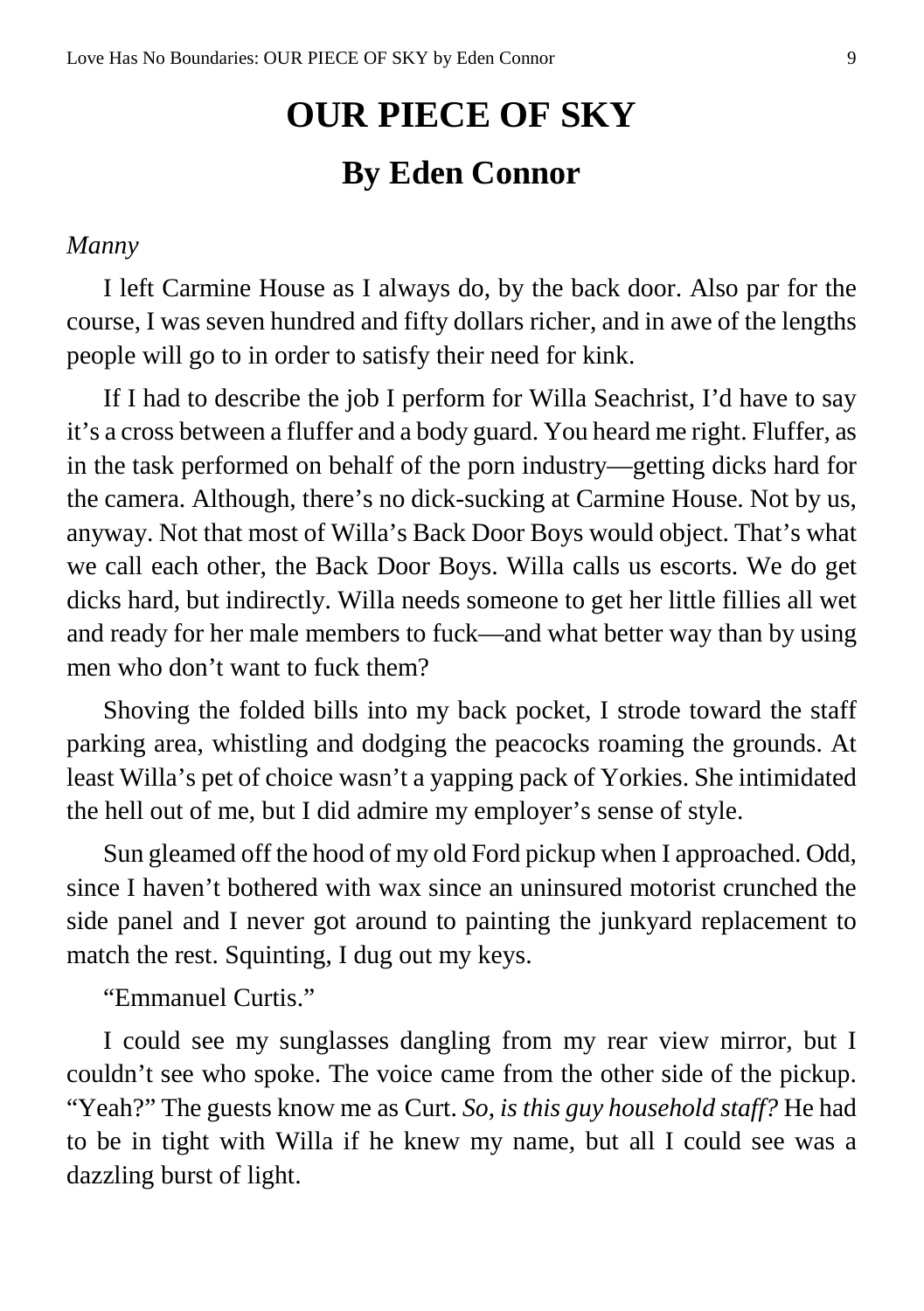A figure stepped forward. Through narrowed eyes, I made out a black tuxedo, spiky hair, and two-day beard, but not much about his face. The gladrags marked this guy as a club member. It seemed odd for a guest to roam the grounds on Sunday afternoon, still dressed for Friday night's party, but, hey, rich people do some weird shit. The stranger moved closer. He seemed to be looking over my shoulder at the house. "It's like a shrine to getting what you want, isn't it?"

I didn't have to look back to see the massive home. The gleaming white structure—a mere three floors soaring more than sixty feet—was reflected in the side window. "Sure is."

The man moved around the front end of my old Ford. Now I could see his face. He looked sexy as hell, all big brown eyes and bronzed skin. Square jaw. Tall, but trim. Just the way I like a man to look… Well, to be perfect, he could've been bigger. I lowered my eyes to the keys in my hand. Willa had fired a few for failing to remember the rule. No one was to suspect the escorts were gay. Male competition for females was the backbone of her little setup, and the money I earned here underwrites my shopping habit.

"Hey, can I ask you a question?"

"Uh, sure," I replied warily. The guy seemed to set off a buzz below my belt. Every step he came closer, that tingle got stronger. I really need to get laid after these club weekends.

"If I say 'love', what's the first thing that comes to mind?"

So far, I'd managed to work in one semester of college. My psych professor asked the class to describe the body's reactions when you got pulled over by a cop… increased respiration, accelerated heartbeat, sweaty palms. When she had the entire class's agreement on the symptoms, she asked, "So, getting a speeding ticket feels like falling in love?"

The anecdote wasn't an answer to his question, so I shrugged and worked on opening my truck's balky door lock. "I got nothin'." Seemed to me falling in love wasn't hard. Going over that edge with someone who wanted to take the tumble with you was the trick. And not a convo I wanted to have with a stranger who'd popped out of the trees.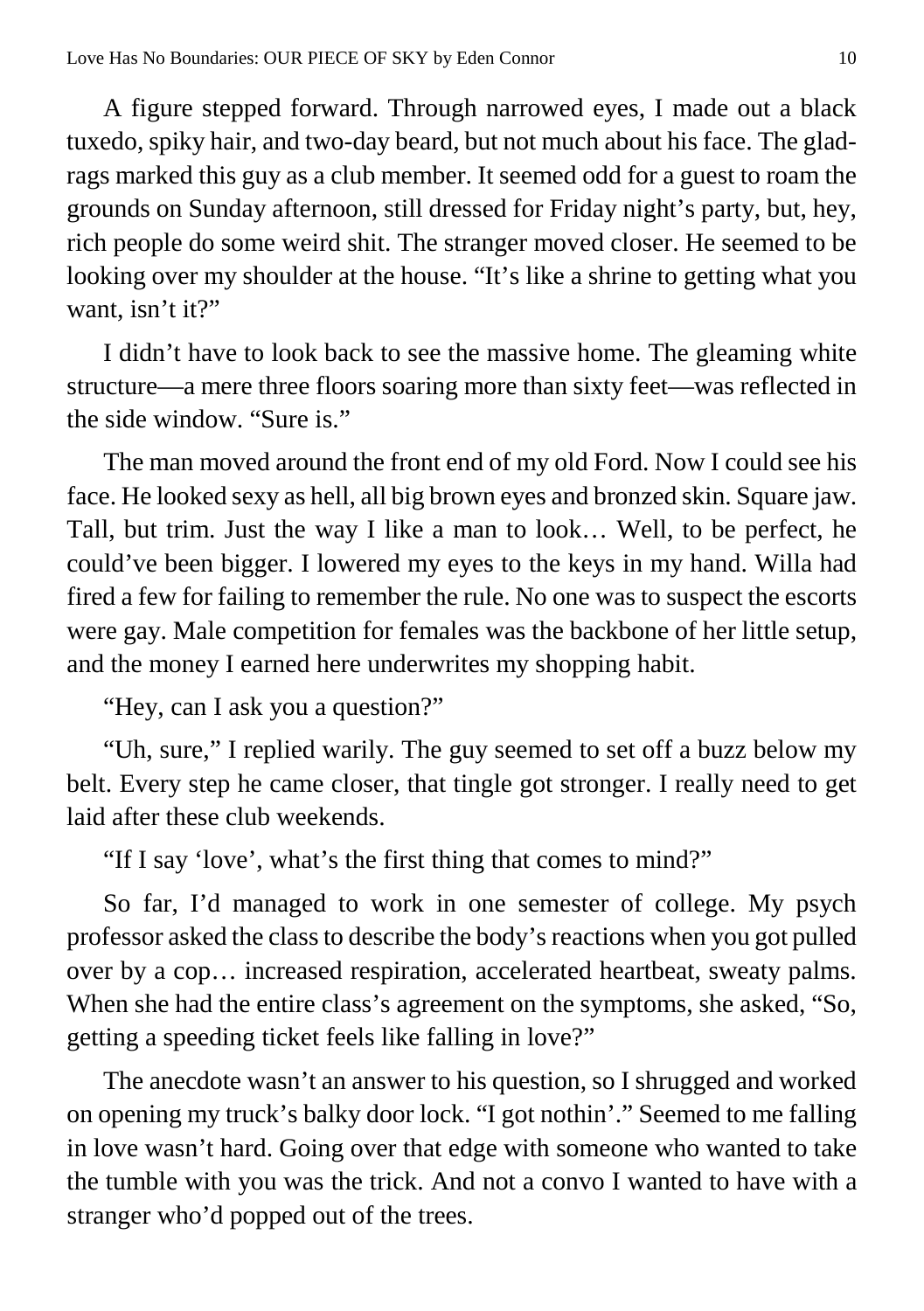"You should go after what you want. That mountain is never going to come to you." Stepping away from my truck, the man shoved his hands in his pants pockets, sauntering across the lot like he took his tux for a walk every day at sundown.

I stared at his reflection, puzzling over what he could've meant. It wasn't like anyone *knew*. I'd never breathed a word to anyone about what I wanted… or whom.

The vinyl upholstery burned my ass through my jeans when I slid behind the wheel. First thing, I jammed on my sunglasses. The metal nosepiece seared the bridge of my nose, but thinking about Joe made me shiver. Liberating my cell from the console—we aren't allowed to have them when on duty—I was stoked to see a message from the man himself. He had a job for me, painting a ceiling, but only if I could start first thing Monday morning and stay till the job was finished. My heart did a bad Macarena. Tomorrow was Monday. Tomorrow, I'd see Joseph.

Maybe reading the message from Joe while sitting in the shadow of Carmine House gave me the idea. Maybe the thought came from the stranger. Maybe the plan taking shape in my head had been there all along.

See, I've wanted my best friend for years. He says I'm "not his type" and we're "just friends". I've got plenty of friends but none act like he does sitting so close, wrestling with me, wanting to spend time together. When we're at the pool or when I stay over at his house, he can't keep his eyes off me. Well, I've had enough. If he's not willing to admit he's interested, I'll make him look at me until he can't deny it.

I came back to South Carolina when I injured my leg. My big break, dancing backup for Brittney, and I fell offstage. Cloaked in failure, I checked out of the hospital and limped back to my ratty apartment to find a letter telling me I'd inherited my Aunt Myrtle's house. The plan I made then was to come back, rehab my knee, and clean the place out. I had in mind to sell the ramshackle mill house, and maybe give Broadway a try. Nothing here had changed in the twelve years since I'd graduated high school. The town was as small as ever, and the mindset remained as narrow. God knows, I'd never been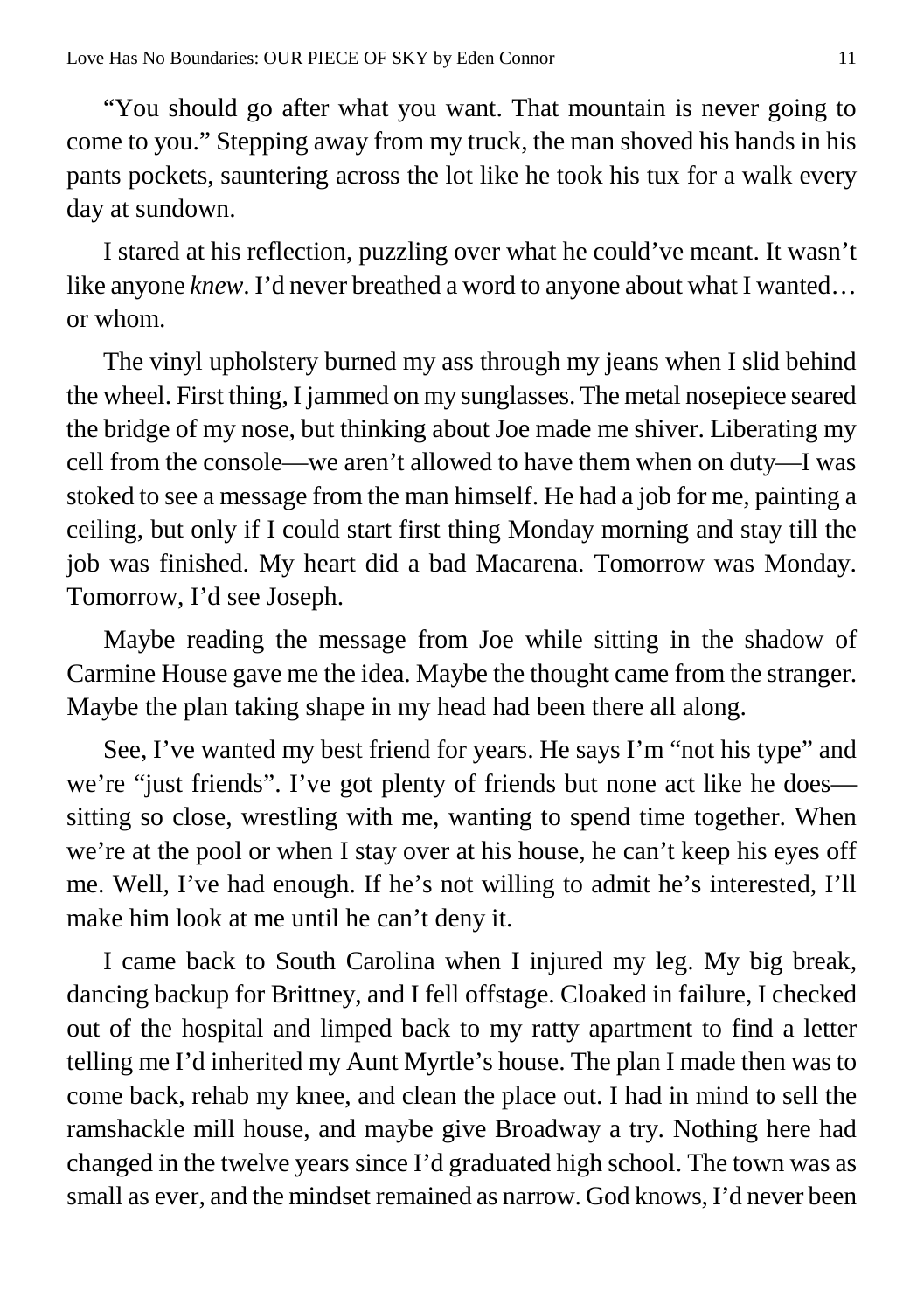able to get comfortable with my sexuality till I shook the red Carolina clay off my feet.

Six months later, my knee was fine, but I lingered here. Because of Joseph. I grew up across the street from Joe Gilante. What started as hero worship he's six years older—had condensed into a simmer of just plain worship by my junior year, but Joe was straight.

Or so I thought. I left town, but I keep drifting back. If I were honest, I'd have to admit the big, Italian bull stud was the reason. Over time, the clues started turning up. He never mentioned girlfriends, just the gal at the jewelry store, Teague somebody. Listening closely, I figured out each had their reasons for letting people assume they were together, but they weren't *together*. I'd never met her. Didn't particularly want to. When I screwed up the courage to ask, Joe told me straight out he was gay, but he made it plain the hours from nine to five were off limits for his non-straight friends. That time was when he made his real estate deals or welcomed guests to his delicatessen, wearing his best hetero face.

Pursuing a dance career was damn near a farce at thirty, not to mention the fact that my career didn't seem to be going anywhere. Joe even offered to buy the house, but I turned him down. So, at the moment, my life was stuck in neutral.

Although we'd grown really tight, my relationship with Joseph registered firmly in the friend zone. *Dammit.* Puffing out my cheeks, I blew a harsh breath. One thing seemed clear. *He's never going to come to me.*

Cranking the truck, I reversed out of my space, looking over my shoulder for the stranger. Five big-ass male peacocks stood in a circle on the grass, tails spread, looking like they were about to fight—or have a gay gang-bang. But the weird dude was gone.

*Tomorrow, I'll see Joseph*. I headed for the mall. *That man isn't gonna be able to look away.*

Monday morning, I didn't waste time looking for a free parking space on the streets around the town square. Every spot was sure to be filled. Begrudging the cost, I turned into the parking deck, grabbed the ticket, and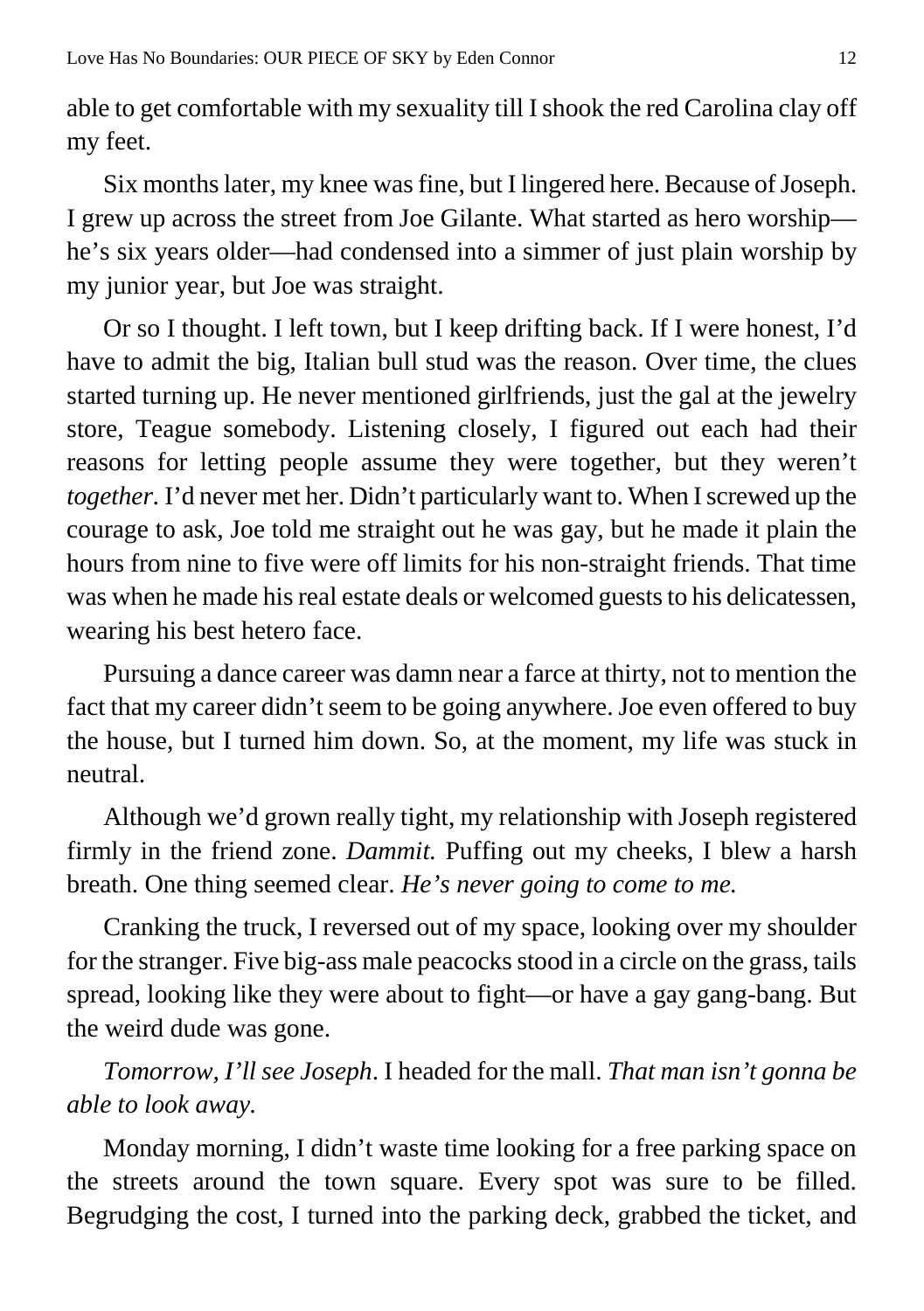circled till I found a space. Jamming my new ball cap on my head, I perched my equally-new sunglasses on the brim, grabbed my backpack, and started the short hike to Joe's new place. The sky looked like polished steel. Though it was late April, the breeze had teeth like October.

Swirling dust stung my eyes, forcing me to put on my sunglasses. Downtown buildings had been dropping like Legos for weeks. Every Sunday, just after dawn, four or five more went down. The whole block of South Church facing the quaint downtown park was being reduced to rubble, to make way for some fancy new building. The bright-orange safety fence edging the sidewalk didn't stop grit from peppering me. I jogged to the opposite end of the block, eyeballing the heavy equipment and grinning like a four-year-old with a new Tonka truck. The wind nearly took off my cap a couple of times.

It felt weird not to see the faded red-and-gold delicatessen sign, outlined in white neon, on the corner. How many times back in high school had I come downtown just to grab a roast beef sub and hope for a sight of Joseph? A backhoe sat in the spot where the deli's front door had once been, taking huge bites out of the piles of bricks and mangled metal. The thump and crash of debris falling into the back of a waiting dump truck echoed the hammering in my chest.

Crossing North Church at the corner of West Main, I spied a pickup. The left-side wheels were pulled onto the sidewalk in front of Joe's new restaurant, two blocks down. Joseph stood in the street at the rear of the vehicle, beside a couple. The woman wore one of those god-awful, floppy-brimmed, southern belle hats. The last time I saw one on an actual woman had been when my sister got married and foisted them on her bridesmaids. Her decision to overrule the darling pillboxesI'd urged her to choose made sense in a passiveaggressive way, since none of those conniving bitches liked my awesome, black, brother-in-law.

This gal clamped the baby-barf-colored monstrosity to her head with one hand and gestured with the other. The ivory-and-teal Vera Bradley scarf, tied into a drooping bow around the brim, did nothing to update the look. The Jay Gatsby-looking dude at her side leaned forward to say something to Joe. I felt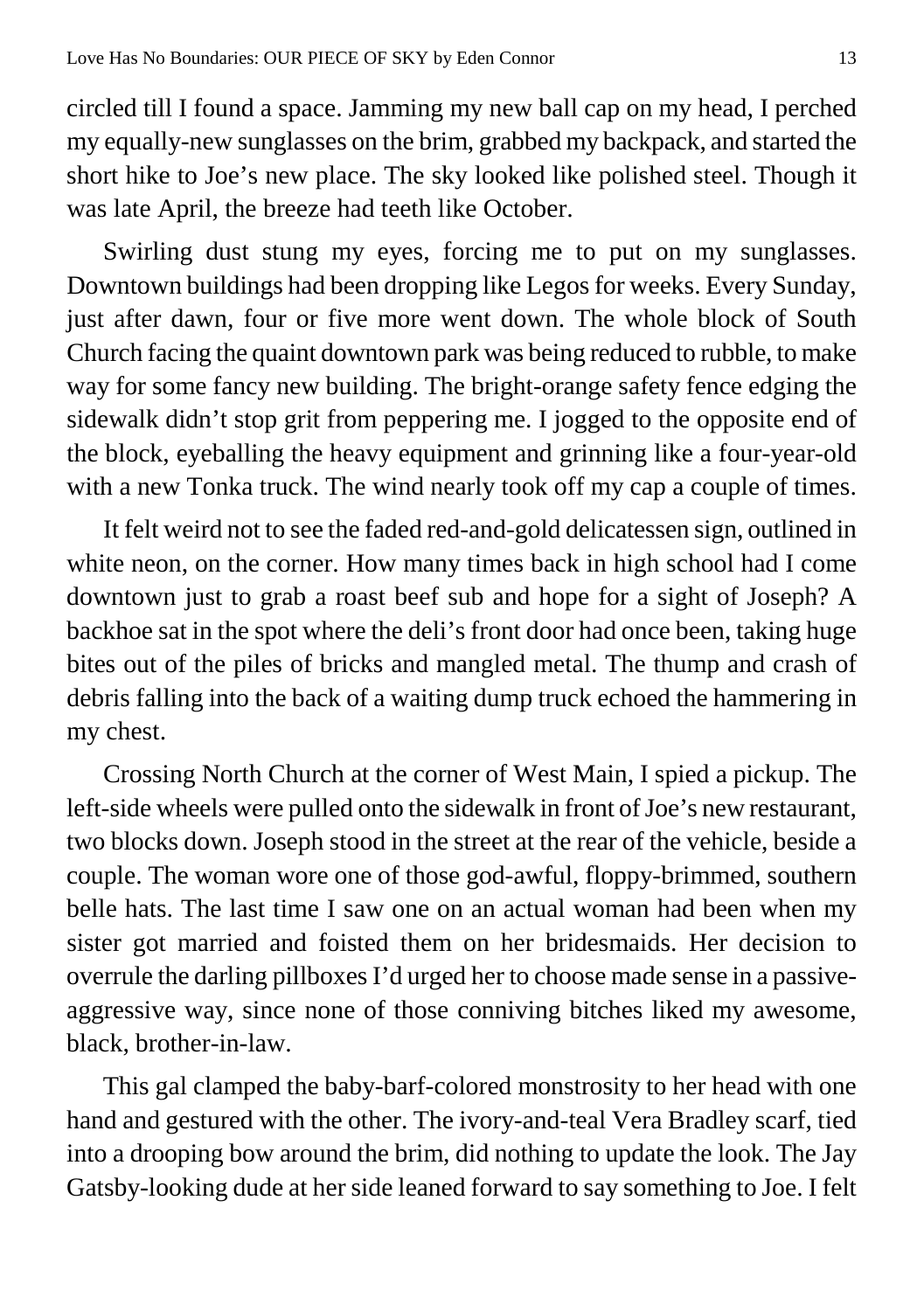an instant's lust for his blue neon aviator-style sunglasses, but the hot shades paled in comparison to the thing I wanted most.

Joe had his legs planted wide, arms crossed over his chest. Even in wrinkled khaki cargo pants and a puce polo shirt, tucked under a ratty leather jacket, the man made my meter run. His dark waves brushed his shoulders. Under those clothes, I knew his chest was lined with the same dark fur. The man was an absolute bear stud. My mouth went dry, and I groaned aloud, moving toward the cobalt-colored awning, bracketed by a pair of aluminum ladders, holding the trio's attention.

"Was that ugly letter style on sale, Joseph?" I reached the group in time to hear the woman's demand. "Or free? Surely it was free. That's just about the most hideous sign I've ever seen."

"Shuddup. What's wrong with it?" Joseph demanded. "I paid good money for that sign."

Looking in the direction the outspoken woman pointed, I tried not to laugh. The sign crew perched precariously, trying to wrestle their unwieldy burden over the bowed awning. The name he'd given his new restaurant was as unimaginative as his previous one. Against a plain white background, lettering designed to resemble rough-cut lumber spelled out "Breakfast Nook". I pictured how the thing would look lit and tried not to shudder.

The woman continued her rant. "What were you thinking? Do you know what this sign says about this place?" Interested in how he'd respond to the criticism, I turned to look at Joe. Like I need an excuse.

"I wasthinkin'"—Joe cut his eyes at me, nodding in greeting—"barnyard. As in chickens. You know, the animal that shits eggs?" Reaching to scratch his neck, he slid his index finger across the side of his throat.

*Okay, so keep your mouth shut, Manny.* Apparently, I wasn't going to get introduced. The sting on my cheeks wasn't from the brisk wind. The insult only enhanced my determination. He might not acknowledge me in front of his straight friends, but this week, this man *would* fuck me.

The blond man's shoulders shook, but I couldn't see his face. He hid his mouth behind his hand. I *could* see his point, and the woman's.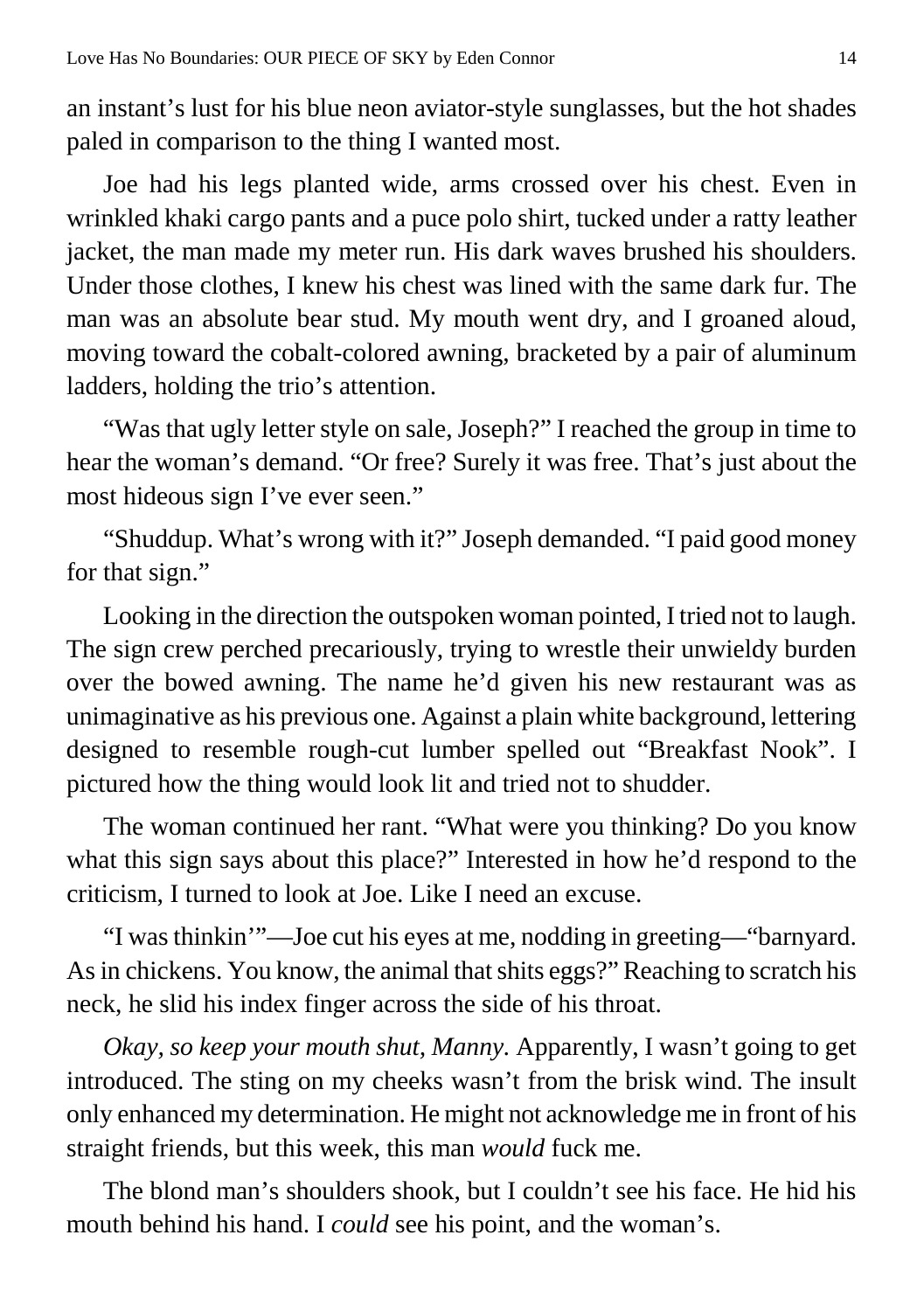"Barnyard?" she drawled. Her oversized black sunglasses showed more sense of style than her hat. "That sign says 'barnyard' all right. It makes me wanna check the bottoms of my shoes for cow manure, not order steak and eggs."

I wanted to join the conversation, maybe tease Joe and say the lackluster advertisement needed a couple of bare-assed cowboys in leather chaps, but I bit my tongue. That wouldn't sell steak and eggs, either. Just steak.

"Why didn't you ask me for help designin' this thing, Joseph?" She balled up her fist and popped him in the abdomen.

"Teague, we need to get going." The man I didn't know grabbed the woman's elbow.

The minute her hand shifted, the damn hat blew off. Ash blonde curls—the color money can't buy—whipped around her face. She bent to scoop up the hideous accessory. When she straightened, she looked right at me, peering over the sunglasses. "What do you think?"

*Holy shit.* This was the woman Joe used to hide his sexuality. She was Joe's beard, Teague Tillis.

And I knew her. I mean, I never knew her name, butshe and I had met. My resentment over not being introduced evaporated, replaced by outright panic. I was terrified if I spoke, she'd recognize me. I shrugged, half-turning away.

I was pretty damn sure Joe wouldn't be happy to learn I'd done my best to get hislittle blonde buddy horny as hell. I recognized the man, too. Yeah, he'd bought her, although I'd have sworn the pair hadn't hit it off. She'd been at Carmine House a couple of months back. She'd bailed early that Saturday, but Willa still paid me for the whole weekend. That's why I remembered her.

Sweating now, I eyeballed Joe again. His heavy brows bunched. He looked like a kid who'd had his all-day sucker snatched away after about ten minutes of licking. I sighed. My mind wouldn't get out of the gutter.

"Cameron?" Joseph demanded. My knees wobbled with relief that Joe was keeping me out of the conversation, even though, in my heart, I resented his slight.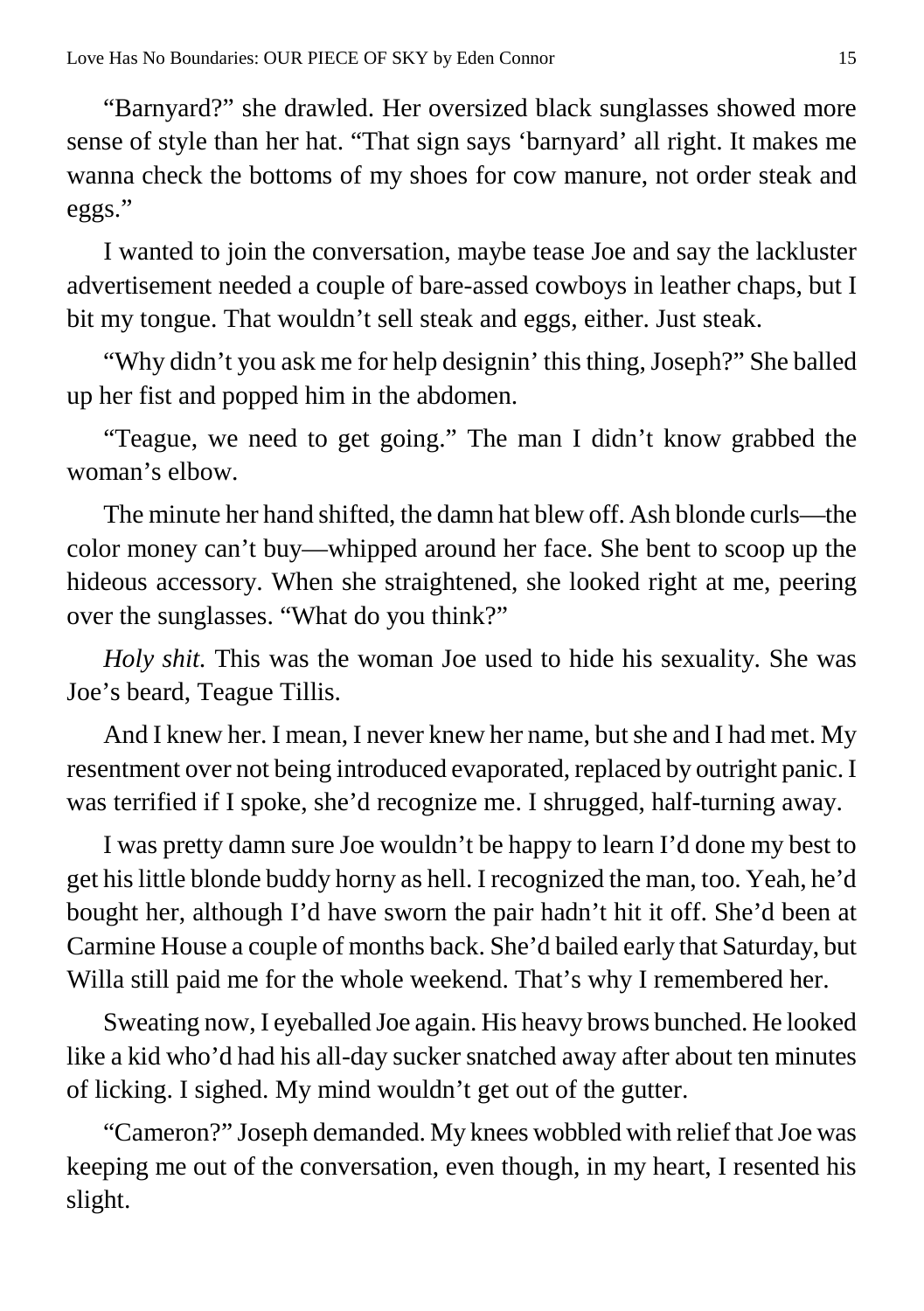The other man smiled blandly at Joe. "The words are spelled correctly. You can read 'em from two blocks away. That's a win in my book. Does everything a sign needs to do." I assigned him double brownie points for the show of male solidarity and creative lying.

"Pussy." Teague swatted her man with the hat.

"McBitchy Tits," he retorted, making me snort, "if you're going to Charleston with me, get your fine ass in my car. My vacation starts *now*. See you later, Joe. And"—he offered me a friendly salute—"hello and good-bye." He grabbed Teague by the arm, towing her down the sidewalk like a balky Golden Retriever.

She looked over her shoulder at Joseph like he was the fire hydrant she wasn't allowed to keep pissing on. "Oh, yes, hello." She barely gave me a glance, still fussing at Joe. "You're really gonna let them mount that atrocity to the building?"

"I hope it rains like a motherfucker in Charleston this week." Joe threw his big paw in the air, one finger extended. Ever seen a Saint Bernard pout? Yeah, heart-melting. I had to look away. The bastard was too fucking cute, but trust me, downtown Podunk, South Carolina is not the place to get a boner looking at another man. The sight of Joe's raised middle finger drove that point home so hard, I had to fight to breathe.

"Me, too," the pair chorused. Through watering eyes, I watched Cameron press a kiss to Teague's cheek. I cut my eyes back to Joe in time to see his pout turn into a glower.

"Be back in time for the dry run! Thursday morning, ten sharp." Joe's deep voice carried easily above the sound of crashing bricks from the corner. Jealousy sliced through me as easily as the wind pierced my coat.

"Be sure to buy a doormat so I can wipe the manure off my feet," she retorted, shoving the hideous hat into the back seat of a car parallel parked a couple of spaces down from the sign company truck. Apparently, he already had a doormat. Me. I hadn't been invited to the test run for the new restaurant.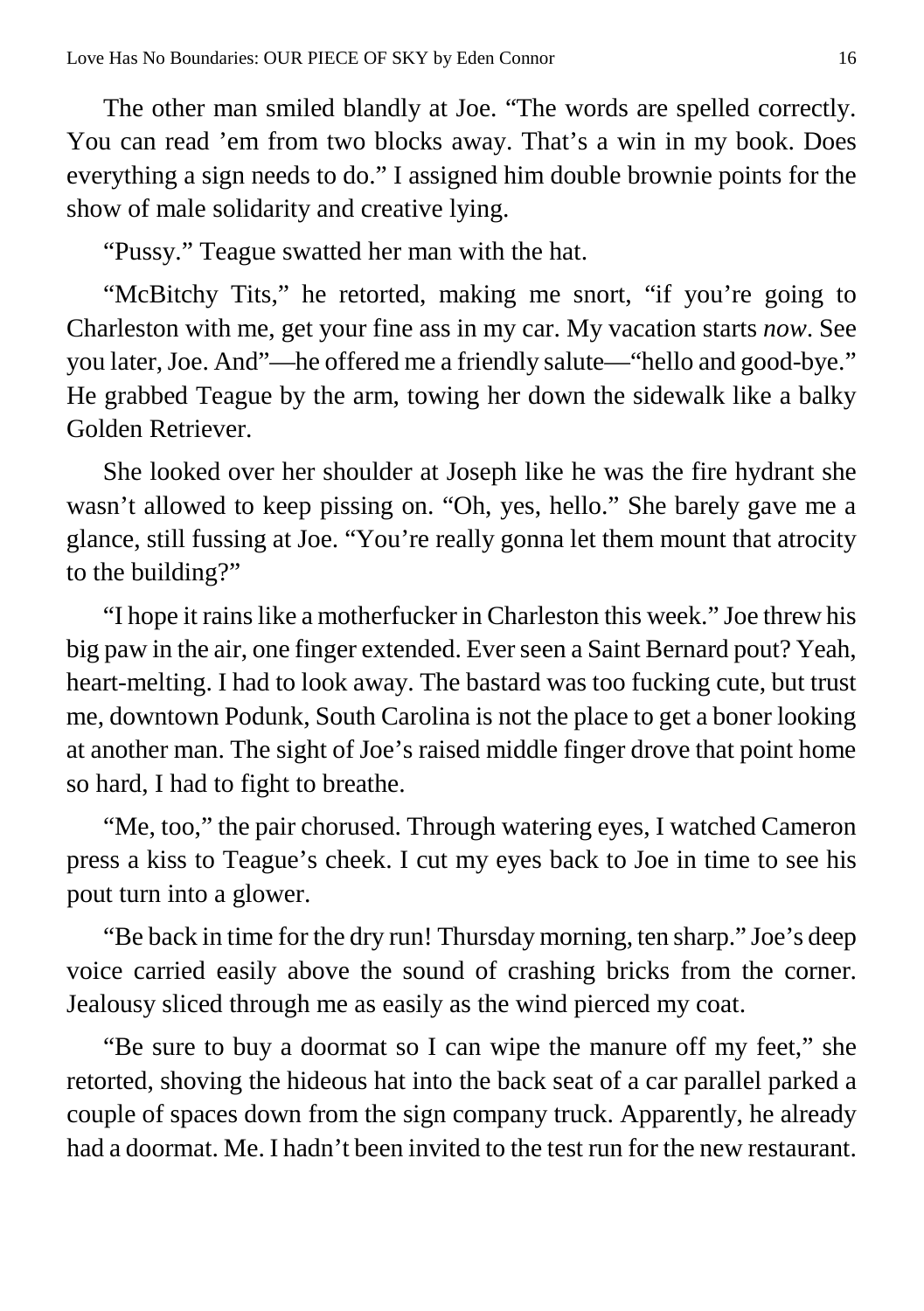Joseph turned from looking at the couple, but stared at the sign, finally grunting a greeting. "Mornin'. Soon as they get this up, we'll walk across the street and I'll show you the job."

From the corner of my eye, I saw Teague had slipped her leash. Dashing around the truck, she grabbed Joseph by the shoulder and pressed a kiss to his cheek. "Be careful," she ordered, loud enough for me to hear. "Jillian says they're gonna sentence those animals this week."

Joe's nod was abrupt. "Get your ass in that car. Go on. Have a good time."

The same week I got back to town, gay rights made the front page of every newspaper in this bastion of conservatism. Random strangers called out a gay slur to an obviously effeminate young man when they saw him walk from the gas pump toward a convenience store. The nineteen-year-old gave them the finger. One threw a beer bottle, hitting him in the back of the head. Eight big men jumped him. Trey McDaniels might weigh a hundred pounds. The security cam footage of his assault had played repeatedly on the news. Several people posted the clip to YouTube.

I'd quit reading the editorials the first week after the incident. Religious nuts wormed their way out of the woodwork, making ignorant statements about God's judgment. Like thugs do the Lord's work? I'd swear that was the logic used by the KKK, a group still alive and well here. Watching Joe watch Teague walk away, I felt like one of Willa's stupid peacocks, impotently waving my tail feathers. *Does he love her?*

Well, it wasn't like I wanted to marry Joseph. I just wanted to stare at him while he fucked me. Trying to shake off the sudden chill curling around my spine, I stamped my feet. The job for Joe was supposed to be indoors. I'd worn shorts. I was ready to get out of the wind.

"Do we put it up, or what?"

"What the hell are you waiting for?" Joe snapped at the workman who'd asked the question. "Screw the damn thing to the building already. I got other shit to do."

The man barked with laughter. "Usually, when the little lady says no, we have to put the sign back in the truck. So excu-use me for askin'."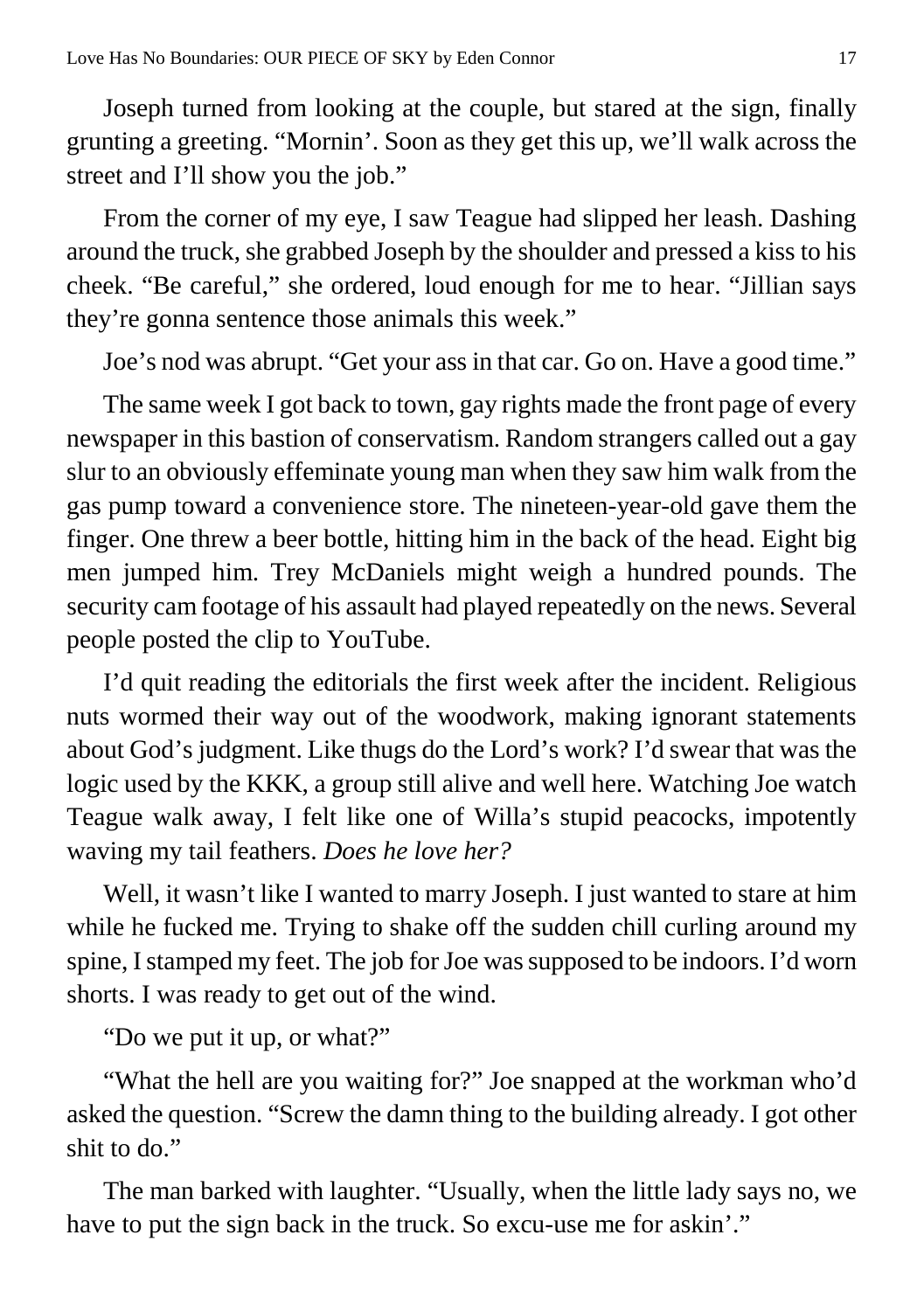The other worker peered from beneath the brim of a Braves ball cap. "I thought you was datin' her, Joe. Who the hell's that other guy?"

"I ain't paying you to think, Bobby," Joe growled. "Put the bolts in that sign."

Bobby's smile was tobacco-stained. "Don't growl at me, motherfucker. I got problems of my own. My mama's out of work."

Joe glowered at the Bobby dude. "Who the hell gets laid off at Waffle House? I thought they were always hiring."

The guy yanked his drill from the leather utility belt hooked around his faded Levi's, nearly losing his grip on the sign. The big belly overhanging his tool belt probably didn't help his balance. "She says it's age discrimination. What the fuck do I know? If you hear of a job, call me. I'd owe you, big-time."

The other worker laughed so hard, I feared he might fall off the ladder. "Yeah, I'd owe you, too. She poured out the beer we keep in the fridge for after work. A whole fucking twelve-pack. But cheer up, Bobby. Your mama's got her whole church prayin' about it, after all." He looked over his shoulder, eyes wide. "They say the Lord works in mysterious ways. What do I know? I'm just a sinner."

Like a picture carved on a single grain of rice, this was my hometown in one image. If I'd forgotten, I remembered now why I'd left. Joe might be due more credit than I gave him for his skill in navigating the treacherous waters of Redneck River. The duo obviously decided I wasn't worth including in their banter. For a man to wear pink here is the equivalent of strolling through vampire territory wearing garlic beads. Makes the straight boys uncomfortable when we show no shame. I smiled down at my new fuchsia Chucks, wiggling numbed toes.

In this neck of the woods, as they say, any man who complimented me on my shoes was communicating more than his taste in kicks.

"I do need a waitress. Is it worth the price of that sign to you, if I hire her?"

I kept my gaze on the sidewalk. How Joe ran his business was his business, but the last thing I'd want to see was this guy's mother handing me breakfast.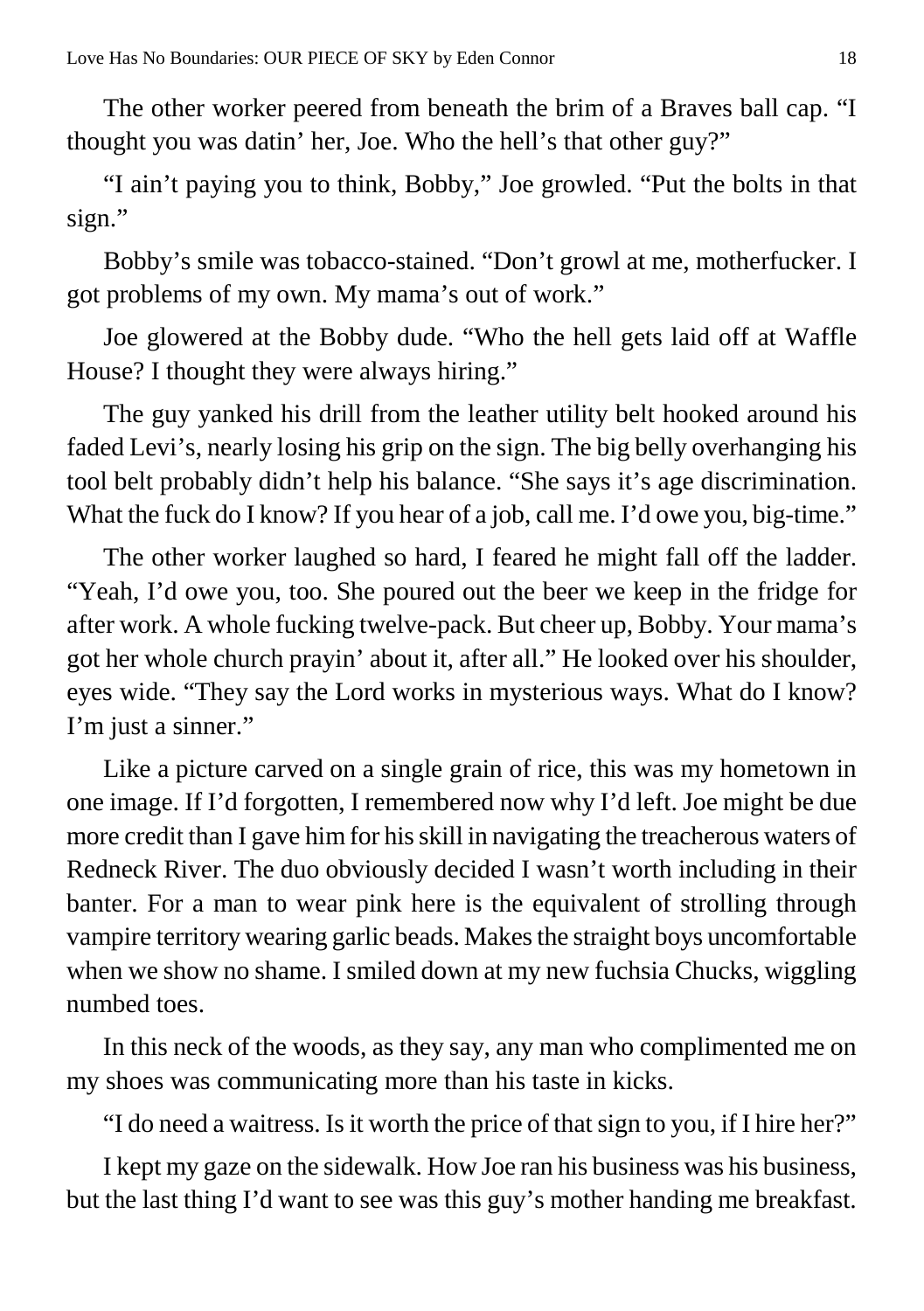"Damn right it is. I might throw in a free kiss for your little shadow." I jerked my head up. Puckering my lips, I returned his insult.

"Fuck off, Bobby," Joe growled. "I'mnot listening to thatshit. I hired your fat ass, didn't I? If you think you can stop being such a dick, you can tell her to be here at ten Thursday morning. I'll give her a shot. If she stays a month, you refund me for that sign."

A month at two dollars and fifteen cents an hour… yeah, he'd picked the sign by price alone. Now I wanted to flog him with Teague's hat, but I wanted to jerk that ladder from under Bobby more.

It took another ten minutes for the refugees from the movie *Deliverance* to fasten the sign to the brick façade. Joe signed off on the work order, spelling out their little side deal on the invoice, then yanked me by the sleeve of my jacket. "Job's across the street."

We dodged sparse westbound traffic and cut through Morgan Square. Crepe myrtles lined the small park, but they weren't blooming. Even the pansies looked blue from the cold. The street-level windows and glass doors of the two-story limestone structure he led me to were covered with Kraft paper. While Joe pulled out a huge ring of keys and flipped through them, I glanced behind me. If I tilted my head just right, the slender trees obscured my view of the new restaurant sign.

He jammed the key into the lock. The wind nearly whipped away his words. "Opened my first savings account here. Place used to be a bank. Do you remember that?" I shook my head. "Now it's Teague's new shop," he explained, jerking open the door.

Had I misjudged Joseph? He was sure as hell acting like a jilted lover. I was almost pissed off enough to tell him about handcuffing her naked ass to a luggage cart at Carmine House, but I bit my tongue. The damn thing was starting to feel like a pincushion.

He held the door open. I stepped inside, driving my fists into the slash pockets of my jacket. At least we were out of the wind. A scaffold stood in the center of the airy space. Drop cloths covered the floor. Buckets and cans of paint were lined along the front wall, to my left. Paint the color of cornflowers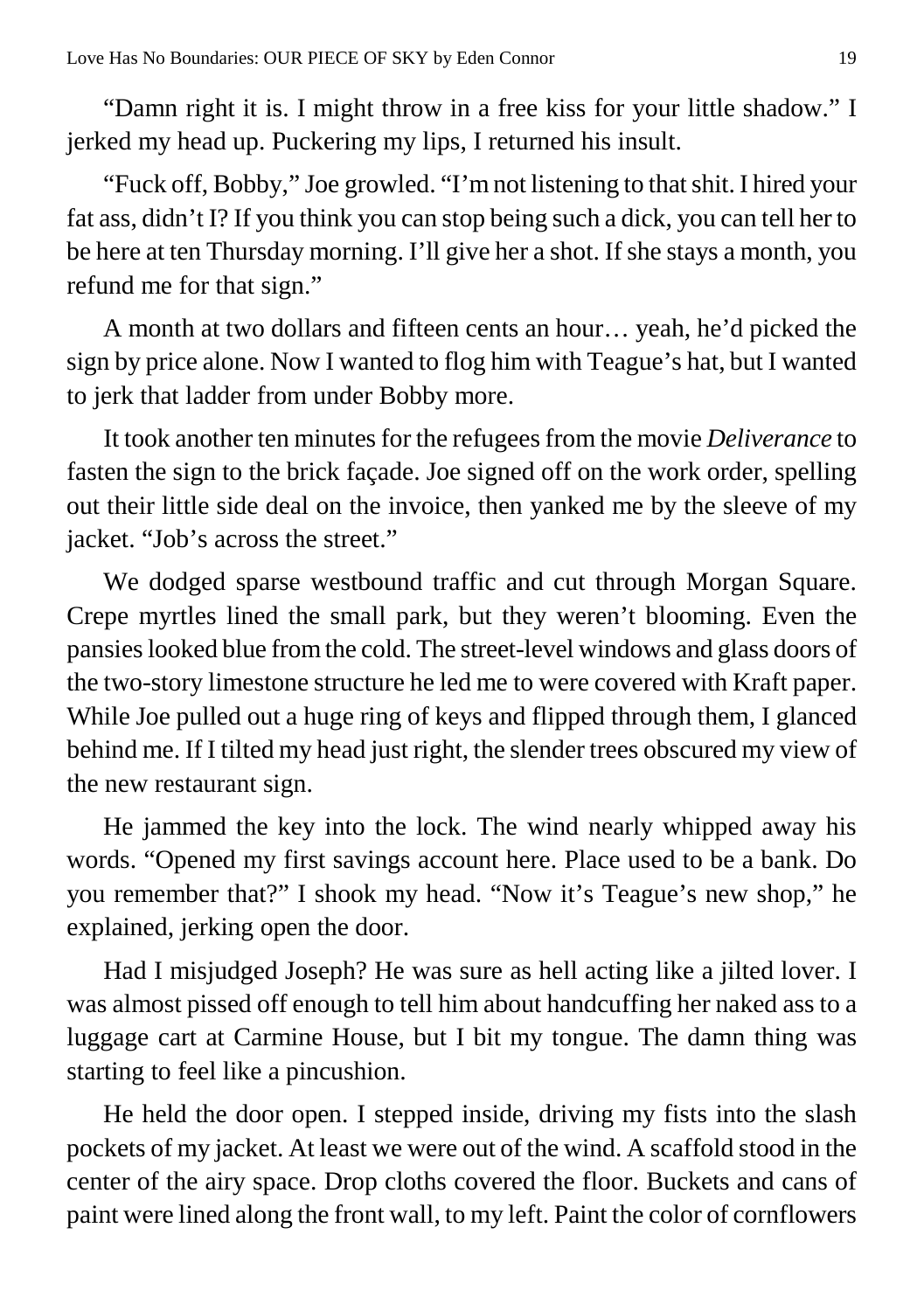spattered the canvas. Where they weren't wood-paneled, the walls were vanilla-tinted. I squinted at Joe in confusion.

He stuck out histhumb, driving itskyward. Tilting my head back, I tugged off my sunglasses. At least twenty feet overhead, a froth of plaster cornice about two feet wide lined the top of the walls and spilled onto the ceiling. Directly overhead, a massive medallion floated like an island of Mediterranean sand in a sea of blue. Squinting, I determined the paint hadn't been cut in around the elaborate plasterwork.

"Teague got this wild hair up her ass. She wants the ceiling to look like the sky, so me and Cam painted the base coat. She was supposed to do the cloud thing, but every time she climbs up on that scaffold and tips her head back to paint, she gets dizzy. We're terrified the little fool is gonna fall off and break her damn neck. Idiot won't admit she's afraid of heights. So we hatched this plan for Cam to drag her to the coast while I got you to paint the clouds. You can do it, right? She's got photos of how she wants it to look. There's a book around someplace with the technique." His brown eyeslooked anxious. When I tried to hold his gaze, he turned away.

"Sure." I didn't know whether I was happy to be doing something for Joe or pissed off that he'd drafted me to make Teague's dreams come true. *Good grief, Manny. Need a Midol?* "Looks like you had some issues handling the trim work." I drove my elbow into his ribs and turned my back. Anger ripped through me. Oh, yeah, Joe Gilante would fuck me this week, or I'd die trying.

\*\*\*\*

#### *Joseph*

I tried to dial back my annoyance with Teague, but being pissed off at her was easier than seeing that come-on look in Manny's eyes. Teague needed a painter with an artistic bent. Manny always needed a job, but I already regretted bringing him in on this project. A brand-new, forty-dollar baseball cap shaded his eyes. The way he refused to bend the brims on his caps drove me nuts. He'd been mooning over those sunglasses propped on the top of his head for weeks, so I knew they'd cost a couple hundred bucks. What I didn't know—and didn't want to know—was where he got the money.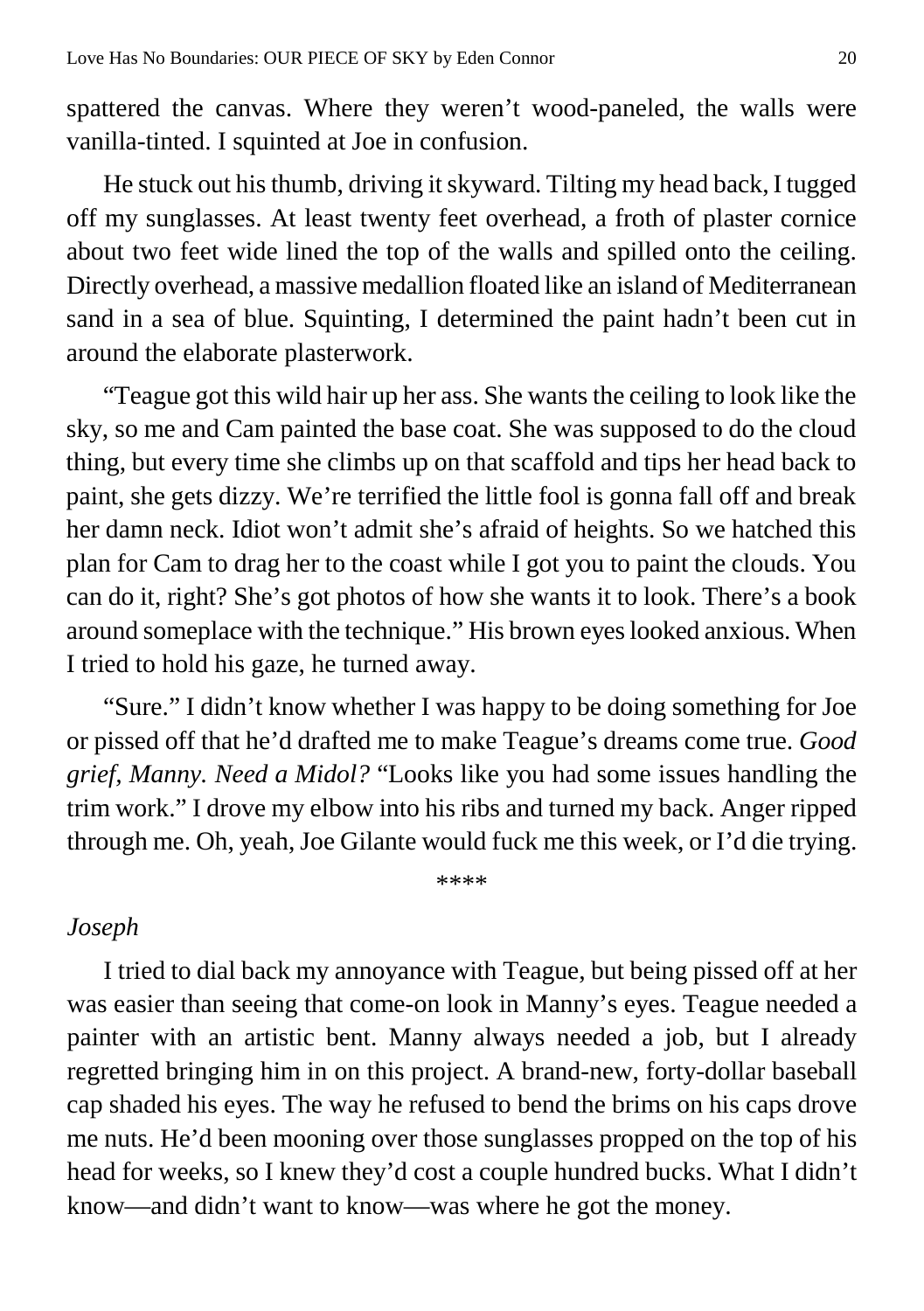I knew more than one lonely old gay man who'd cheerfully fork out the cash to buy those goodies for a hot young stud, and goddammit, I didn't like the thought of Manny on his knees, sucking dick for designer duds.

What I liked less was the idiot's pink Chuck Taylors and cutoff T-shirt. Not to mention the bright pink rings lining the oversized holes in his ears. This wasn't Chicago, or wherever he'd limped back to town from this time, out of work and hurting. Apparently, if you fall offstage while dancing back-up for a famous pop diva, she sends flowers and a card with lipstick prints, not a check for the physical therapist. Manny seemed to see only the card, not the injustice.

He turned away, taking off his jacket before kneeling beside the buckets of paint. I tried to recall where Teague had left that damn book showing how she wanted the fucking clouds painted. I thought the whole project was stupid—a time-wasting hindrance to getting her shop reopened. Maybe one person in fifty would bother to look up. I doubted a fancy indoorsky was gonna pull any money out of her customer's wallets, but I wasn't sure Teague and logic ever occupied the same room at the same time. My conviction only increased my certainty her new boyfriend wouldn't be able to go the distance. Cam's a lawyer. Lawyers are logical. Teague was anything but.

"So, what is this place?" Manny asked. "I thought your little camouflage kitten owned a jewelry store. It'd cost a fortune to fill this place up with jewelry."

"She's a sculptor, too. Got her big pieces farmed out all over. Now she can put 'em in her shop." I had to grit my teeth at the taunt. There might be places where people were cool about being gay, but to me, those were kinda like the stories people tell you about their vacation to Aruba. You listen, but know you ain't never gonna see that place in person. And Manny knew nothing about my relationship with Teague. "She's gonna rent the loft space to some other business." Spying the magazine on top of a draped display case at the back of the room, I strode across the large lobby to get it. No sense in getting started unless Manny thought he could do what Teague wanted done. Snatching the book off the counter, I turned and stopped dead in my tracks. *When did the little bastard get that new ink?*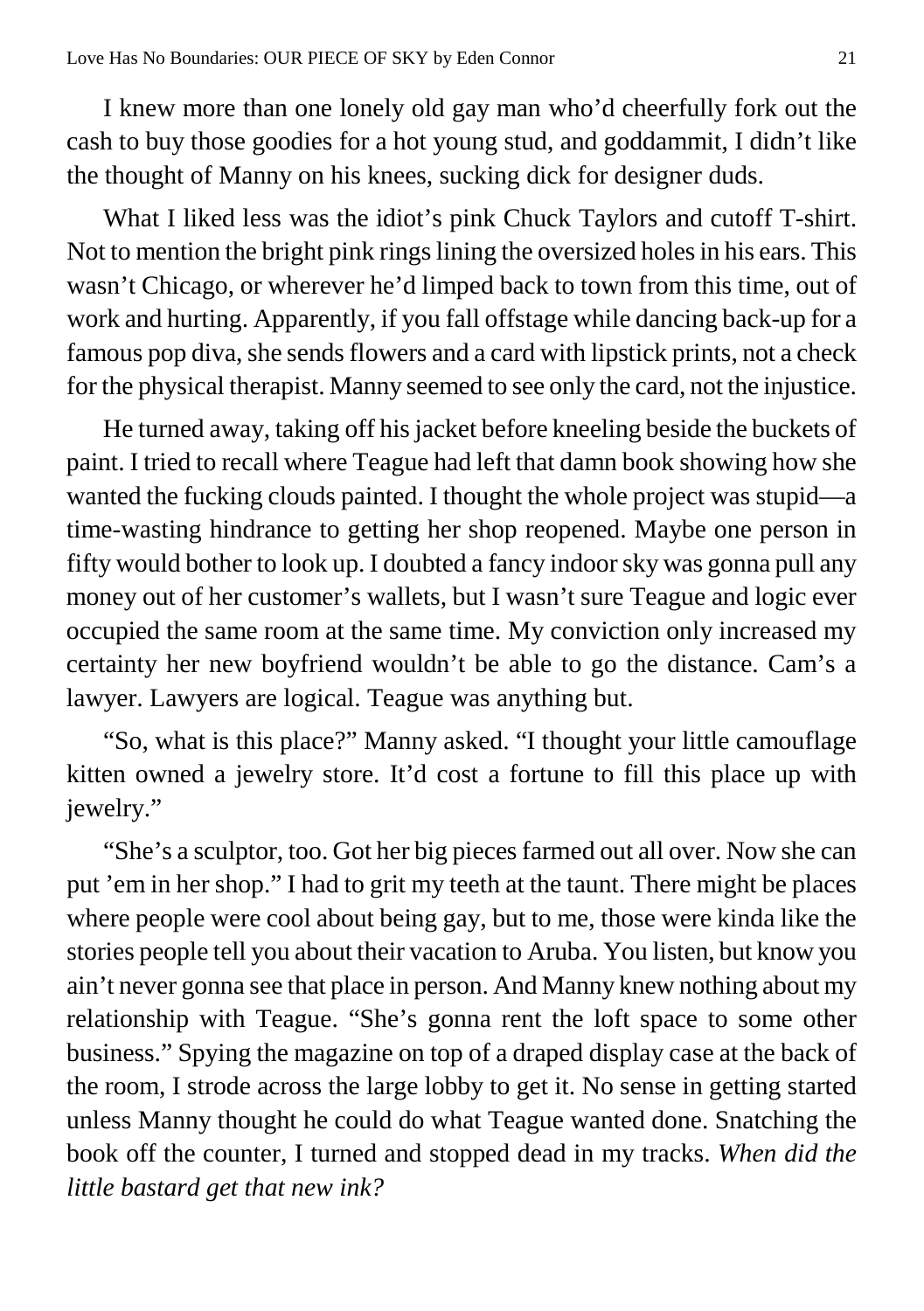Warning sirens were shrieking in my head, even while I stared at the designs decorating his biceps. Casually tugging his half-a-shirt over his head and tossing it on top of his coat, he grabbed a bucket of paint and began climbing the scaffold, all grace and steamy sexuality. The stars on his smooth chest had been there before, along with the holstered guns inked around his hips—those used to make me laugh. Beautiful boys like Manny rarely holstered their guns. They lived with reckless abandon, cock out, and careless of the consequences.

*Can't go there.* But I watched him ascend the ladder, cataloguing every smooth ripple of muscle and feeling like a bar stool with one short leg.

"Hey, Joseph, can you bring up those brushes?"

I wanted to throw 'em at him. Instead, I snatched up the row of paintbrushes Teague had lined up on an old newspaper to dry, trying not to read the headline in the wrinkled newsprint. Not looking didn't make no difference. The story was burned into my brain. I read the paper from front to back every day, because the restaurant is only one of my income streams. The other comes from figuring out the ebb and flow of this small town, predicting what areas would grow and when, so I could buy up commercial property ahead of the demand.

Trey's case wasn't the only assault being adjudicated this week. Two days before the McDaniels kid got the beat-down, another young man had been attacked on a downtown sidewalk of a small farming community on the outskirts of town. Racial slurs and a bottle had been tossed from a pickup truck full of white guys driving past a black kid talking on a payphone. The sixteenyear-old, Tyrell Foster, also offered a one-fingered salute. The driver turned the truck around. Although there had been no video, the result was the same a five-on-one ass-whipping sent Tyrell to the emergency room. The kid got lucky. Three people witnessed the attack. One of the witnesses dragged the young man into her car and called nine-one-one.

The back-to-back incidences of violence caused this small town to rupture, splitting the tender skin of tolerance we're slow to grow in the South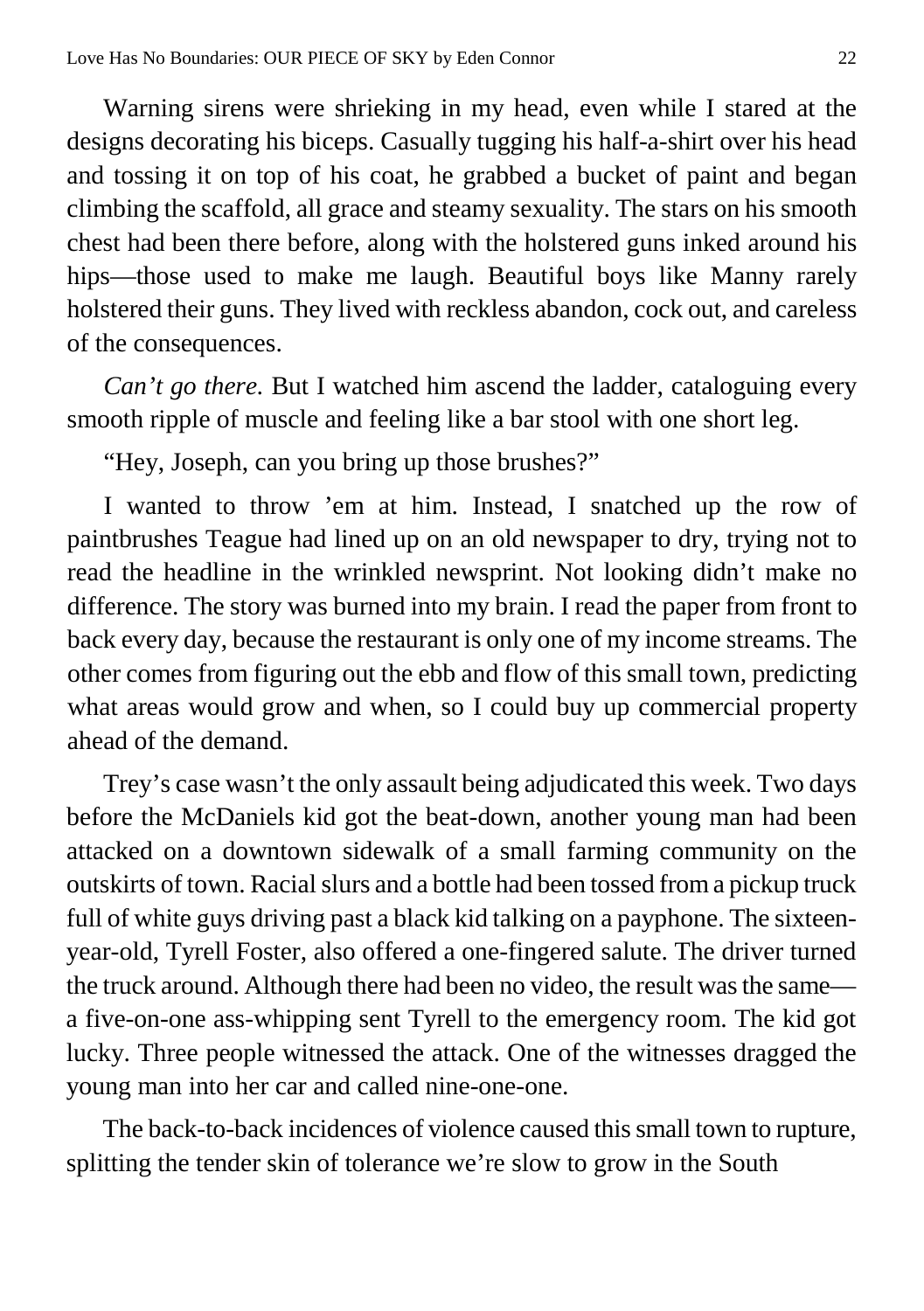You'd think a group who'd felt the boot of discrimination on their throats for two-hundred-and-some-odd years would be more fucking tolerant, but homophobia is a poisonous potluck dinner, served most often on Sundays, feeding all races and genders their fill for free. Despite the fact this town boasts more square footage in church buildings than in retail establishments, I'm still trying to figure out what the hell we think we're braggin' about.

Shoving the brush handles into my pockets, I put my foot on the first rung, knowing in my heart and in my head, the thing to do wasto keep my goddamn feet rooted to the ground.

The scaffold was twelve feet long and barely three feet wide. When I got to the platform, Manny stood at the far end, looking up at the plasterwork. His fingers were laced behind his neck and the stupid pink shoes were braced against the rails. "It's gonna take a while, just to cut in around all this ornamentation."

I eyed the designer name stitched into the pastel waistband of his boxers. I dunno why what he wore pissed me off. Maybe I hadn't simmered down about Teague's comments. I mean, if she hadn't been so caught up in Cam, I'd have asked her to help me pick out the damn sign. I didn't ask Manny because the cute motherfucker could've talked me into putting wiggling, pink, neon piglets on the damn thing if he tried. "No point in getting started if you don't think you can do the clouds."

He turned and strolled toward me, giving me a slow, simmering grin. His dark brows lifted above heavy-lidded brown eyes. I tried not to look at those beautiful lips.

"I looked at the supplies she bought. I understand the technique. No problem. Reproducing the cracks is gonna take the most time. Looks like she planned to paint the clouds, then coat the entire ceiling with this white goop that dries clear, but the surface will crack. Then you have to go back and rub dark paint into the cracks. Gonna have to lay that stuff on thick to make cracks big enough to see from the ground. That step alone could take a day or more to dry."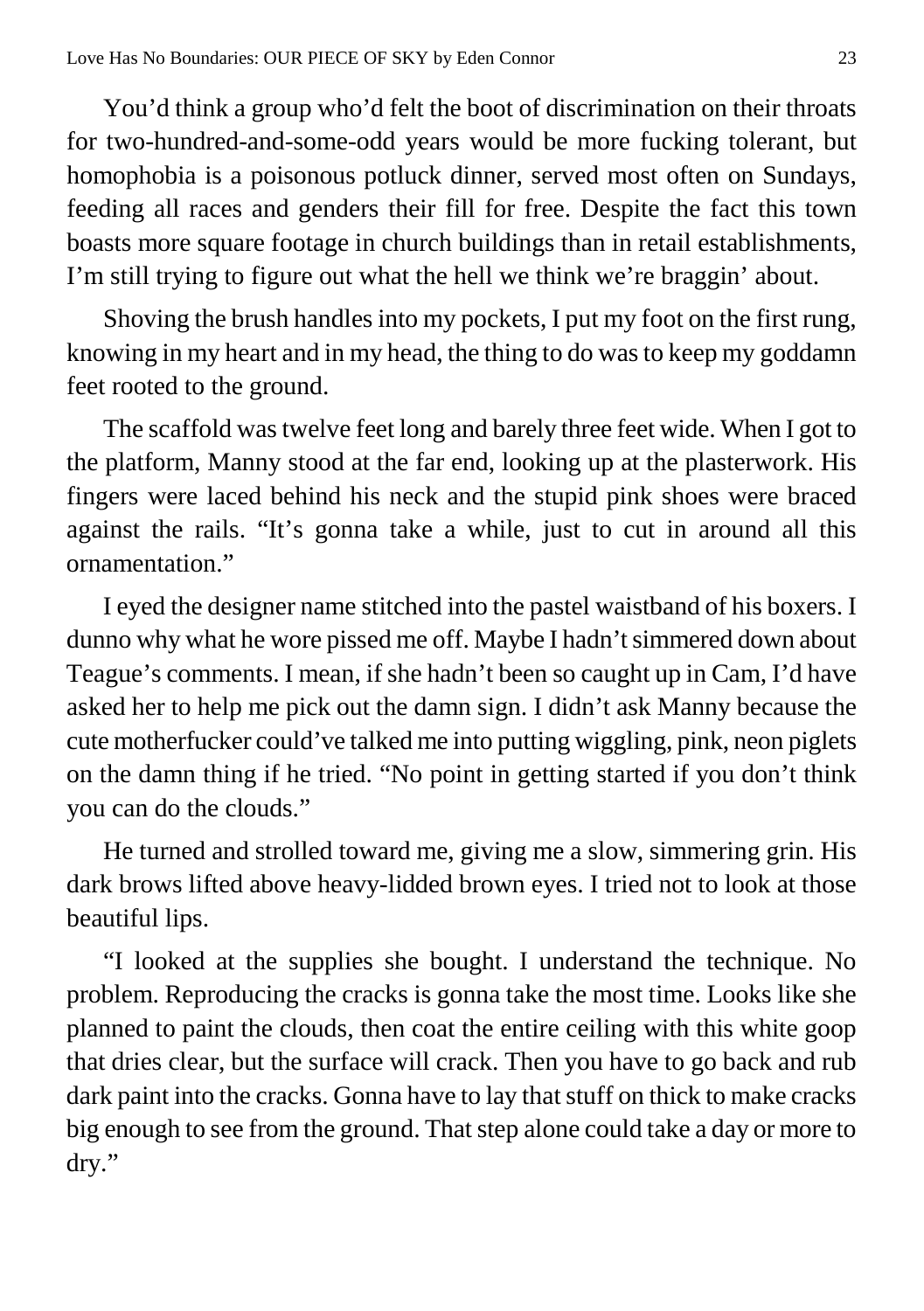People like Manny and Teague amaze me. I mean, they can take plain old wall paint and make beauty. All I ever managed to make was money. The things I'd never be able to make kept me awake some nights. Yanking the brushes out of my pocket, I slapped a couple into his hand. "Then I guess we better get on it."

He knelt to pry the lid off the five-gallon pail of blue paint. The sight of his bare thighs, inked shoulders, and bent head riveted me in place. Running his fingers around the rim of the bucket, he swept histongue across his bottomlip. Peeling up the lid, he grabbed a paint paddle off the floor of the scaffold. Looking up at me, he eased the piece of wood into the thick paint with one hand, so slow I forgot how to breathe. The little flirt slid his palm down his bare chest with his free hand, making goddamn sure he tweaked the bar impaling his left nipple with his thumb. Less than three feet away, I watched the small peak harden and felt my cock take interest in the sight. Imagining how the small balls on either end of that bar might feel on my tongue, I had to swallow hard. Though I wanted to, I was unable to look away.

I let the world assume a lie because it's convenient, but I don't lie to myself. The minute Cam told me he was concerned about Teague falling off this thing and cracking her noggin', I knew I'd be tempted to break my vow about not fucking Manny when I asked him to help out. I had good reasons not to touch him. Watching the slow stroke of his thumb, I couldn't remember what they were. Some part of me, in that moment, wished fiercely to be a woman, with about fifty dials to turn and tweak before the pounding rhythm of arousal replaces the strident, crackling static of common sense. Another moment passed, and all I wanted was to be a man, buried to my balls inside another man.

"You know what you're doing." I meant for it to be a question, but my words didn't come out that way. Mirth flashed across his face. The sardonic lift of one brow was a challenge and a taunt. To keep from grabbing him and pressing his face to my groin, I wrapped the fingers of my free hand around the safety rail. Twenty feet in the air, and all alone with this beautiful boy who wanted me, I felt anything but safe. Anger pulsed in my temple. The thrumming echoed in my cock. I was angry that, in the midst of the seething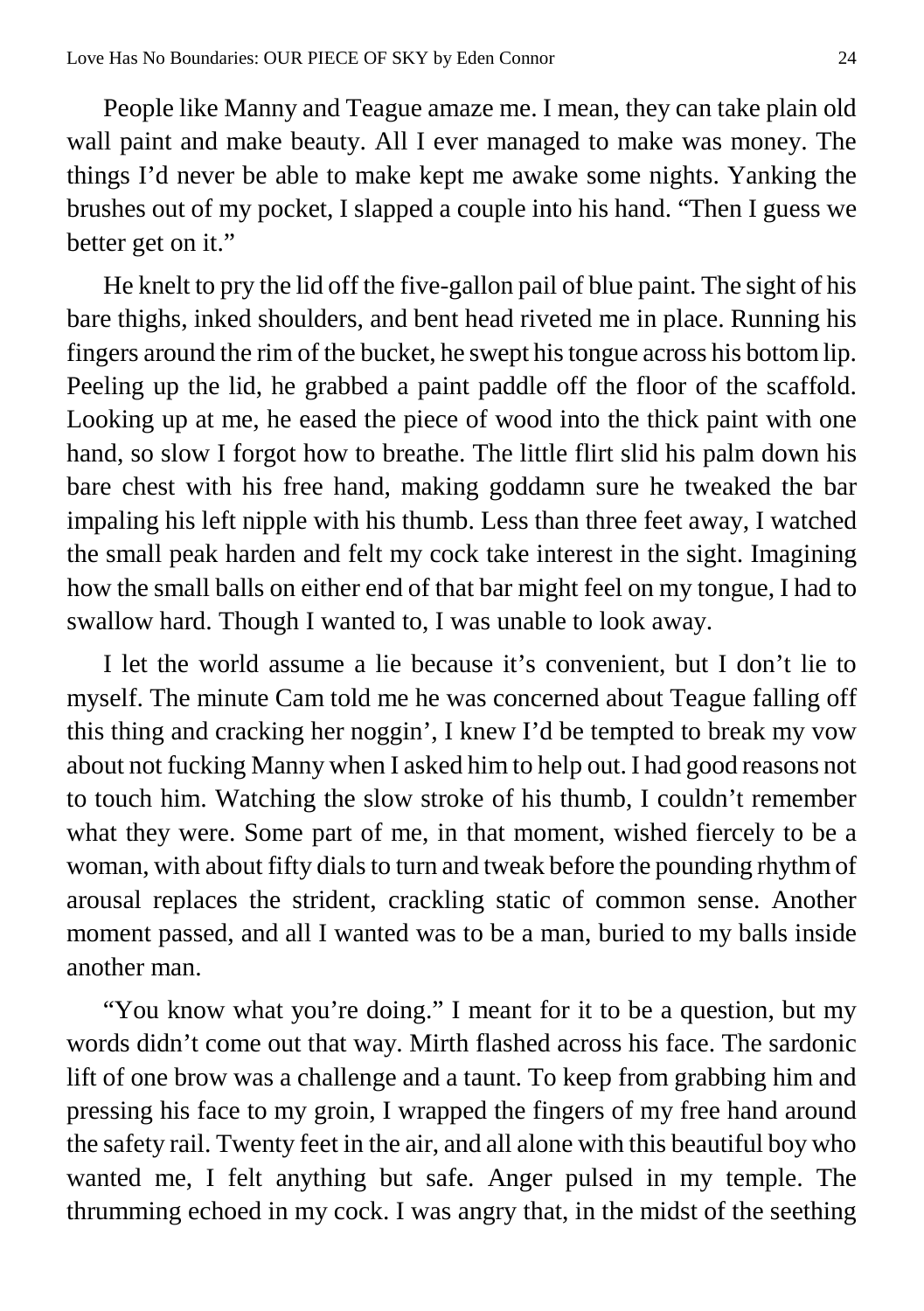stupidity around us, he'd paint a bull's-eye on his own back. Ishoved the book into his face. "Be sure." I think I meant for him to be sure he could paint those clouds.

Manny flipped through the magazine until he got to a picture, a duplicate of one of the many Teague had taped to the scaffold. "Did you know Michelangelo was gay? Well, he might've been bisexual, but he wrote some pretty hot homoerotic poetry."

The image, *The Creation of Adam*, was a favorite of Teague's. Maybe the churning emotions I felt whenever I looked at the picture were caused by the sensuality of the almost-touch from the Creator. Maybe I reacted to the nude male figure, his posture so masculine—one leg drawn up to expose his genitals. Maybe I wanted to believe that God had, indeed, made all men in His image, gay and straight. I didn't have to study art or hang out with an artist to know the power in that picture was the gap between those two outstretched fingers. That slight separation was where the excitement lay; the tingling anticipation of touch. And from there, such a small leap for me to see those fingers as cocks, extended and aching.

It was hot this close to the ceiling, as if every molecule of heat in the place emanated from the man at my feet. Sweatsheened his chest and gleamed from slim, but sinewy, biceps. He just kept kneeling, head bowed over the magazine. My imagination hurled images at me, taunting me with what I had only to reach out to take. Me biting his lips, and tugging on that goddamn bar through his nipple. My hand sliding inside the loose waistband of his shorts, groping his cock and mauling his balls until he yelped. Bending him over the railing. Kicking his feet apart. Driving my fingers inside him. Sliding the greased head of my cock into him again and again, pulling out for no reason other than the pleasure of making him moan when I shoved inside him again. Leaning over his shoulder, spent, but reaching around him to milk his cock. Both of us watching him shoot onto the canvas below.

Rising to his feet effortlessly, he shoved his hair off his forehead. Kid hadn't had a haircut since he'd come home. "Not a problem. I got this. Hey, I think I saw a radio. Be right back." I expected him to squeeze past me, since I was blocking the ladder. Instead, he swung over the railing, forcing me to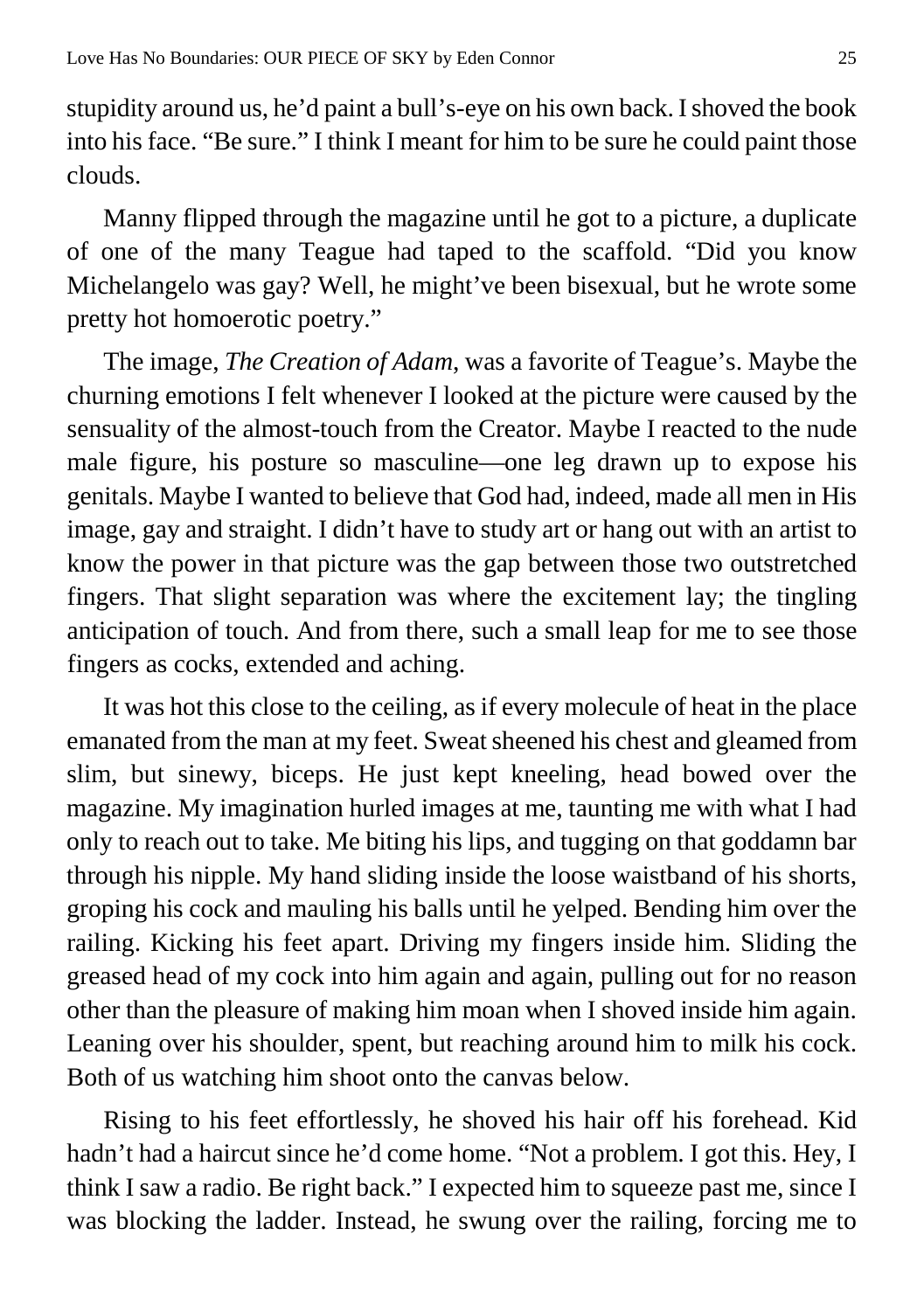watch him move from brace to brace. Grinning up at me from the halfway point, he worked his knees between his chest and the bars. I couldn't seem to stop watching the smooth muscle in his arms tighten and bunch. Barely turning to glance at the floor, he tipped his head back, catching me staring. I held my breath to keep from begging him to be careful. My heart stopped when he released the bar. His body arced backward, slicing through the air the way he often went off the diving board whenever we went to the YMCA together. Underneath those drop cloths, the floor was marble.

There wasn't a trace of pain on his face when he landed, only arrogant pleasure in his feat.

My brain seemed jolted into action by the slap of his pink shoes on the canvas when he sauntered toward the radio. I remembered why fucking Manny was a bad idea. I wanted him. I ached from want of him, but he was just passing through. The rational part of my brain wanted himto go. He wore a lot of labels, but the one he wore best was his confident attitude saying, "I'm gay. Get over it."

I couldn't bear the thought of anyone trying to beat that off him. I had more respect for him than to try to drag him into my closet, but goddamn, I wanted nothing more.

\*\*\*\*

#### *Manny*

I knew I was getting to Joe when he came down the ladder and stomped out the front door, growling he'd bring me something for lunch. Chuckling under my breath, I locked the front doors behind him and shimmied back up the ladder. I took the time to really study the sketches Teague had made, once my distraction strode through the door beneath that ass-ugly sign across the street.

This gig was more interesting than most handyman jobs. I'd already fallen in love with the turn-of-the-century building. I had to admit, Teague's idea would give the place personality. From the scaffold, I peered into the second story that overhung half the ground floor, propped up by fluted columns made of green marble. A fancy bar and bar back lined one wall. I dipped the smallest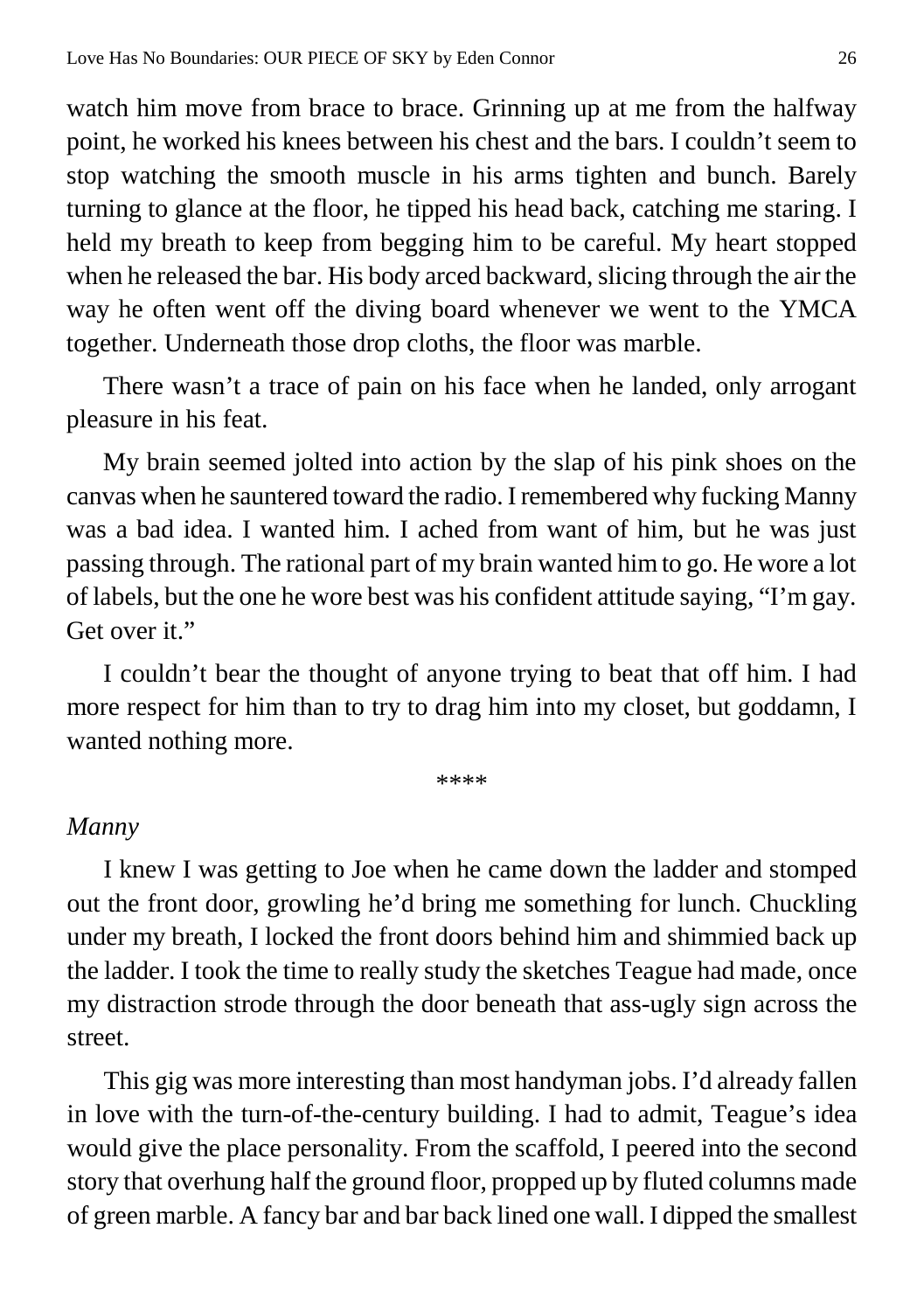brush into the paint and began the mindless work of trimming around the plaster. Her sky would extend over the second floor area. Hauling sculpture up the staircase didn't seem practical. Maybe she planned to put the larger works on the ground floor and display her jewelry upstairs?

I'd trimmed around two-thirds of the ceiling and was on the east wall by lunchtime. Long windows looked down onto the street running alongside the building. The small lane had a name that made me laugh. Maybe there had been once, but I doubted there was one flowering tree left on Magnolia Street. There was a surprising amount of foot traffic, but after a second's reflection, I recalled there were a couple of restaurants in the shoulder-to-shoulder storefronts behind this building. A massive, newer office building occupied the opposite corner, so I assumed the people streaming down the side street were employees, headed to eat.

Only, asthe hour wore on and I completed everything I needed the scaffold to reach, the number of people walking by seemed to increase. Few headed in the opposite direction, back toward South Main and the downtown jobs I supposed they had. One satellite van—the kind used by television news crews—turned the corner, then another.

I debated beginning the process of swiping white paint onto the ceiling and rubbing it off with a rag, or checking out what the excitement was about. My growling stomach made me wonder if Joe was hiding from me, or off fattening the cows he planned to slaughter for lunch. Excitement won when the third news van turned the corner. I stared at the familiar Fox News logo whizzing past. All the major news outlets hadn't come to a sandwich shop or an overpriced sushi joint for lunch. Something was up.

I was dying of curiosity, but I had no key. I couldn't lock the building and get back inside without tracking Joe down, and my instincts told me to let the man simmer a while. He'd be back. He was too all-fired worried about Teague's precious project to stay away.

On the far side of the stairs leading to the loft, a swinging door opened at the touch of my fingertips. I squeezed past display counters lined end-to-end against one wall. At the end of the hallway was a second door. My abrupt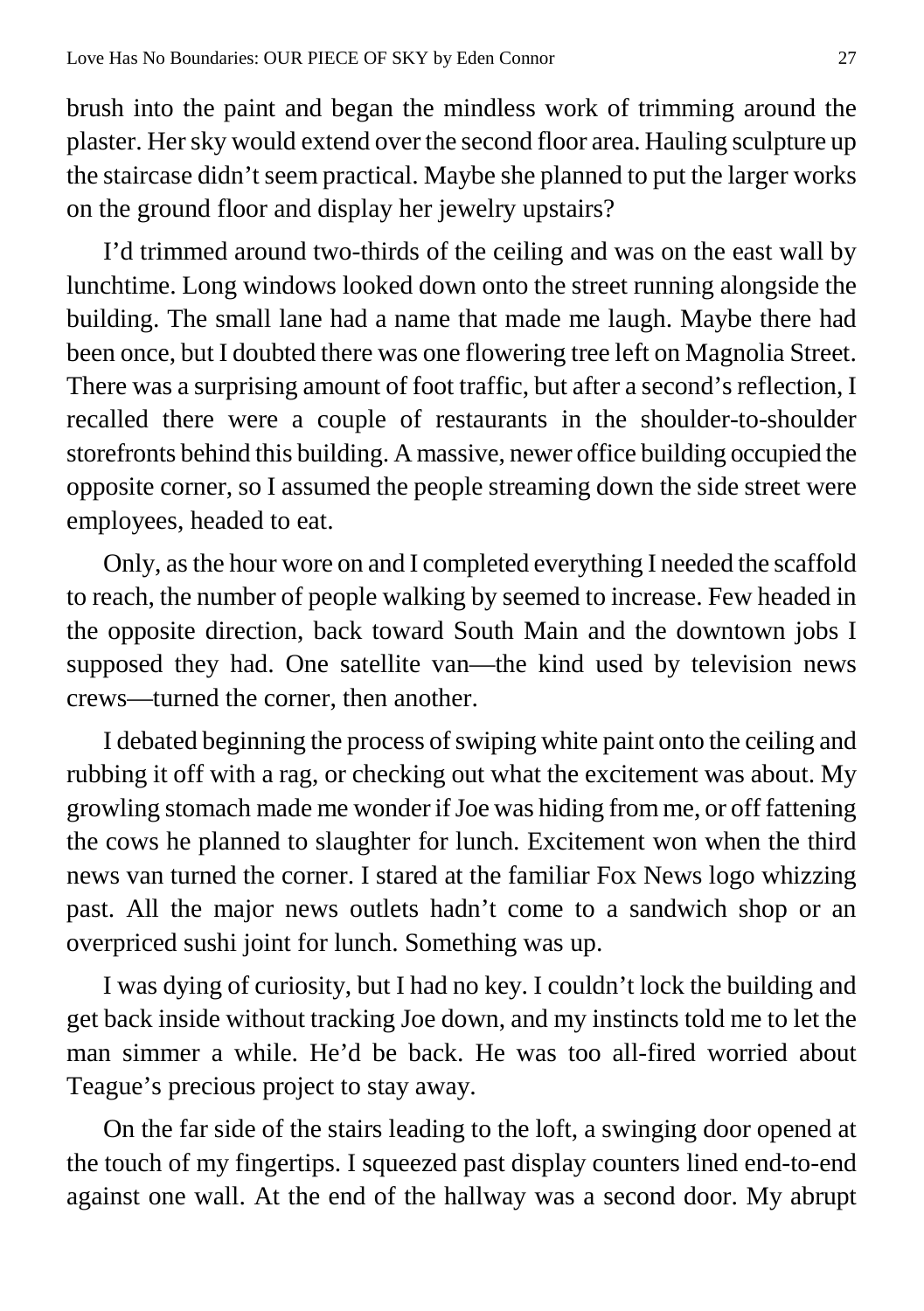entrance into a spacious, feminine, though still-empty room, made me back out quickly. In frustration, I slammed my back against the wall in the crowded hallway, glaring at the glass-topped cases. A moment later, I was sprawled on my ass on a small stoop, looking at the sky. Scrambling to my feet, I caught the door before it swung closed. Inching my way hurriedly back down the hall, I crossed the lobby, grabbing a small can of paint. If Teague felt comfortable enough to leave town with the side door unlocked, that had to mean nothing valuable had been moved into the place, I reasoned. Still, I didn't want to lock myself out and be forced to call Joe. I set the can so the door was only open about two inches and backed onto the stoop. Galloping down the few steps to the sidewalk, I turned north.

People crowded the sidewalks on both sides of the street. Halfway down the block, I realized everyone was heading for the courthouse, down on the next block. "Heard they took guilty pleas in both of them assault cases," an older woman confided. 'God isjudging South Carolina', her hand-lettered sign proclaimed. Wind rifled her steel-blue curls, and I caught a whiff of permanent-wave solution. I wondered where He'd start, with the sinners or the saints?

A swelling throng blocked the wide walkway in front of the squat building. There was a line of people out the front door. Through heavy panes of glass, I could see the electronic security gates and moving wands wielded by security guards that were causing the bottleneck. Dodging people, I spied a larger crowd, clustered at the far end of the building. The satellite trucks were double-parked perpendicular to the parking spaces on that end of the courthouse, blocking traffic on Library Street. More than one city cop car drove past. Looking around, I saw several uniformed police officers on the grounds—not security, but city police. All had hands on their sticks and frowns on their faces. A man in a light-charcoal pinstriped suit, wearing a lemon-tinted tie that only made the circles under his eyes more pronounced, stepped away from a podium, ringed by cops.

Fear darted through my bloodstream, like tadpoles running from the shadow of a hungry bass. Dark faces were bunched together around the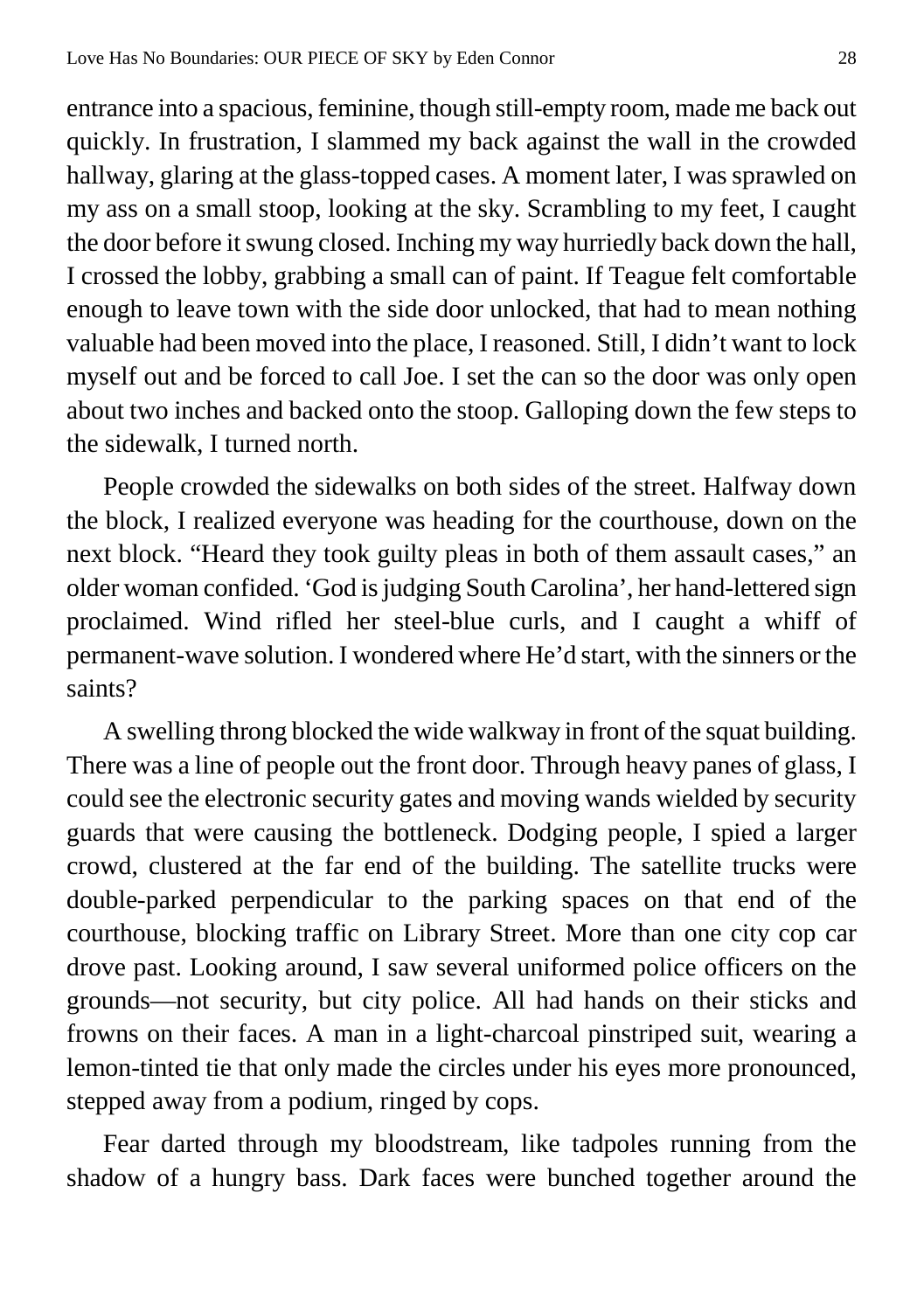podium. "Praise the Lord!" one woman cried. Many others echoed her sentiment.

Turning, I spied a man holding a cell phone that made mine look like it belonged in Special Ed. "What's going on?"

He cut hard eyes toward me. "Sons of bitches gave those animals that beat up Trey eighteen months. But those white kids that beat up that black kid? They took pleas this morning. One got sixteen years. Couple others got ten. The judge suspended the sentences for a couple down to thirty months, but some are gonna do six years in prison. District solicitor just finished his big speech, talking about how he struck a mighty blow against racism. Damn near broke his own arm, patting himself on the back." He raised his head and I saw tears brimming in his eyes. "What's the damn difference? Jus' 'cause they could charge them white boys with lynching, how's that make it different?"

It'd been hashed and rehashed in the news that this state didn't have a specific law against hate crimes. The only difference I could see was, at the moment, this was a better place to be a black man than it was to be a gay one. Both attacks were unprovoked outbursts of hatred and eerily similar in nature.

"It's 'cause that McDaniel's kid got caught forging a prescription for pain killers," someone suggested.

"*After* his attack," the guy holding the iPhone snapped. "Months after. So how the hell can that have any bearing on his attackers' sentences? That lawyer asshole might as well step up there and announce it's open season on gays. Bag and tag your limit, boys, 'cause felony gay bashing's not really a crime here. Good thing they didn't beat up a gay kid while robbing a donut shop. That woulda caused some real conflict, come sentencing time." He glared at two police officers striding past.

Hatred or fear was reflected in every pair of eyes I saw. I tried to absorb why the scales of justice could be weighted like crooked dice, looking away from the milling people, staring at nothing down the street. Maybe the sound drew me, but I swear, the inside of my skull sounded like someone kicked a hornet's nest, so I think the garish popsicles painted on the slanted hood of the passing ice cream truck caught my attention first.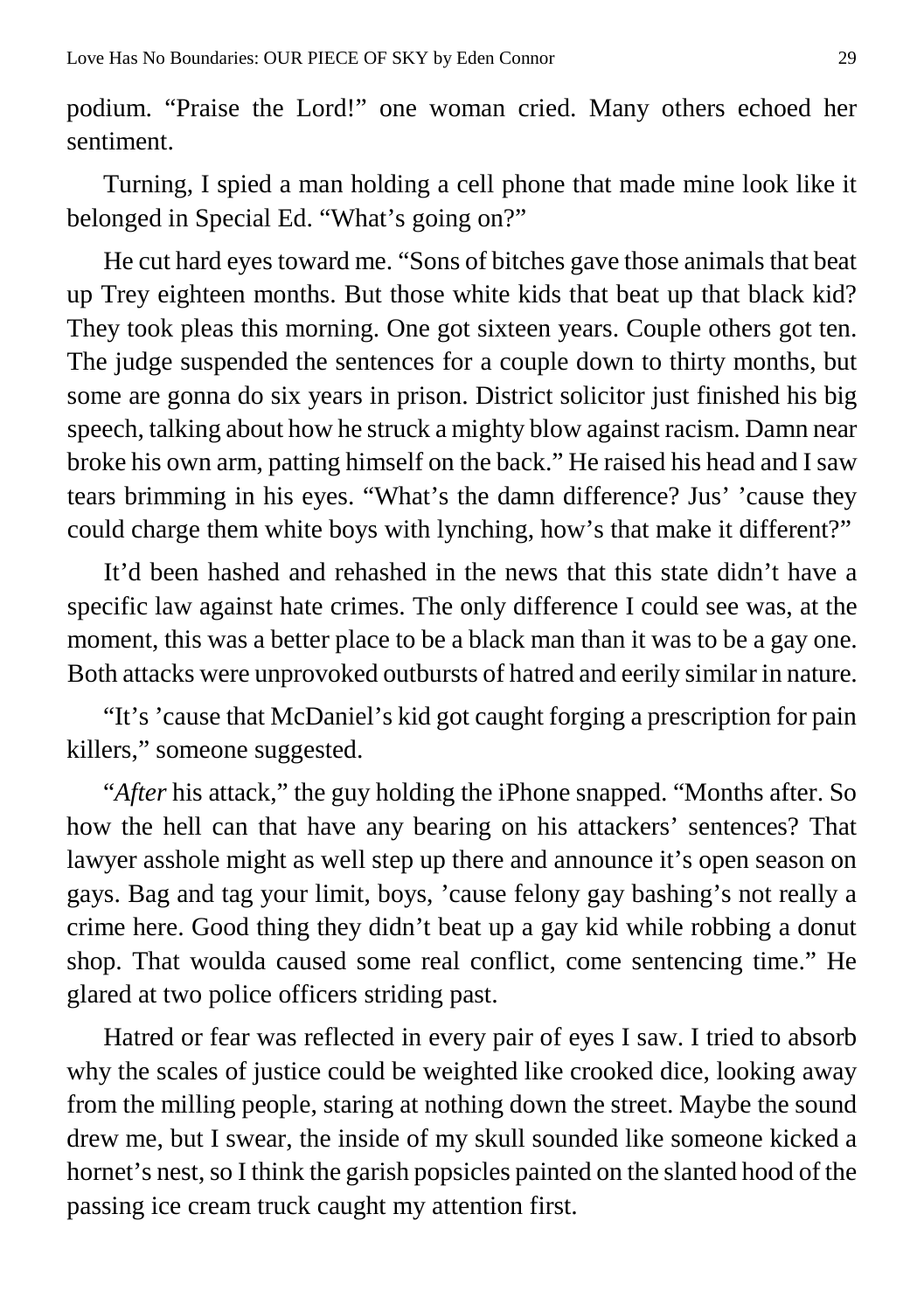#### *Did eyewitness testimony trump surveillance video? That makes no sense*.

I felt a hand on my arm and turned to look down into the concerned blue eyes of a woman it took me a minute to place. If not for the fact that the tinfoil notes tinkling through the speaker atop the ice cream truck weren't those of *Turkey in the Straw* or even *The Entertainer*, but *Jesus Loves the Little Children,* I might not have recalled the woman who'd hugged me and wiped away my tears in her Sunday school classroom, when I'd been about seven. I'd cried because the song made no mention of little brown kids like me.

"Oh, Manny," she said. "I'm so sorry." Crystalline crescents outlined her lower lids, smearing her eyeliner. I recalled her saying the same words that day. The unmistakable scent of Oscar de la Renta grabbed me by the throat. Despite the fact we stood outdoors, my eyes began to water. *She still wearstoo much of that damn perfume.*

I swallowed hard, looking at the harsh streaks of blonde starting about an inch from the part on top of her head. "Thanks, Mrs. Greer."

"I'll pray the good Lord in his mercy releases you from the grips of this abomination." Her hand tightened on my arm. "I mean it. I'mgoing to pray for you every day."

Staring at the woman who'd shown me pictures of a Jewish mother holding a child supposedly fathered by a yellow-haired angel, in a roomdecorated with colorful posters of the same babe as a grown man—a man depicted with skin whiter than hers—I blinked. What the hell else was there to say? *Does it hurt to be that stupid?* "I'll pray for you, too."

Turning away, I felt like a plastic soldier glued to a panorama of ignorance. Weaving my way through the thickening crowd, momentary whoops from a siren made my heart clench. Police were trying to get people to disperse. There wasn't going to be any announcement explaining the lighter sentence. The loudest statement of all was being made by silence.

## *We don't matter.*

This was more than a hiccup in the justice system. I'd always let political talk filter through me like water through sand, but I pictured cigar-smoking, ultra-conservative judges and politicians congratulating each other on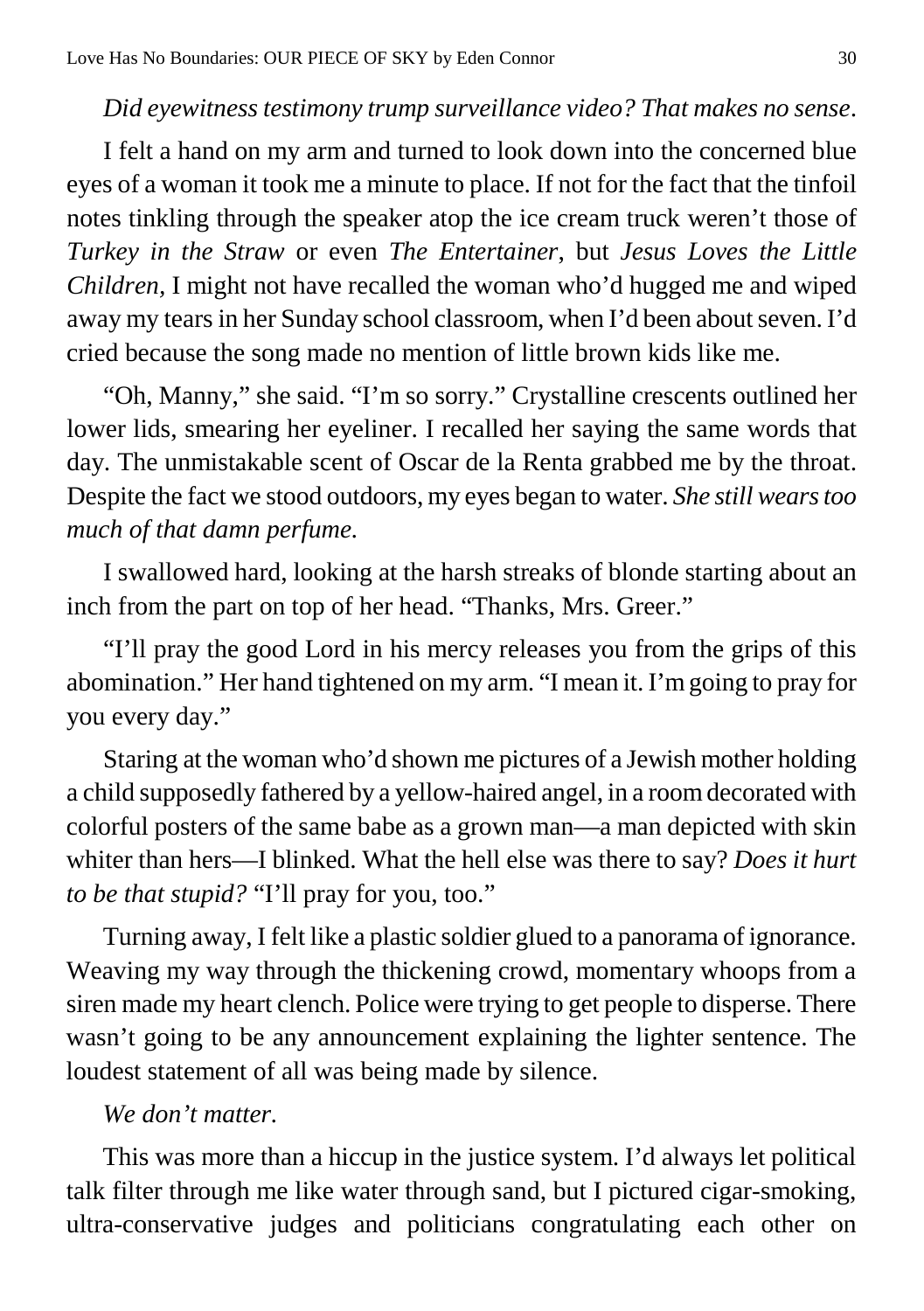successfully setting two minorities at each other's throats. I wanted no part of thisfucking circus. Shock catapulted me past anger. I wanted to close my eyes to this, to turn my back, get in my truck, and run like a scalded dog.

But for some damn reason, the clearest thought in my head was that I was fucked with adding granulated sugar to my iced tea. The shit never dissolves, so I end up drinking bitter, brown water, unaffected by the sweetness clumped at the bottom of the glass.

When the reporter approached me, with a look in her eyes that said she was sure the only reason I was gay was that she hadn't offered to fuck me yet, I dunno why I gave her my name and agreed to be interviewed. Maybe because, at heart, I'm an attention-whore. I crave the spotlight. "This is Caroline Prentiss, reporting live from the county courthouse. I'm here with Emmanuel Curtis. Tell me, Emmanuel, isthe gay community planning any retaliation for the verdict in the McDaniels case?"

What kind of idiot would answer that? I could tell by looking over her shoulder, the wind wasn't cooling anyone off. I couldn't see what good it would do for anyone to end up going to jail. I had no trouble picturing the mostly-white cops itching to throw blacks and gays in cells together, then turn their backs. Why help start a rigged game of 'beat-up-the fag-for-Jesus'? I swallowed hard, fighting to keep a rein on my Latino temper. "I can tell you didn't get the memo. Our retaliation is to keep on showing people that love is love. How's that a threat?" I gave her a few more sarcastic bits before brushing past.

"Good job, Manny." A guy lifted a pink-clad camera to his eye. "Way to keep your cool, dude." I sorta recognized him from the local gay bar, and I knew damn well what that camera in his hand signified, so I paused to give him his shot before stalking through the crowd. My feet moved to one beat. *Staying is suicide.* Every police officer wore that 'fuck with me, please' expression. I didn't have the money to waste on bail, and I had a job to get back to.

I had almost got back to the job site when I saw the cat dart into the street. A kitten dangled from its mouth. The dump truck I'd seen this morning rattled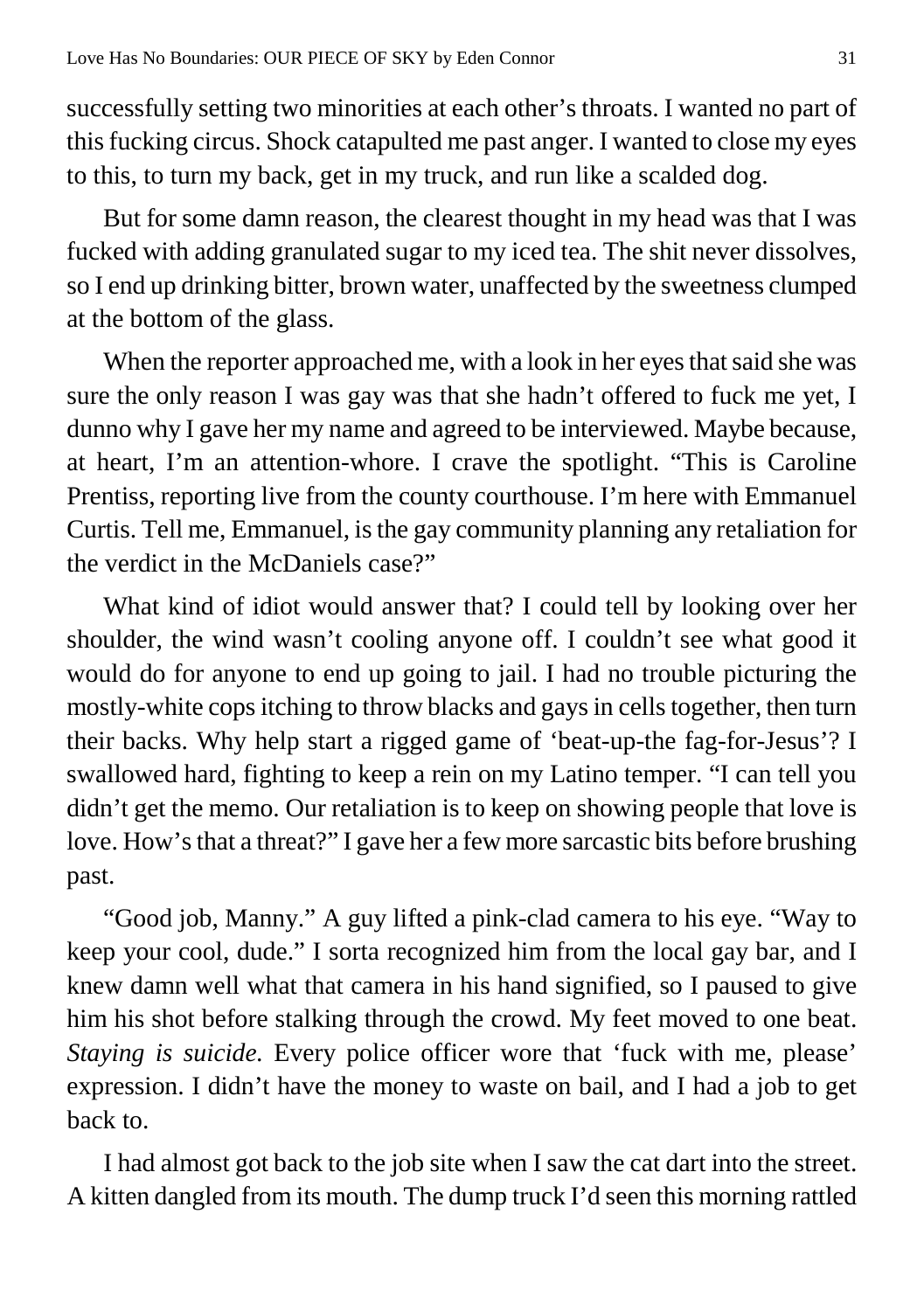around the corner. The driver would stop… he'd stop. *Stop, dammit.* "Fucking stop!"

The cat was too close to the truck for the driver to see her. I broke into a run.

\*\*\*\*

#### *Joseph*

Teague could kiss my hairy ass. She'd tried to talk me into buying new, but the reupholstered booths and chairs looked great. I paid the young couple who'd redone the old deli seating, and relocked the front door behind her and her husband. The restaurant was nearly finished. All that remained was for the crew to come install the wide-screen televisions. Those were due to arrive tomorrow. Since I no longer had a waitressto interview and hire from the pile of applications on my desk, my life would soon be back to business as usual.

Leaving me little to do but think about Manny. Slapping two breakfast steaks on the grill, I sliced onions and threw them in a pan to sauté. A few minutes later, I had the sandwiches dressed with condiments, lettuce, tomatoes, fresh-sliced mozzarella, wrapped and ready to go. The day hadn't warmed much. It'd been a damn cold spring. Frigid air bit my cheeks when I stepped out the front door. The pawn shop owner from next door stood on the sidewalk, smoking his pipe.

*Of all the times for Teague to be wrapped up in her own life.* I gave the older man a friendly nod, heaved a sigh, and shoved the key into the front door, wrenching the lock closed. Teague had the personality of sixty-grit sandpaper, but I rely on her bullshit meter and brutal honesty. I was worried about Manny. The kid's mother had been dead about five years. Two years ago, his sister married a soldier, and she'd moved around a lot since. Once his Aunt Myrtle died, Manny looked… lost, to me. He tends to be naive about people. Making it easy for people to take advantage of him.

I didn't want to be one of those people. Sure, he keeps drifting back into town, but I figured mostly he came to see his mother's sister. If any man needed someone to nurture him, it was Manny. *There's a difference between nurturing and fucking.* Goddammit, I needed Teague to bitch-slap me back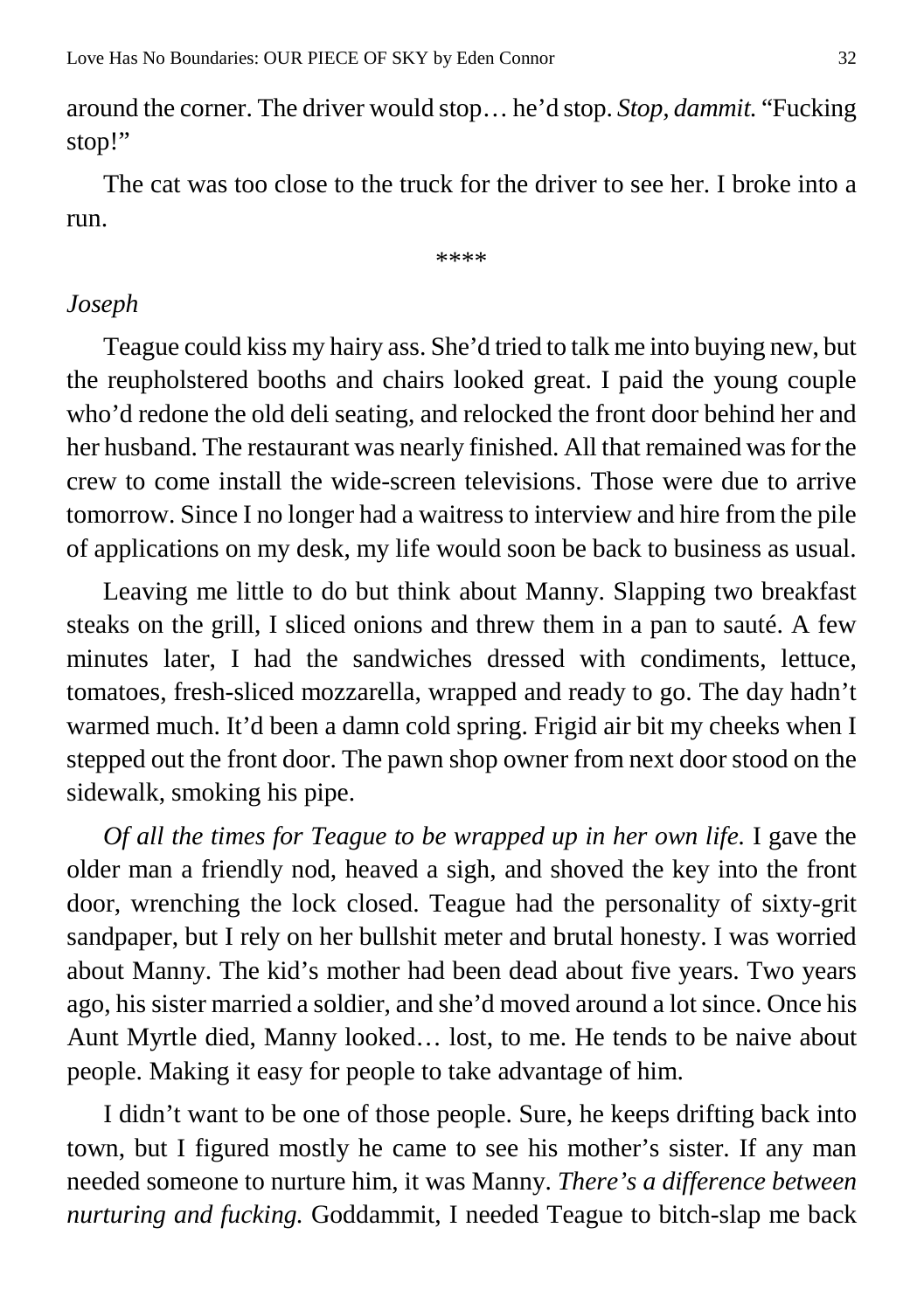acrossthe line I was flirting with. My best friend wouldn't hesitate to tell me I was fucking up.

Troubled by my thoughts, I crossed West Main, shivering in my old jacket. I was anxious to see how much Manny had accomplished. This bright idea Cam and I had hatched would only work if the project was finished by the time they got back to town. Otherwise, Teague would micromanage the damn thing and waste another month. She didn't seem to grasp that the longer she fucked around with perfecting the old bank behind closed doors, the more likely her customers were to patronize another jeweler. Even loyal customers put their needs first.

Like I was thinking about doing with Manny. I was lonely, because Teague had someone in her life for the first time in years. My need for companionship wasn't a good enough reason to cross the line from friendship to sex with Manny. Manny needed a friend. He could bat his eyelashes any time and get a lover. So could I, for that matter. Manny probably already had one. The dude who paid for his pretties.

The faint, wailing bursts from a siren was a troubling sound, mainly because they came from the direction of the courthouse. The gay community was restless, worried, and angry about the McDaniels attack. The fucking town had the same tension as that space between the fingers in that Michelangelo picture, but whatever might be created from the friction would have farreaching consequences, I feared. The last thing we need is for straight people to have another reason to shun us. This ain't the big city, where gays can simply form their own community. In a small town, you gotta rub shoulders with everyone, like it or not, and I own two people-oriented businesses.

I crossed the narrow park with my head down, lost in my worries. A line of traffic waited to turn onto Magnolia Street. On my side of Morgan Square, the street was two-way, but on this side, there was one westbound lane, designed to provide access to the limited on-street parking. There wasn't any construction on Magnolia to account for the holdup, so I took the time to walk down the side of the old bank, out of curiosity. Dump trucks filled with debris from buildings I'd once owned were lined three-deep. They'd be heading for the landfill, miles out of town. Their drivers were no doubt anxious to hit the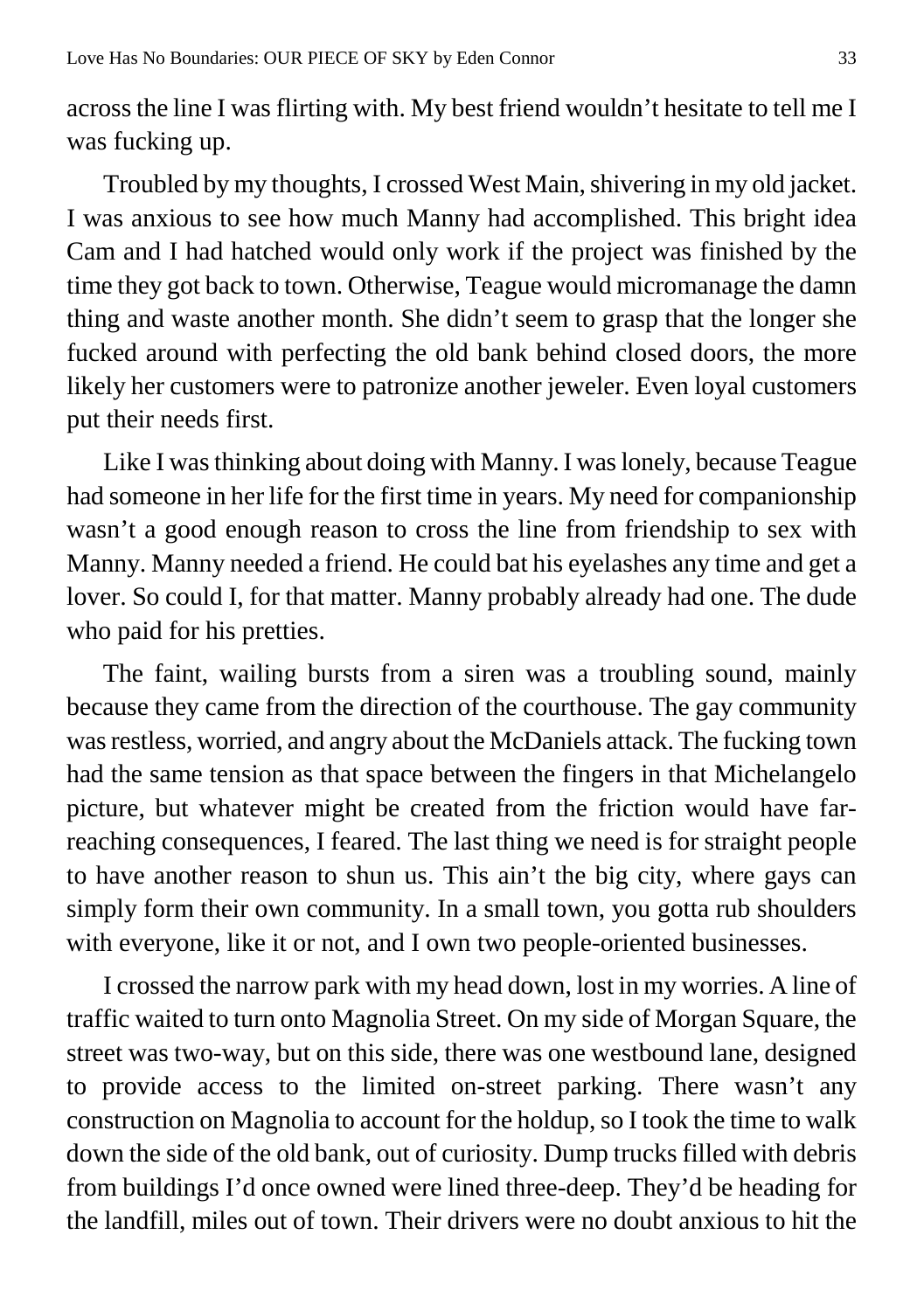dump before it closed. I passed one idling truck, choking on diesel fumes, just as the bastard laid down on his horn. When I cleared the driver's door, I saw the problem.

Manny knelt in the street between two of the huge trucks. I started running. The driver of the truck behind him had stopped his rig, right in the street. The door to the cab stood open. An elderly man paced beside Manny, hands jammed into the pockets of his work jacket.

"What the hell?" I demanded, wincing at the sight of the bleeding, crushed cat. Manny seemed to be holding his chest. "Manny, you okay? You hurt?" I dropped to my knees at his side, trying to lift his chin. Through the shock of hair tumbling over his forehead, I could see tears streaking his face. I glared up at the workman.

"I never saw the fuckin' cat, mister." The driver turned plaintive eyes to mine, throwing his hands out. "You know this guy?"

"Yes, I know him. What the fuck happened?" I heard a shriek, but the sound wasn't from a siren, nor did it sound human.

"Damn cat committed suicide under my wheels, is what. I offered to pay him for it. It's dead. Ain't no trip to the vet gonna bring it back. I'm sorry, but it was an accident. I'll pay him for it. But he needsto decide what I owe him. I got a schedule to keep."

Manny didn't own a cat. He was the poster child for living without responsibilities. This was road kill. "For fuck's sake, Manny, what the hell are you doing?"

He stared at me, lips moving. I had to lean close to hear him over the rumbling trucks, siren blasts, and honking horns. "Don't you see, Joseph? It's a metaphor."

I saw a dead cat, and if the pitiful animal reminded me of anything, it reminded me of Teague. I also saw the horror in Manny's eyes. Looking up at the hovering driver, I demanded, "You got a shovel in that cab?"

"Yeah, sure."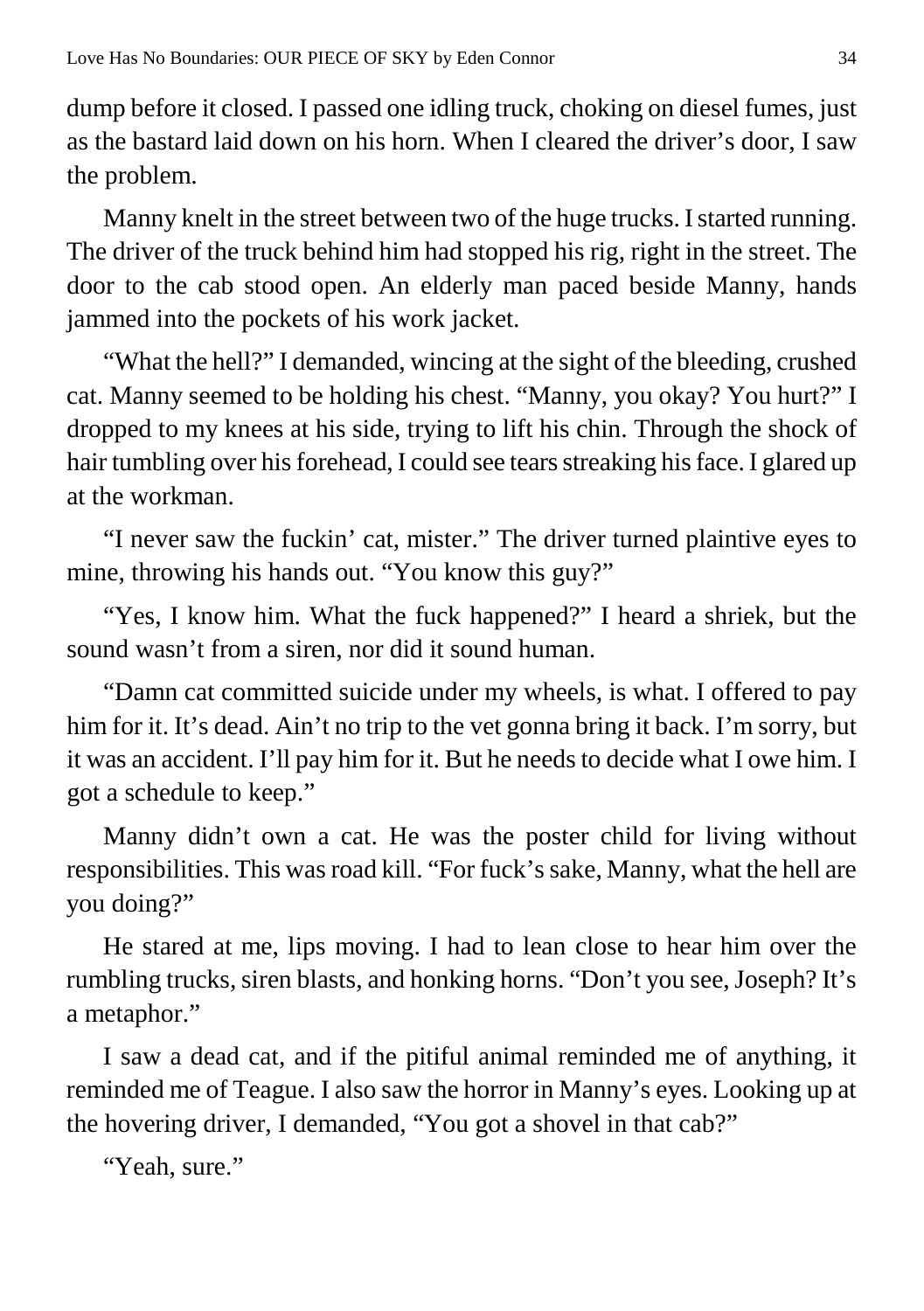"Give it to me, then go on about your business. You can't fix this with money. You can pick the shovel up tomorrow morning, right here." I jerked my thumb over my shoulder toward the bank, then put my hand on Manny's shoulder. His skin felt like ice. Why the fuck had he come outside without putting on his jacket, at least? *Goddamn kids, thinkin' they're invincible.*

"Manny, I'm gonna bury the cat, okay?" There weren't many choices for a feline burial ground. The park was a bad idea. There was surely an ordinance against putting road kill in the ground where kids might play and where downtown workers sometimes ate their lunches. The manicured grounds of the hotel development agency across the side street from the old bank looked enticing, but that was private property. The bank had no land. The building occupied the entire plot. There was a spot of dirt behind the restaurant.

He only nodded, but he let me help him to his feet. "You're gonna catch your death of cold," I scolded helplessly, shoving the bag of sandwiches under his arm. "Go inside. I'll be back in a few minutes. Then you can tell me what the problem is." Tender-hearted or not, grown men didn't squall on public streets over this kind of thing. Did they? Maybe I spent too much fucking time with Teague. She hadn't squalled in years.

"The baby. What about the baby, Joe?" He held out his hand. A tiny piece of white fur kicked and clawed with all four legs. The small animal's tail had three rings of gray at the tip. "We can't let the kitten die, too."

Putting the cat into the ground was only one of my problems. I could tell from the look on Manny's face, he—or we—had just adopted a helpless newborn. Reminding me again of Teague. Accepting the shovel from the trucker, I glanced over my shoulder to be sure Manny was going into the bank. "I'm sorry," the older black man apologized again. "I didn't see the cat." He pressed three twenties into my coat pocket. Manny's pink sneakers scuffed the ground when he stumbled toward the side door, tripping over the curb. I turned back to the driver. "My daughter raised a newborn kitty a few years back. That formula ain't cheap." Sincerity shone from his eyes. I thanked him and turned to scoop up the cat. I knew where he worked, if the formula turned out to be cheap. I could take his refund—*fuck, quit wasting time.*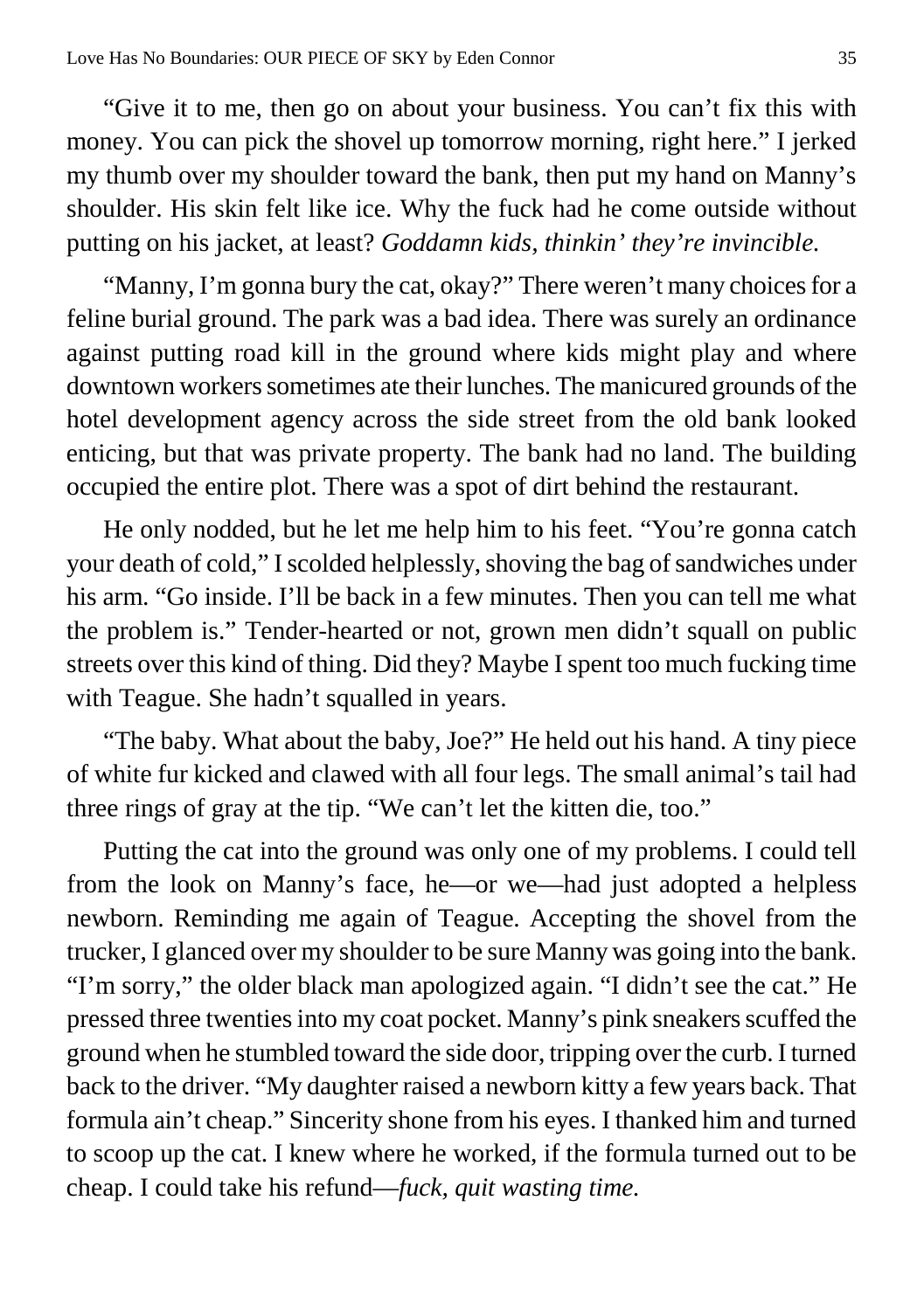I made the burial expeditious. "Hail Mary, full of grace… pray for us sinners… Rest in peace, cat." Dashing out of the cold, I found a recipe for emergency kitten formula online. The restaurant pantry was fully stocked. With relief, I found I had all the ingredients. Hell, I even had a bottle. It only hurt for a minute when I ran upstairs and dragged the box out of the back of my closet. I almost threw the doll out when I moved, but I ain't much for throwing stuff away. The doll bottle's nipple was factory-sealed and still seemed pliable. I dumped the clutter out of a quart-sized strawberry basket, lined it with a fresh dishtowel, and hurried downstairs to toss together the evaporated milk, egg, and Karo syrup. Nuking the homemade formula while I sterilized the bottle, I'd only been gone about twenty minutes total when I relocked the restaurant and hurried across to the bank.

"Manny?" I squinted inside the dimming building.

"Upstairs."

My hurried footsteps echoed in the lofty lobby.

Upstairs, where the bank presidents and loan officers had once looked down on the customers below, I found Manny on his knees again, this time in a pile of the sheets Cam and I'd had put down to protect the carpeting while we painted. To my dismay, not only was he still clutching the white kitten, but a black one and a gray one were making pathetic efforts to move through the tangled sheets.

"I propped the side door open.Joe. I guessthat's how the mama cat got in. There could be more out there. She was coming from the other side of the street." He raised anxious eyes to mine. "They'll die, Joe."

Now I was supposed to search the grounds around the development company building? Yeah, I could see that was precisely what he expected me to do. "Gotta keep 'em warm. That's a priority." The odds of survival for these tiny strays was low. I was more concerned with warming Manny. His lips were practically blue. Of course, he wasstill half naked. "Teague's got a space heater in her apartment downstairs. I'll go get it." Holding out the basket, I sighed. "The Internet says to feed 'em laying on their tummies, the way they'd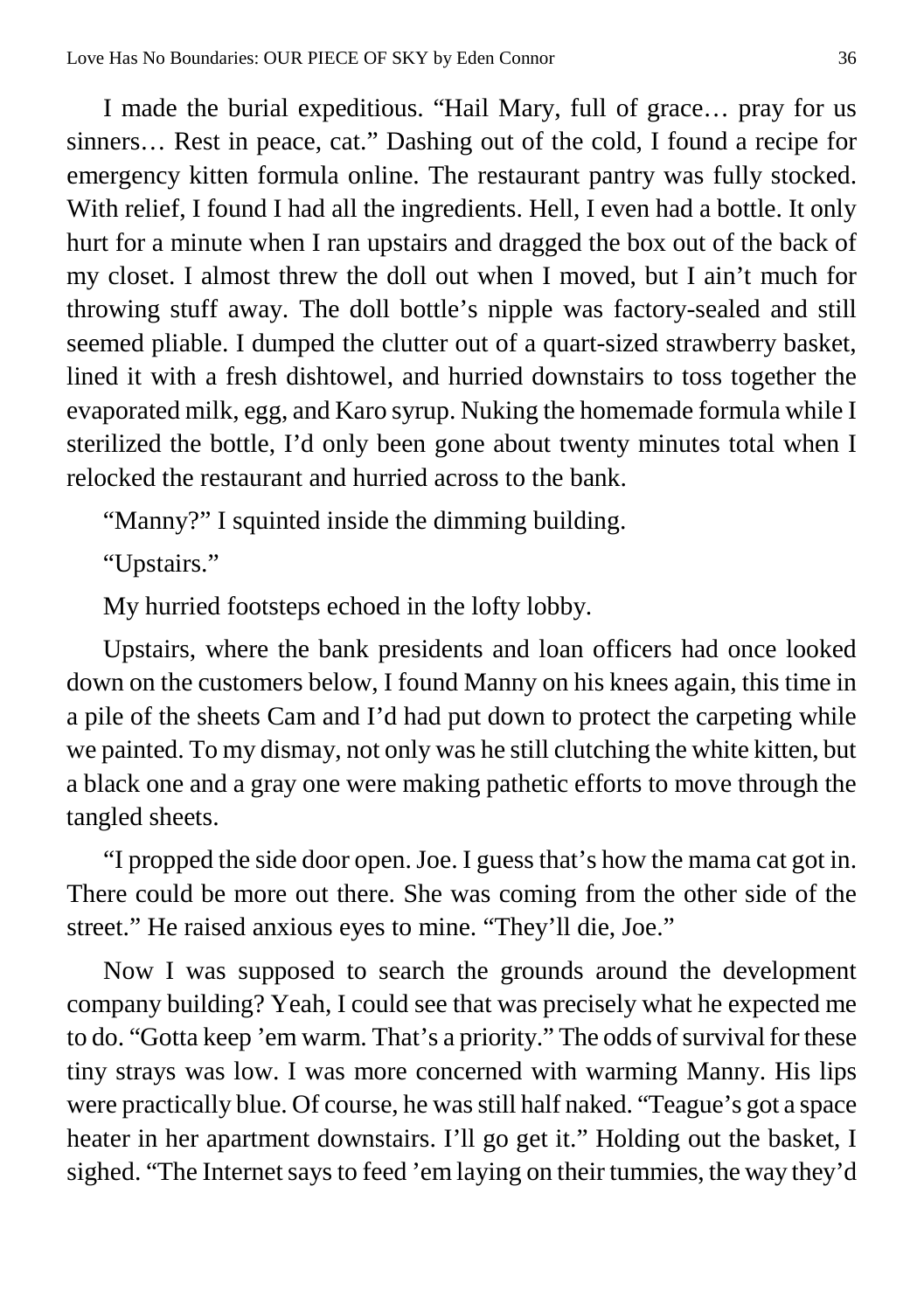normally nurse. I'll grab the heater and then go look. You start feedin'. No sense in letting these die while we go off on some damn wild goose chase."

\*\*\*\*

### *Manny*

Joe was almost to the stairs when he stopped. I rubbed the leaking tip of the bottle nipple along the mouth of one kitten, the white one with gray ears the mama cat had been holding when she'd been killed by the truck. "You know you're about to spend four weeks, pretty much around the clock, and maybe hundreds of dollars, to save about fifty cents worth of cat, right?"

Below the kitten, I could see a blue-striped towel, folded so precisely to fit, and noticed the flaps he'd made to fold over. "Right."

"Just askin'. Be right back."

When he topped the stairs again, the heater dangled from one hand. Under his arm, he clutched one of those big pillow things with arms people use to sit in bed and read. I had my emotions under control. Until he plugged in the heater, sat it close to me, and put his big paw on my shoulder. "We'll do our best to save these, Manny. But how long since the mother got hit? The Internet said this would be hit-and-miss, but their biggest enemy is being cold. Newborn kittens can die in minutes from lack of warmth. Not much circulation. You gotta mimic the way a mama cat licks her babiesto help their blood circulate." Then, he draped my jacket around my shoulders. My tenuous hold on my emotions broke like waves hitting the beach in a storm.

He knelt behind me. I felt his big arms reach around me, but he merely picked up the other two kittens. Through blurry eyes, I watched his big thumbs slide over their little tummies. He was trying to tell me, if there'd been more, they were dead by now. I leaned back, needing his warmth every bit as much as the tiny animals in his hands. "It's gonna take a few minutes to feed all three," I choked. "Can we just talk, Joe?"

"Sure."

The whole scene at the courthouse was still too raw, so I went straight to the other topic bugging me. "What's the deal with you and Teague?" He could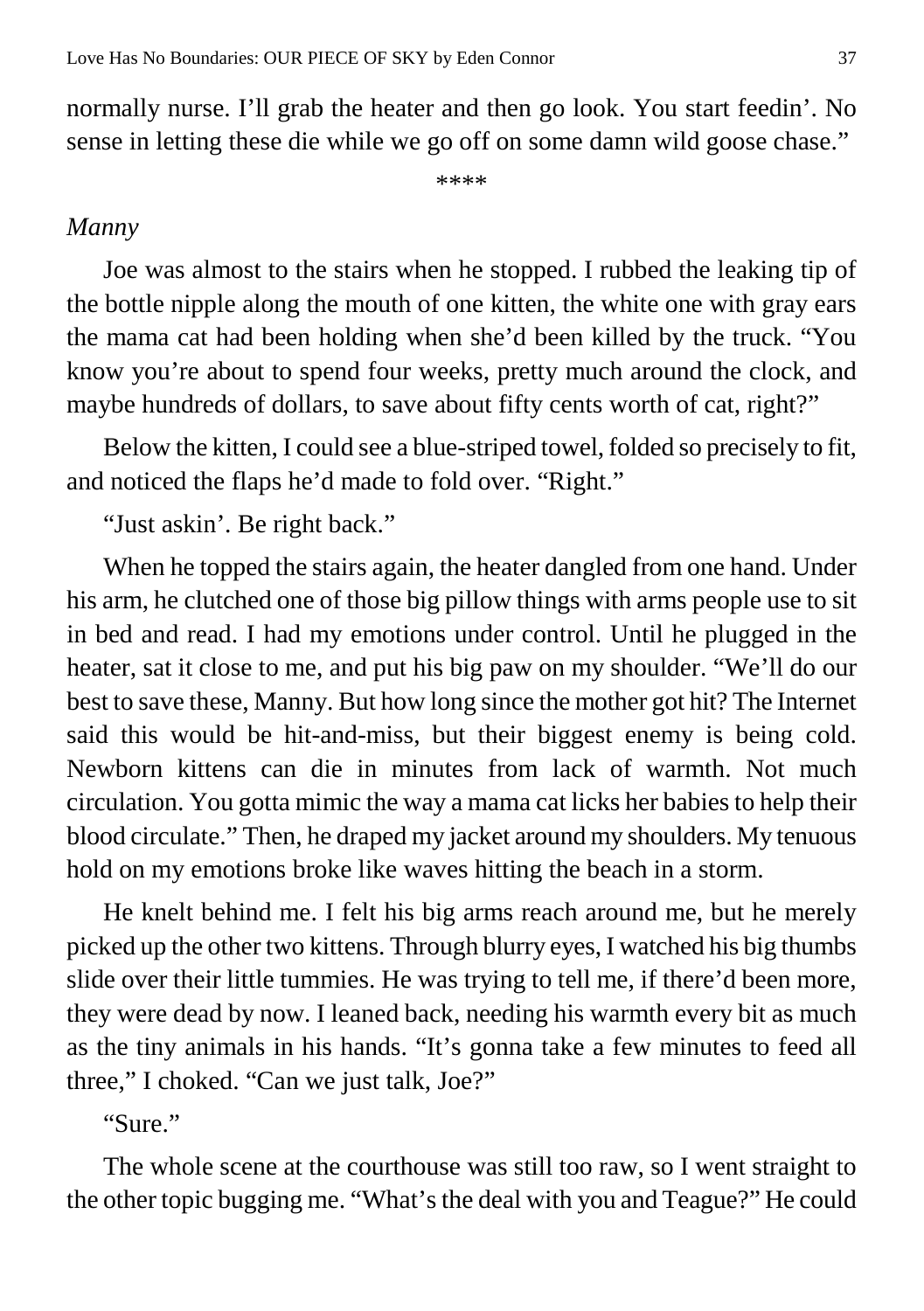be bisexual, which was fine, unless he was sleeping with her *and* her boyfriend. I didn't like that thought one bit.

\*\*\*\*

### *Joseph*

This was the part I'd secretly dreaded. I always said Manny could talk me into anything. Now, when he had my head reeling, he cut right to the heart of my life. How could I raise my defenses when he looked so damn defenseless? Sliding my chin through his hair, I hesitated. When you share stuff like this, you're swapping out a solid door for a screen door, and screen doors suck at being barriers. "You hear the stories, but you don't *know* how it was, because maybe you were too young. Sixteen years ago, people were afraid. AIDS dominated the news, but ignorance wasrampant. I mean, the community knew the truth, but straight people? They had their preachers tellin' 'em AIDS was God's retribution. Right from the pulpit, they said it." *Were still saying it.* I'd overheard conversations between ministers, for fuck's sake, begrudging the scientific effort toward curing AIDS. Men of the cloth, bitching that all that work and government funding could've been put to better use, like looking for ways to cure cancer. And people wonder why I don't spend much time in my restaurant. I know my limits.

I concentrated on the bit of squirming black in my hand, trying not to wonder how their soft fur might compare with stroking Manny's dark locks.

"I was nineteen. Had just signed a lease for the deli. Sank every dime into it and borrowed more. Letting people know I was gay would've been signing my new restaurant's death warrant. Wouldn't have mattered that I wasn't the one making the damn sandwiches. To this community, we all either had AIDS, or we were carriers."

"The guy I leased the deli space from owned the whole block, but he worked in his jewelry store, on the other corner. I got to know Jorge. His family fled Germany during World War Two, finding safe passage to Portugal. Jorge emigrated here when he was twenty-two. It'd sound crazy to anyone who didn't grow up here, but Jorge was Jewish, and that's why we got to be friends. When you're surrounded by Baptists, and you're not one, you gotta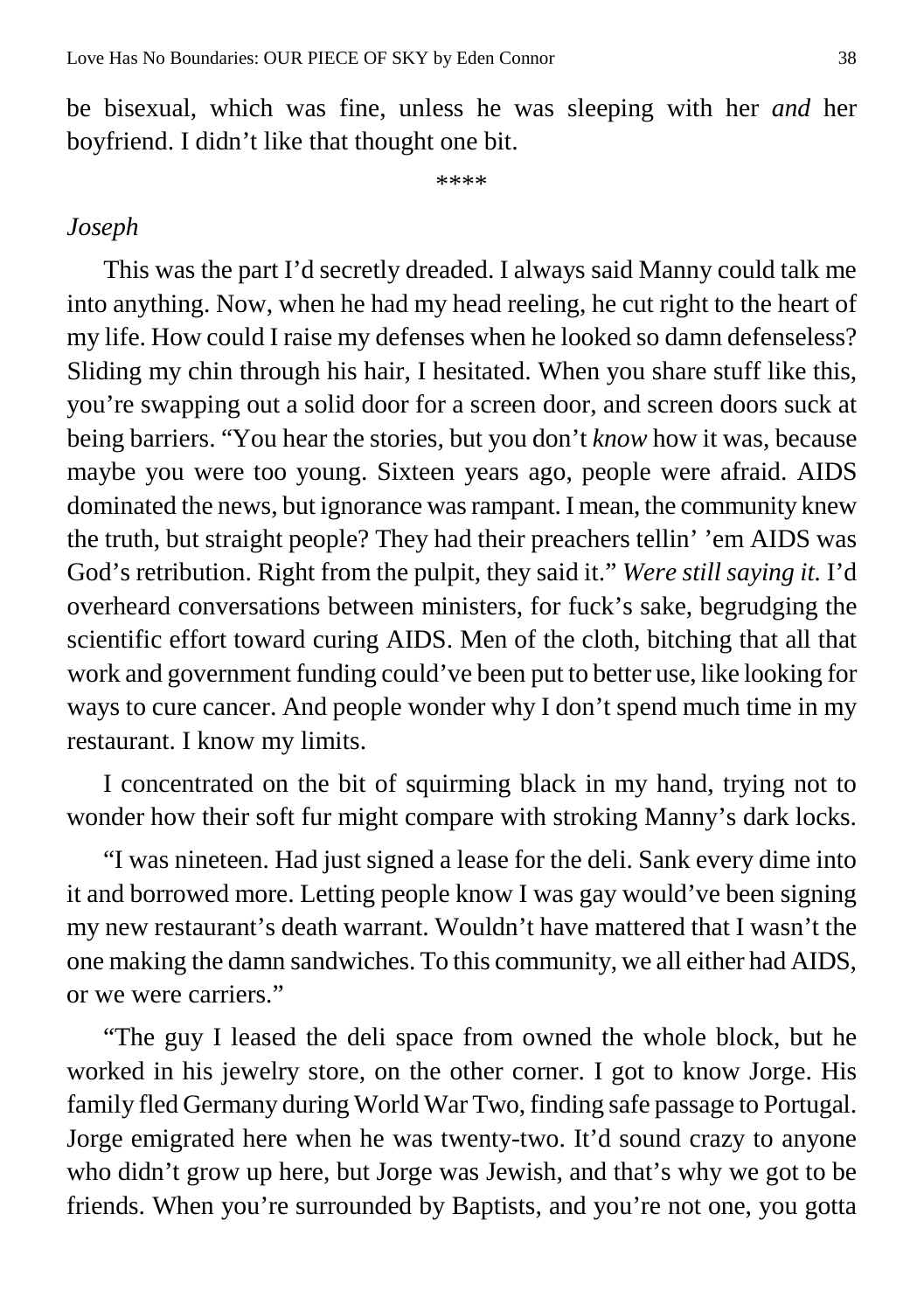stick together. Like his father, he was a watchmaker and a goldsmith. Teague worked in the store. Lived upstairs."

I swallowed hard, blinking away the familiar shaft of pain. "She had Tara just after I moved in next door. Damn cutest little thing you'd ever wanna see."

I rubbed the kittens, feeling their tiny bodies grow warm in my palms, glad to have something to hold besides Manny, but I'd have to be made of stone not to feel the way his back pressed against my chest. "Tara was born sick. Kidney disease. So lots of nights, I'd talk to her, orsing to her, just tryin' to make that poor kid smile. Livin' so close, it wasn't hard for Teague to figure out I was gay. She saw the same guy leaving my apartment for about the third morning in a row, and she knew."

I could still see that dingy corridor. Still heard her drawl, "Good morning, gentlemen." Still saw the way the guy ducked and ran, leaving me standing at my door in my boxers. Still waited for condemnation and fear to darken her already-shadowed eyes. Still felt the cold ball of panic coiled in my gut, wondering when Jorge would come down to the deli and tell me I needed to find a new place to live. Still felt the hurt from wondering if I'd lost another friend.

"That evening, I knocked on her door. Might as well get it over with, I figured. When she opened up, she had Tara on her shoulder, kinda bouncing her."

The little kitties seemed to grow fuzzier while I stared at my hands. "The smile she gave me didn't look no different. But that's the definition of a southern lady, their ability to be gracious, no matter what. So I still didn't know what she thought." I had to swallow three times to finish. "Till she took that baby off her shoulder and laid her in my arms."

Such a small gesture. But the ramifications of Teague's simple affirmation of me as a human being—and as her friend—still echoed through my life. I was sure my next words made it seem I was changing the subject, but I vowed, "We're gonna save your kittens, Manny."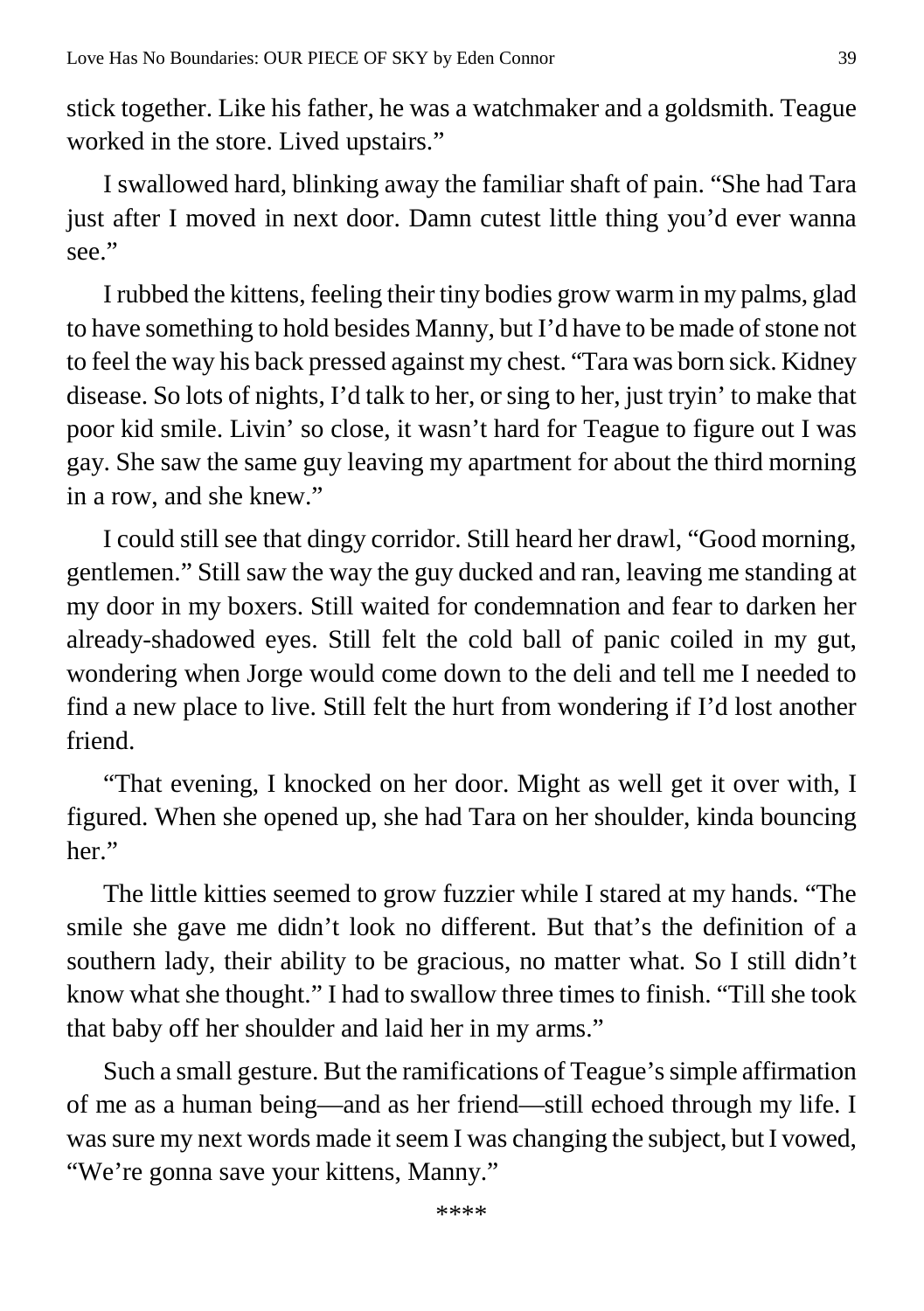## *Manny*

Watching Joe's massive hands gently massaging those helpless bits of black and gray fur, I absorbed the story, trying to use it to beat back my hurt and anger. I felt his breath slide across my neck, collaring me with warmth.

"The truck driver gave me sixty bucksto help buy the formula. We can run out to that big pet store near the mall and get what we'll need. Once we get the kitties fixed up, then we'll work together on the ceiling, okay? I can fetch and hand you stuff, and we'll just stop whenever they need lookin' after. That basket's not gonna hold three. We gotta find something better."

His voice rumbled through my body like the purr of a tiger. I didn't want to go to the petstore. I wanted to stay right here, behind locked doors, with Joe's huge arms around me. I wanted to be held. I wanted to stop crying. I wanted to rub my tears into Joe's chest and feel his hands gripping my ass. I wanted to be alone so I could think.

The kitten I was feeding snorted a noseful of milk and sneezed. Joe slid the gray cat into his hand, beside the black one. He swiped the nose of the babe in my hand, then gently pinched its little sides. The baby coughed up more white liquid. He continued to run his finger along the kitten's spine, but it didn't seem to want to stop squalling long enough to eat. "Definitely a girl," Joe growled.

"C'mon, little one, you can do this," I urged, but allshe did was cough and gag.

"Let me try," Joe offered. Gratefully, I swapped the kitten and the bottle for the pair he'd been holding. They were all making sounds that hurt my heart to hear. The black one had the loudest voice. The gray one would stop crying in favor of trying to get off my lap, then he'd drop his head and make pitiful squeaks, as though asking why I wasn't his mother.

"This is the day's special, Wynken," Joe informed the white cat. She shook her head like a tiger. "Better drink up. Blynken and Nod look hungry to me, but since you're probably a girl, you get first licks." Joe cuddled the kitten against his chest. She drove the needle-like claws of one paw into hisshirt, and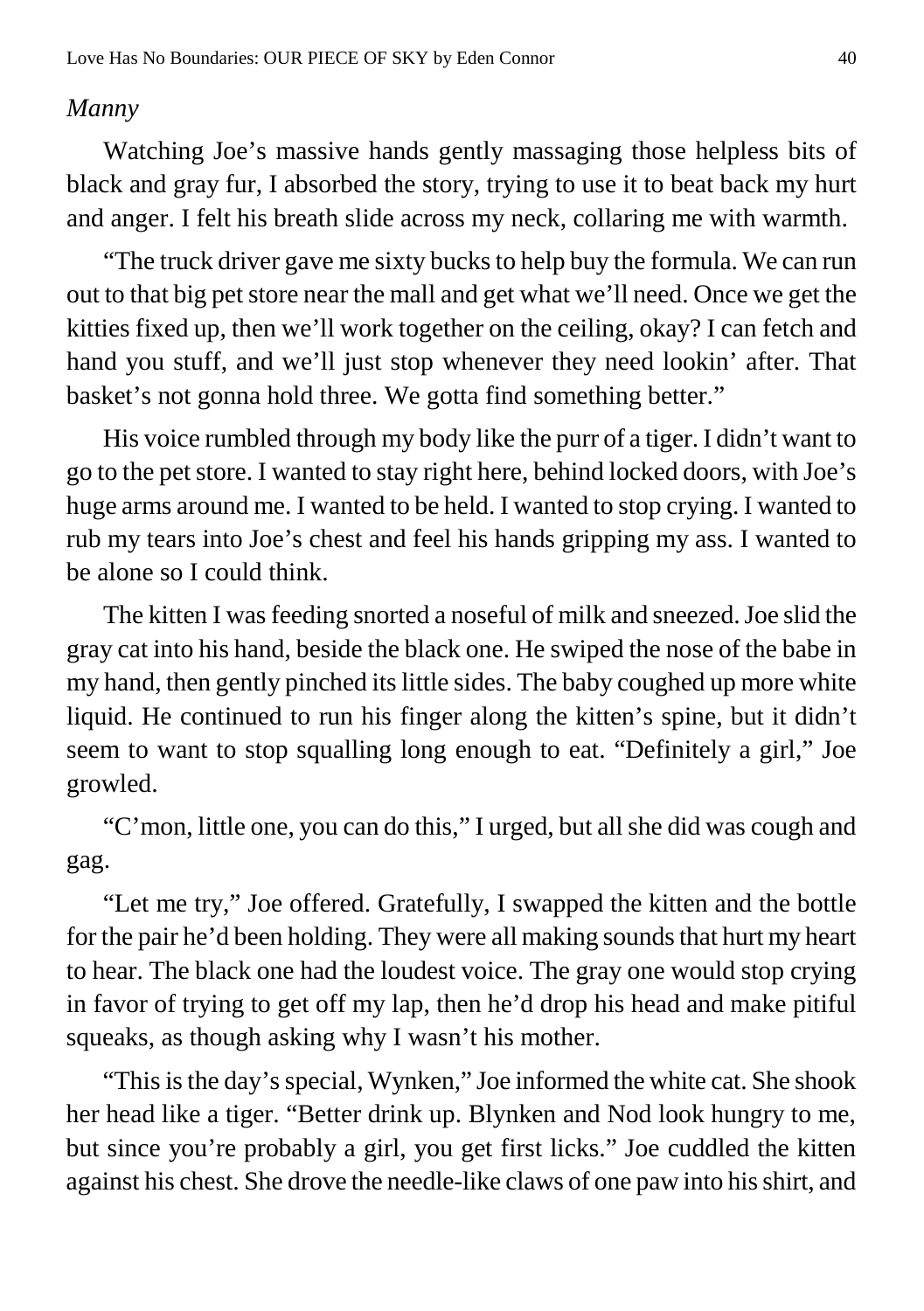as though responding to the rough commands, opened her little mouth wide. Or, she argued with him, since she emitted a loud squawk.

The minute he brought the nipple close, she snapped her mouth closed, raising her nose. Something in the imperious tilt to her head reminded me of Willa. "Nice try, Joe, but that cat's name isn't Wynken." I studied the silver fur lining her ears and the elegant curve to the threadlike whiskers, moving my gaze to the tiny tail, tipped by three circles of gray. "Chanel, tell Joe you're gonna be far too fabulous to answer to Blynken or Wynken." I pretended to scowl.

He kept poking the nipple toward her mouth, but he grinned. "Cats don't answer to nothing. But, you're right. She's gonna need a big-time name. Ain't got much else goin' for her."

Chanel turned her head toward me, eyes glued shut, but face screwed into a pout cute enough to melt steel. Joe kept sticking the bottle in her face and finally, she lapped the dripping liquid, not deigning to take the nipple into her mouth. Did the name transform her into a persnickety little queen, or was she born this way?

We shared a triumphant smile. He needed a shave. My heart missed three beats, just from looking at him. Not one recrimination about how fifty cents worth of cat was going to slow down this job? We're about the same height, but he has thirty pounds on me. Nothing about Joe suggested he was a gentle man, but watching the careful way he held that helpless baby made me ache to kiss him.

"Where'd you get that bottle?" I asked instead.

"Bought a doll for Tara. Came with the bottle."

Tara would have to be sixteen, based on his story. "I hope she won't mind."

His Adam's apple bobbed several more times. "She won't mind a bit."

I wondered if he'd fudged the story, so he didn't have to admit he'd fathered Teague's child. Lots of gay men have relationships with women. Tried to be "normal". Which would explain his attachment to Teague. "I've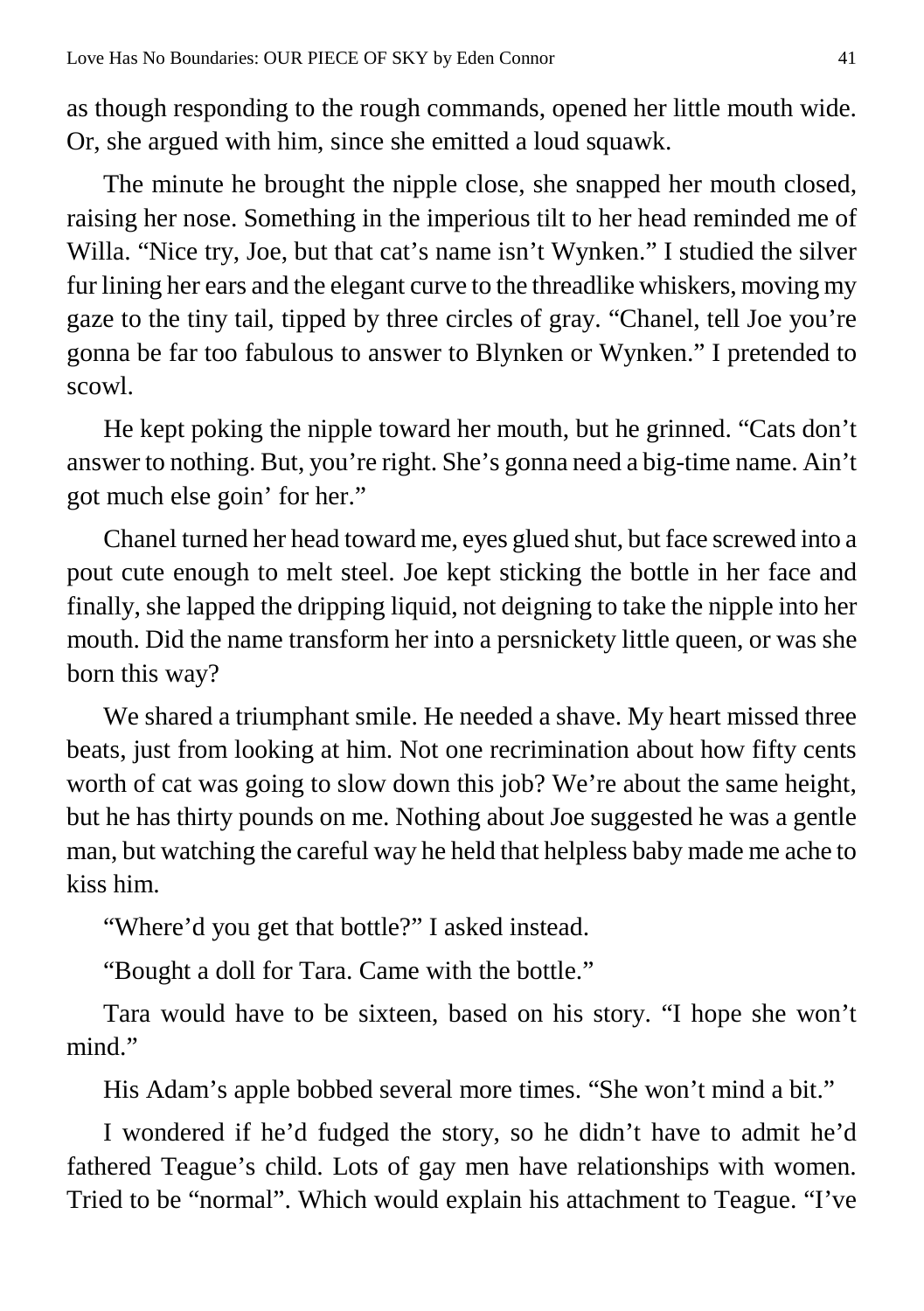dated a few guys who've had kids. Best of both worlds, maybe, if you can keep a good relationship with the mother."

His tone became fierce. "If I'd been her father, she might not be dead."

He wrenched his head away, looking toward the balcony. The planes of his face moved, like the earth shifting in a quake, but I saw no tears. He held out the white cat and bottle without looking at me. Chanel squalled at the sudden shift in her world. "She's done, I think. Don't seem to like my cooking. Here, feed the others."

Grabbing his hand, I picked up the gray cat and plopped it into his palm. "Keep him warm while I try to feed the black one. And it's okay to cry, Joe."

I shifted to sit cross-legged and tucked Chanel into the side pocket on my shorts. The black kitty latched onto the bottle right away. "There's your fighter," Joe assured me, his voice cracking. They were all fighters, I silently vowed. I knew I couldn't handle losing one, and at the moment, big Joe was looking pretty fragile, too.

Tiny nails pricked my palm. I turned my attention to the kitten, trying to decide on a name. "No one does black like Christian Dior."

He made a choked sound. "What's this one gonna be? Cartier? Tiffany?"

He'd hung with Teague for too long. The only designer's names he knew were jewelers. I glanced at the silver kitty. He wriggled onto his back in Joe's hand, stretching his back legs up around his ears. His tail disappeared from sight, curling around the edge of Joe's hand. "McQueen. His name is McQueen."

Joe dragged a huge forefinger along the exposed tummy. "As in Steve? I liked that movie *Bullit*."

*Such a fucking guy.* "As in Alexander." I could tell he didn't get the joke."Icon in women's fashion design. Very gifted, openly gay."

"Gotta find something to put these guys in," he reminded me, shifting onto his knees.

"My backpack should work for a little while." Chanel was already curled up and sleeping on my upper thigh, chin propped on crossed paws. "It's by the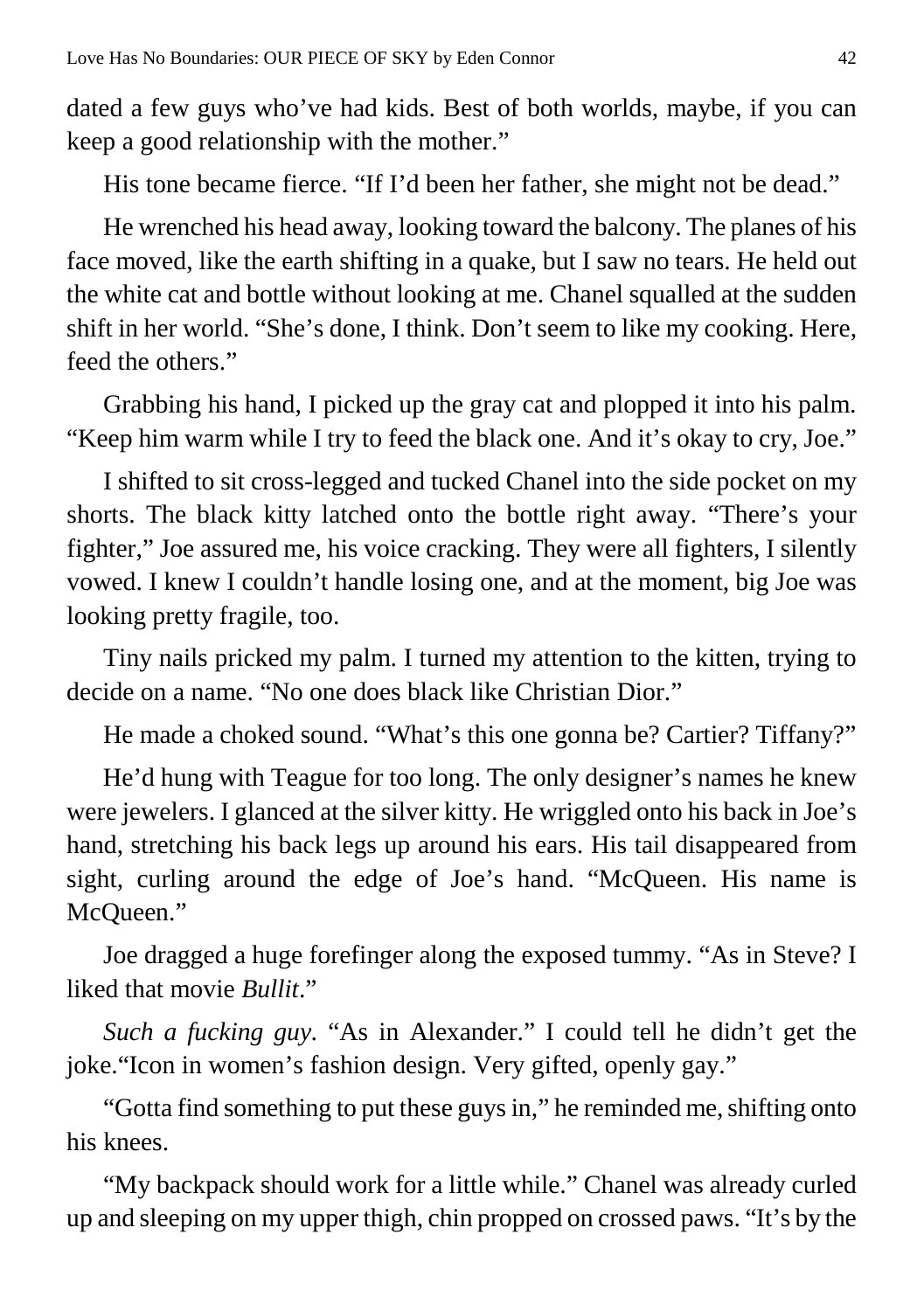front door." He placed McQueen on the opposite leg of my shorts. I felt the kitten's tug on the bottle. I also felt the hesitant brush of fingers along my inner thigh, but the look in the man's eyes wrenched my heart. He was fighting this mutual attraction tooth and nail.

The small distance between my mouth and his seemed to sizzle. He smelled like spearmint gum and cheap laundry detergent. His eyes said "no", right up until he pressed his lips against mine. Then he closed them, but from the moan ripping through his chest, I knew Joe had lost his fight. His palm was hot and hard on the back of my neck. He pulled me closer. I marveled at the ferocity of his kiss, and wondered how such a big man got tripped up by such a little bit of cat.

Wrenching away, he croaked, "Be right back." I had to smile.

Eager to get McQueen fed and all three down for a nap, I refilled the bottle. Joe came back, kneeling at my side. He unzipped the pack, spilling the contents. Spare T-shirts rolled across the floor, along with boxers. My shaving kit came unzipped, spilling razors, shaving cream, toothbrush, condoms. The bottle of lube rolled to a stop against my knee.

Leaning close, Joe raked his lips across my jaw, under my ear, around to the back of my neck. Goose bumps jitterbugged their way down my spine. I felt his cock grow solid against my side.

*Oh, hell, yeah*, wasthe only thought in my mind when he gripped my cock. He didn't caress. He took, but the roughness was so masculine, so fucking needy. Joe wanted me. *Joe wants me.*

"Bottle's empty." His panted words penetrated the haze inside my brain. He yanked the dishtowel out of the small basket, quickly lining the backpack. After he gently placed Chanel and Dior inside the pack, I laid McQueen down. His small tummy was so rounded he had trouble worming his way between the others, making them cry. He rolled to his back again. Chanel put her chin on his throat. Dior curled into a ball by his side. I stared at them because I didn't dare look at Joe, for fear he'd back out.

Scooping up the lube and condoms, Joe held out his hand, yanking me to my feet. He almost dragged me across the room, leading me behind the bar.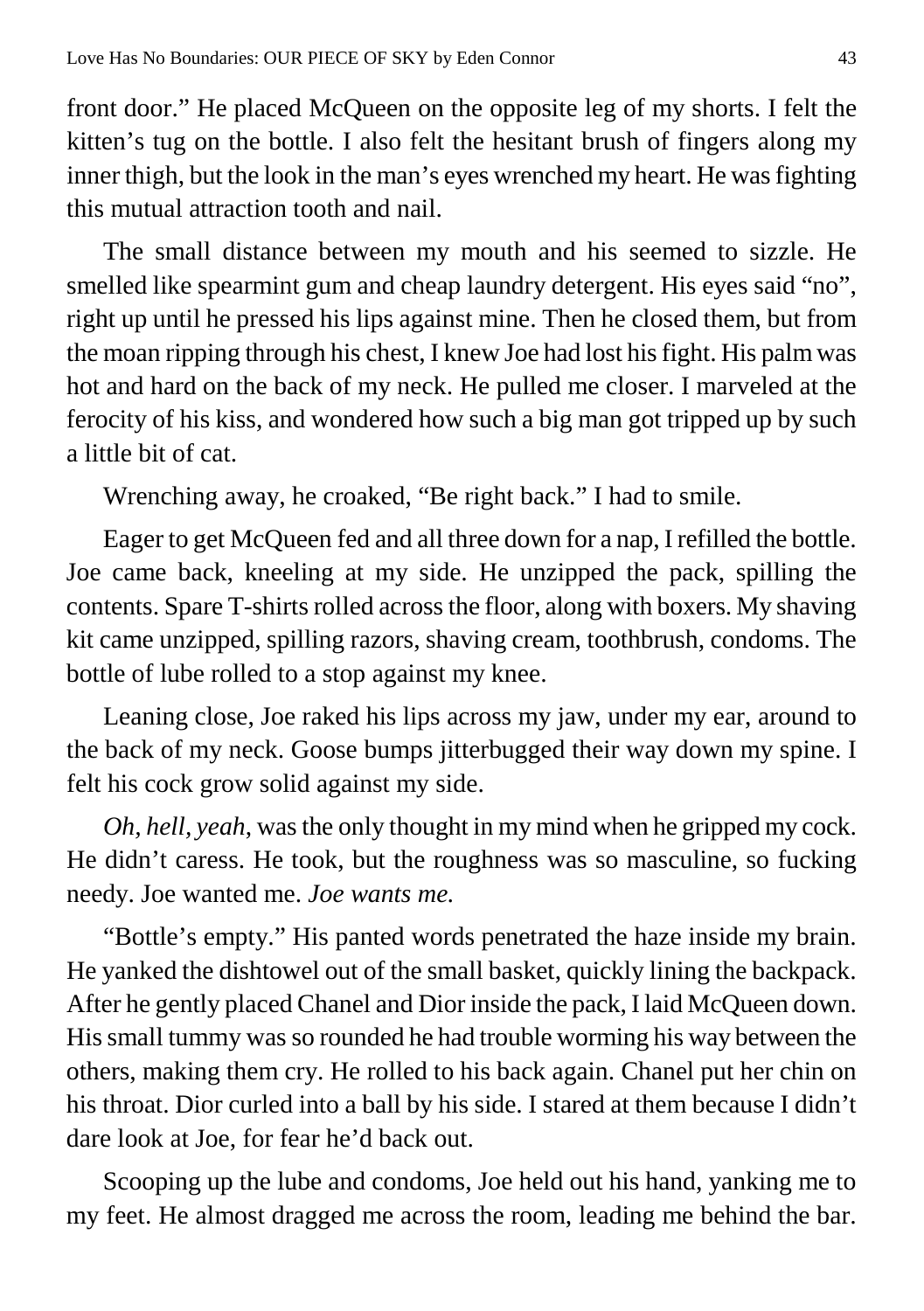The long counter stood past my waist, but a narrow set of cabinets lined the bartender's side of the counter. A gooseneck faucet loomed over a brushed aluminum bar sink. Joe shoved the lever, letting the water run. Turning, he jerked at the button on my shorts. When he had my shorts around my ankles, he turned to the sink, washing his hands.

I kicked off the pants and stepped close. He pumped liquid soap into my outstretched palm. When I was done washing up, he spoke. "Sit up there." It was dim on this side of the room because there weren't any windows. I couldn't read the expression in his eyes, but getting on the counter was easy enough. He patted the higher counter. I obediently moved up. I braced my feet on the lower counter, trying to figure out where this was going. He ripped off his jacket and finally shed that ugly shirt.

I'd seen him in a bathing suit. A thick mat of dark hair covered the center of his body, spiced by a few silver ones. His shoulders and upper arms were bare. I'm into manly men, and he was a fine specimen. I leaned over for another kiss. Water from his hand dripped down the back of my neck when he pulled me closer. I wanted to kiss. I wanted to fuck. His kiss *was* fucking.

"Sit back," he gasped, "Hands on the counter. Don't move."

I saw it coming, but the first weak blast of water from the sprayer was icy. "Jesus," I hissed. My balls drew close to my body. He curled his soapy fist around my half-hard shaft, stroking slowly, root to tip. The sprayer was trained on my sac. The water warmed quickly. The sensations ripped through me, making me pump inside the tight, slick circle of his fingers. He didn't rush me, seeming to enjoy watching me harden. "Scoot forward."

The warm spray moved lower. I closed my eyes and leaned back on my elbows, giving in completely to the delicious sensation of the pulsing water. He abandoned my shaft. I felt a cool squirt of soap on my balls. The spray moved again, now sliding along the sensitive strip beneath my testicles. Joe's hand was warm and wet when he cupped my sac, massaging the soap into a lather while the water nearly made me go crazy. Then he slid his fingers between my ass cheeks, sliding over my puckered entrance.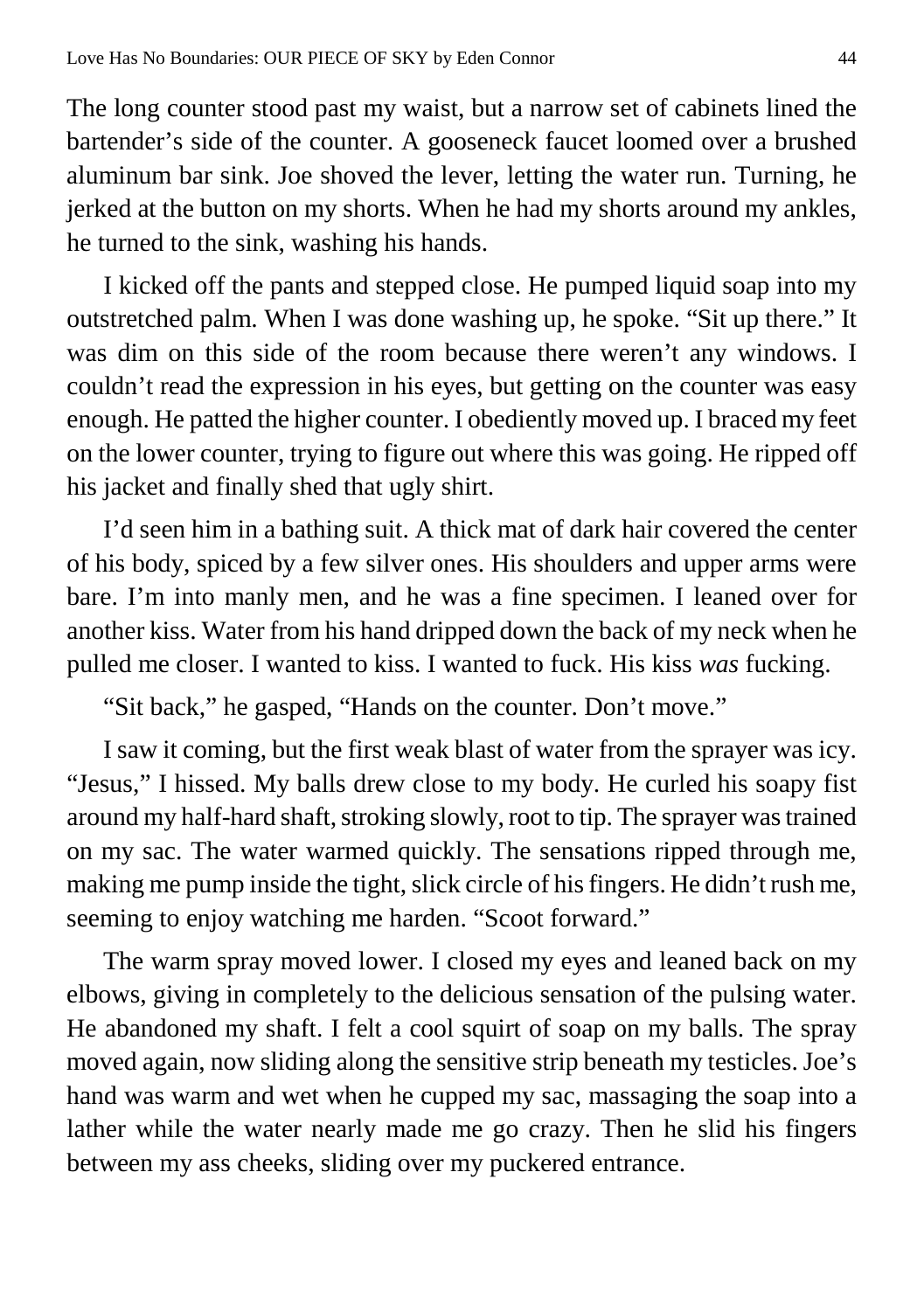He made me beg, damn him, before he rinsed me and took me into his mouth. The sonofabitch moved the sprayer, concentrating the water on my hole while he teased me, taking only the head of my cock into his mouth. His tongue pressed into the small slit, lapping up the eager drop of precum waiting. His groan ripped through me. When I was rigid and aching for more, he began taking me deeper, easing up and down with firm strokes and tight suction, until I felt his lips press against my groin. It was all I could do not to come.

\*\*\*\*

#### *Joseph*

*I can't wait any longer.* Gripping Manny's hips, I urged him down to the lower counter. He laughed when I ripped the first condom, trying to get the damn thing on. Brushing my hands aside, he snagged a packet and tore it open. His eyes were locked on mine while he rolled the latex over my cock. "Snug fit."

A leather chair with buttonsin the back surfaced in my memory. The chair sat in the same spot where I stood now, the day I was approved for my first bank loan. I felt the same kind of awe and excitement—and responsibility looking at the check inscribed with numbers that seemed so large to me back then, as I did finally pressing inside Manny. He gripped my waist with strong thighs, locking his feet together at my back, pulling me in deeper. Perched on the edge of the sink, he wrapped his arms around my neck, giving me no way to hide from the intimacy of the moment.

I wanted to hide, to hold something back, to put up some kind of wall to protect myself. But I kissed him. Fuck, I could've kissed him forever.

"Wait," I gasped when he started to move. "Keep it up and this'll be over before it gets started." I had to dial back my excitement. It had been a while since I'd fucked anything but my fist.

"Okay," he agreed, giving me that sloe-eyed look I couldn't resist. "If you kiss me, I can wait."

I don't kiss many men. Not like I kissed Manny. There's a difference between mutual gratification and making love, and I couldn't seem to stop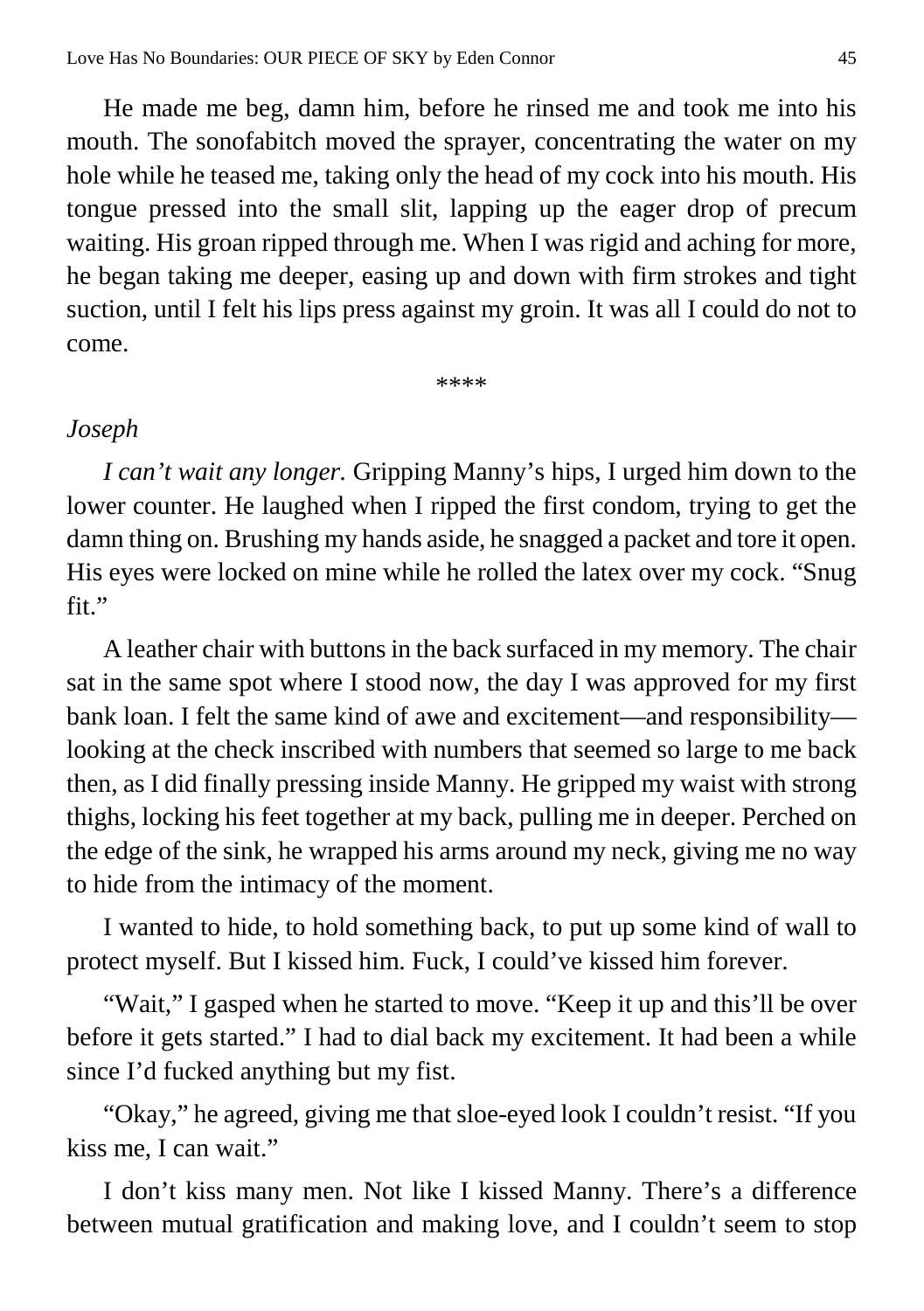myself from making love to Manny. The look in his eyes was so much like the look Teague wore for such a long time after her baby died, I couldn't save me without hurting him.

It wasn't hard to drag myself back from the edge. All I had to do was to remember the day the same banker turned me down for a bigger loan.

Patience restored, I began slowly thrusting, watching Manny's face in between kisses. When he wasn't tempting me with those lips, he was looking into my eyes, tearing me up with that devastating combination of provocative innocence and experience. He tightened around my cock, his smile knowing and self-satisfied. Then he raised his lips again, and I saw the flash of vulnerability—the need to get closer—when there was nothing between us but sweat. I tried to go slow, fighting for patience, but he had none. "Fuck me, dammit. Fuck me like a man"

He absorbed every hard thrust and demanded more. I wanted to watch my cock slide into him, but then I realized I could see more by looking at Manny.

"Can't last much longer." I managed to grab the lube, pumping some into his hand. He worked his fist between us, his knuckles raking my abdomen while he stroked his cock. I had to take over, because I wanted him to shoot on my chest and I wanted to feel it coming, so I could hang on that long.

"Joseph." That ragged whisper tore me up. Then I couldn't think, couldn't do anything except strive for the perfect moment of jolting, wrenching, oblivion.

Guys I know let go after they get off, because getting off is the only point. Manny held on tight, and I didn't want to let him go.

When the sun dipped below the surrounding buildings, we kissed in the dark, until Chanel unleashed that bossy voice and woke her brothers. "Will you feed them? I wanna paint the sky," Manny whispered. When I found the light switch, that just-about-to-break look was gone from his eyes.

I had to keep those kittens alive, no matter what.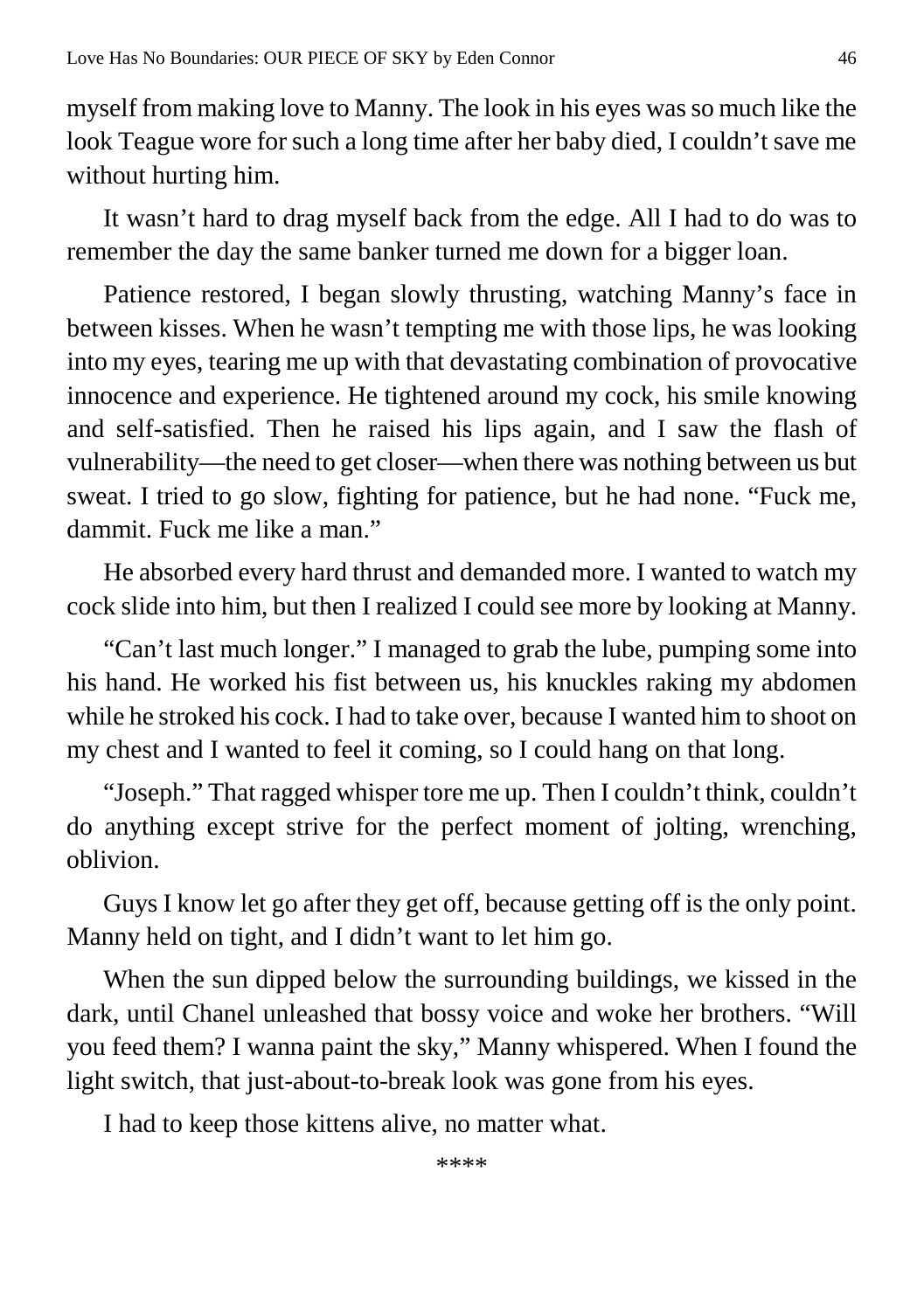### *Manny*

Looking at Joe when the lights came on, I figured out why I'd had that stupid thought about the tea.

I wasn't going anywhere. My mother and father hadn't stayed together, mostly due to problems with my father's immigration status. He'd grown homesick and moved back to Mexico before I turned three, but I'd grown up here. Like one of the weeds my father had spent his time in America battling, I felt like a tender shoot that had to drive through concrete to reach the sun.

Joe, in his gruff way, was telling me he believed in picking the battles you thought you could win.

I wanted him, more than ever, but after what I'd seen at the courthouse, it waslike I didn't have eyelids anymore. I wanted himon equal footing. I didn't want to be his rent boy. I didn't want a sugar daddy. I wanted a lover who'd see me as his equal. That meant finding steady employment instead of waiting for Joe to hand me odd jobs. Thirty was too goddamn old to keep dancing. I'd face the same problem of hit-and-miss employment if I tried to get into choreography. Despite talent, despite long hours in the gym and studio, I'd logged more hours as a barista than as a professional dancer.

I could understand his choice. I knew I'd picked a big battle. I was David, standing in the giant shadow of hatred. David at least had a rock. All I had in my hand was a trio of kittens that might not live the night.

Yeah, and there was still the uncomfortable, inevitable chat with Teague to be faced, about where and how we'd met.

Hiding my sexuality was out of the question. Hell, I'd just gone on record as being gay—you know, in case any blind folks had overlooked the message I put down. Not that I figured my interview would be seen by many people, even if it was aired. Why give the gay boy the air time when you could bleat about racism and pretend hating gays was different? Besides, I'd been interviewed before, only to have that bit of film end up on the cutting room floor. Even fifteen minutes of fame is harder to come by than people think.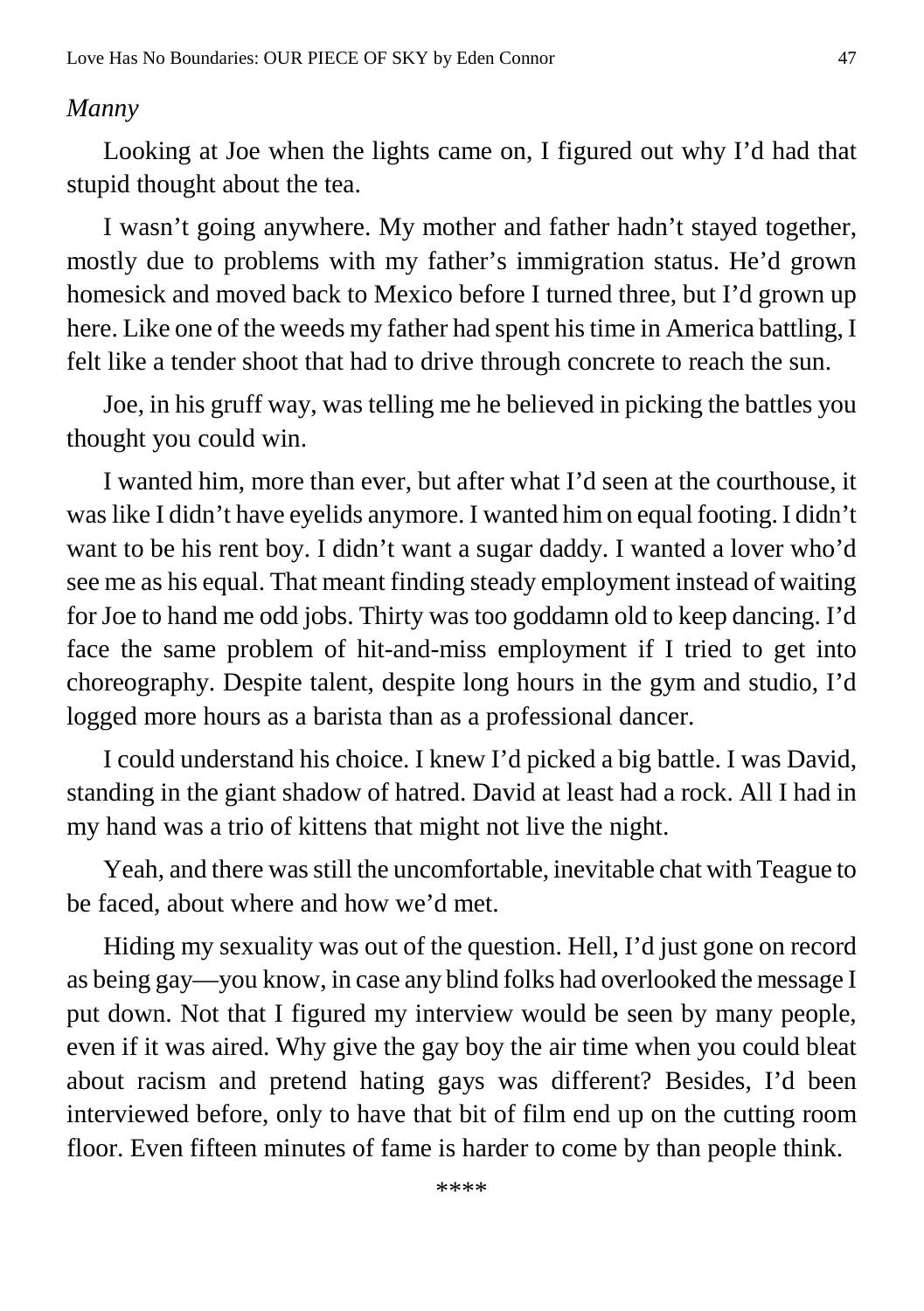## *Joseph*

We'd worked all night.

Through the long windows, I watched the sun pop up over the restaurant, the golden arc making me squint. Wiping sweat from my forehead with an arm spotted with paint, I wondered how many more hours this part would take.

The job moved along faster than I expected. I thought he'd dab on the clouds with a brush, but he used the roller, smearing white paint in a blob, then he'd blot or wipe most of the paint off. If he thought the spot wastoo big, he'd just wipe on more blue.

"I think I'm done."

"Is that enough clouds?" I turned in a circle on the scaffold, looking at all the blue that still showed and thinking about how picky Teague was.

"Gotta let the sky show through," he explained, sliding his arms around my waist. Paint smeared from his skin to mine. "Otherwise, it's a cloudy day. Who'd want that hanging over their head?"

I suddenly understood Teague's idea. It wasn't dumb to have your own sunny day. Only a fool like me would need to see a circle of yellow to get the message the sun was up.

I realized something else, too, scanning the ceiling. Teague had let go of the dark. I understood why she'd been so fucking stubborn about not admitting her fear of heights. Some things were too important to let fear get in the way.

"Let's curl up and take a nap, lover. When we wake, you can help me roll on the crackle stuff."

I thought the cracks would fuck it up. I thought he was just like Teague, so caught up in a project he forgot he needed to eat.

We made a big pile of blankets upstairs. He plopped the kids on my chest and washed them with a warm rag. I dozed, contented, not really sleeping, but waiting for the kittens to cry.

I woke, heart hammering. The building was silent. Sunlight streamed through the upper, uncovered part of the narrow windows at my back. I stretched my legs, listening to Manny's even breathing, enjoying the feel of his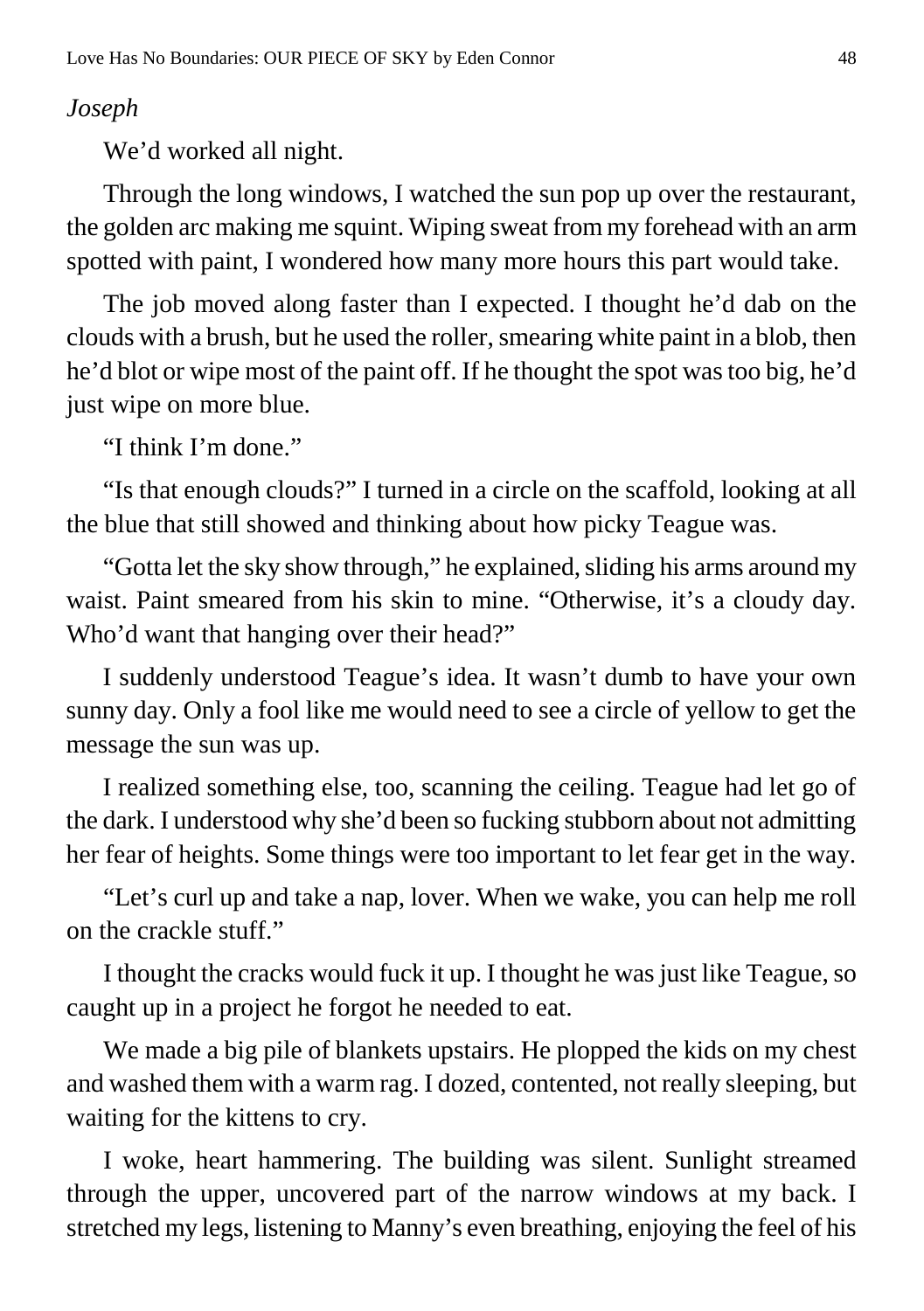solid warmth at my side, while dread clutched at my heart. His head still rested on my shoulder. His hair was streaked with paint. The kitties started to mewl, and I relaxed. His eyes opened. I brushed his forehead with my lips.

"Gotta go let in some workmen. I'll bring us back something to eat and make up some more formula. We can go to the pet store once we roll that goop on the ceiling."

"Can you bring a big jug of sweet tea?"

Of course I could. After kissing him fiercely, I reluctantly got to my feet, wondering why I wasn't exhausted. Bounding out of the bank, I jogged across the deserted street. Smiling like a fool, I scooped the newspaper off the front mat, shoving it under my arm.

The newspaper smeared black ink on my clouds. Above the fold, the headline screamed, Teens Sentenced in Lynching Case. *Good.* Since Teague took her coffee with Cam most days now, I'd got in the habit of sitting in a booth by the restaurant window to read the news. Reading about this attack, and looking out at the deserted street, it wasn't hard for me to imagine how terrified Tyrell Foster had been when that truck filled with white boys turned around.

The outlying farm towns still pretty much roll up the streets at five-thirty. The state's blue laws, governing what kind of business could legally open on Sundays, weren't a concern there. Only a few restaurants even tried to do business on the day still set aside exclusively for church-going. At seven-thirty on a Saturday night, that kid had been damn lucky three people had been getting freaky in a car parked across the street. Five teens, bottle-fed mindless hatred from the cradle, fueled by a few beers, with a young girl along to show off their manhood for? I shuddered. Ten years seemed fair. They'd get off sooner with good behavior and community service, and maybe more than just those five people would be wiser.

I flipped the newspaper over. Another headline read, Eighteen Months for Gay Bashing. Anger ripped through me, hosing away my glow like the street sweeper creeping past the front door.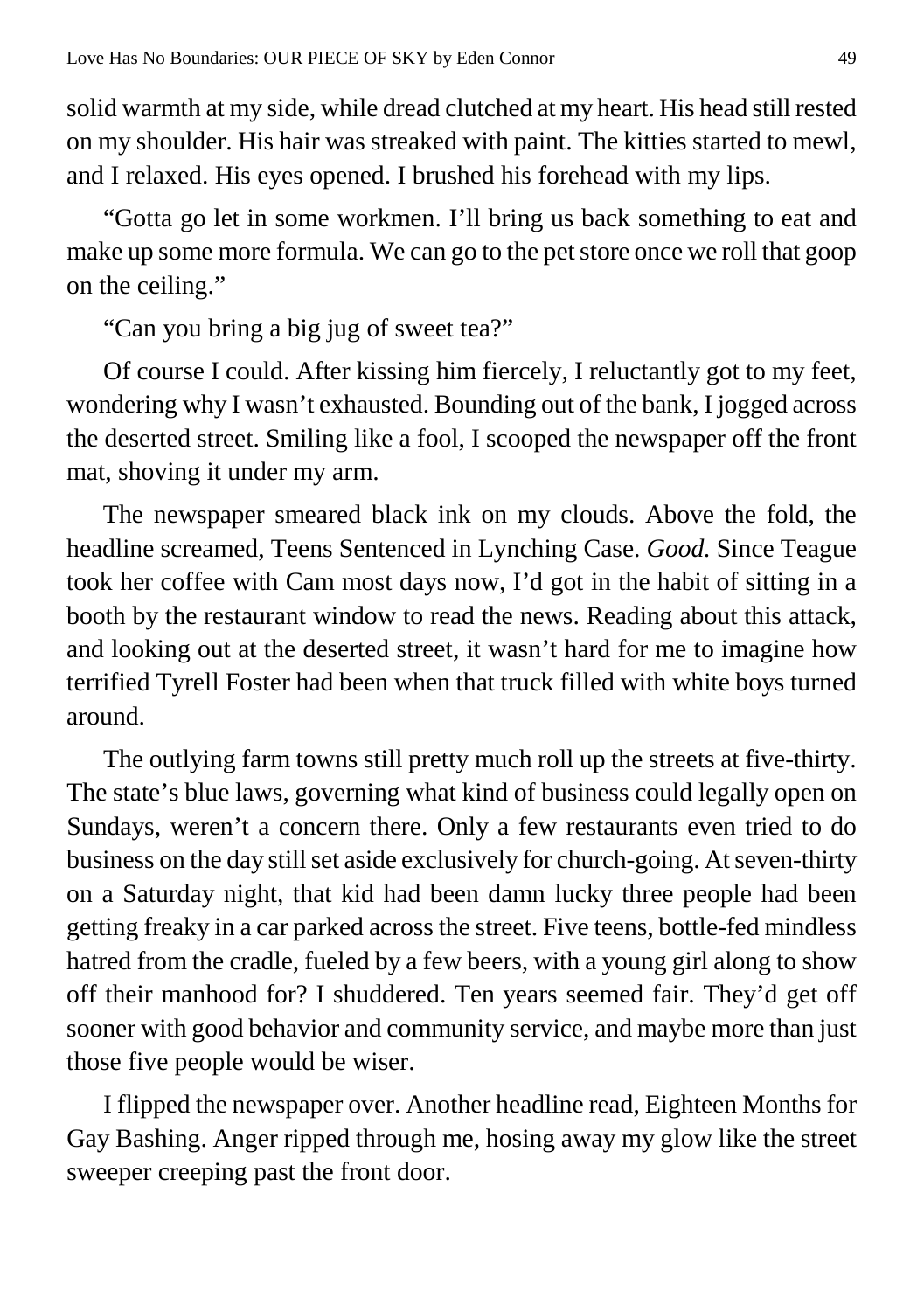Before I could read the first of damn few words, I realized Manny's face looked back at me.

Folding the paper, I felt like I might throw up. Dropping my face into my hands, I pictured the video of the attack that had been shown on television. It had been dark, the wee hours of the morning. Trey McDaniels was a fuzzy image, barely visible at the top of the screen. He moved diagonally across the lines painted for parking, toward the brightly-lit convenience store windows. Something flashed at the bottom of the screen, arcing across the deserted lot, but I had to watch the film more than once to see the beer bottle. What I did see without any effort, were the people running toward those same bright windows, from the place the bottle was hurled from. The first time I saw the footage, I had the sound muted on the tube. I thought I was seeing a bread crumb being swarmed by ants at a picnic. Then I saw the hail of dark fists, the image made stark by the black-and-white security footage.

Someone tapped on the window. Two young men held a huge cardboard box. A third waved his toolbox. I scrubbed the back of my hand over my wet cheeks and got up on shaking legs to let the installation crew in. I couldn't absorb what I'd read, so I did what had to be done. My insides shook like they had the day I'd held Teague up while she looked at caskets and wreaths so small, I'd felt like some sick, twisted person was holding a funeral for their doll.

I wasn't in any shape for the good-old-boy routine. I yanked the door open and snapped at the fresh-faced, college-aged kids. "Hang one on each side of the room. Don't much give a shit where. Just be sure no one can trip on the wires and sue me."

"Yes, sir. No problem. We'll be outta your hair before you know it." *What would they say if I'd sent Manny to let them in?*

I had four big breakfast platters packed in the to-go boxes and was pouring the fresh tea into a jar when the one of the workers poked his head into the kitchen. "We're done. What channel you want 'em set to, sir?"

"One to news, one to sports. The twenty-four hour channels."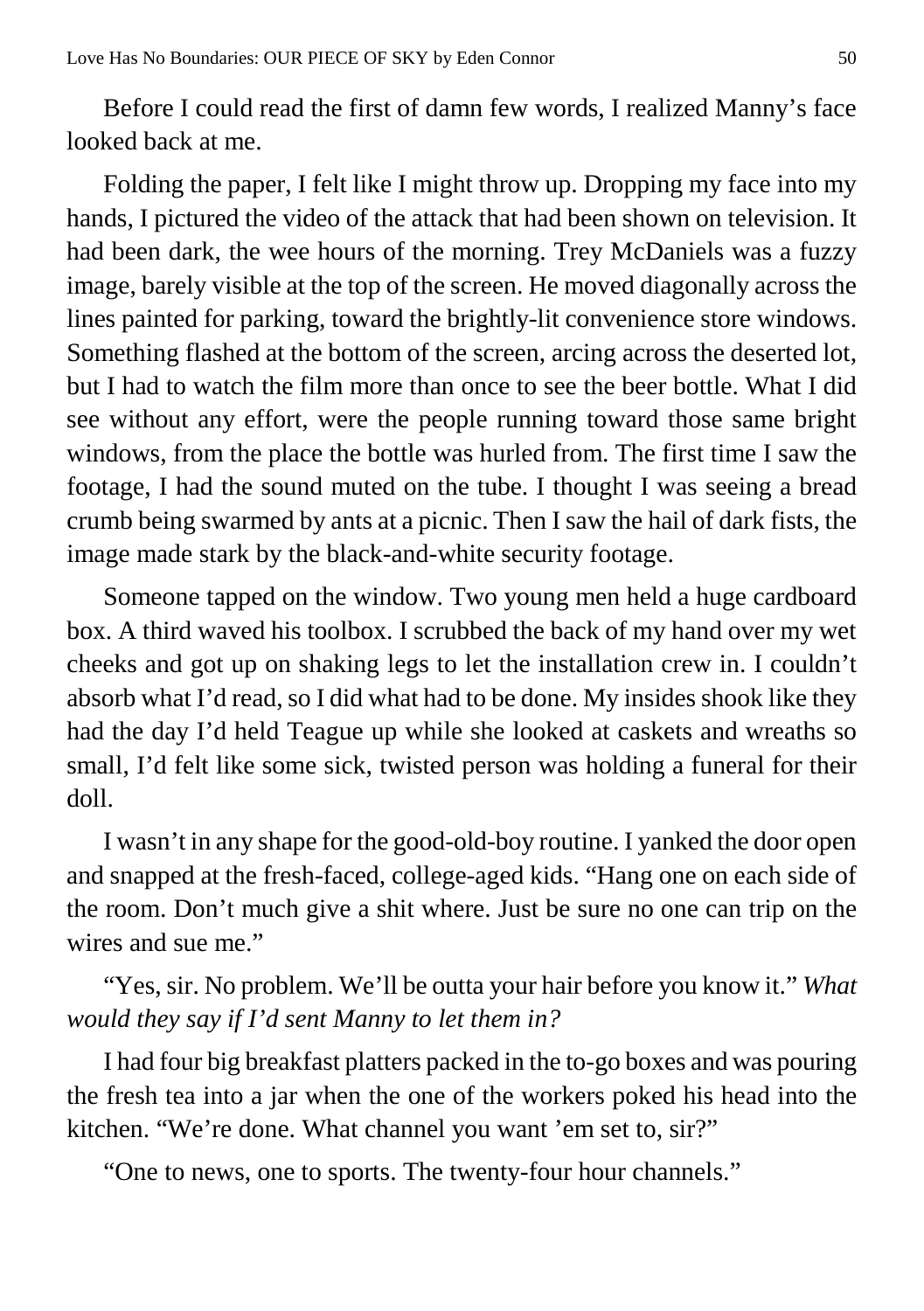Jogging to my office, I grabbed the checkbook out of the safe and turned to dig through the top desk drawer for a pen. The sound of Manny's voice made me stop the hunt and hurry into the dining room.

He wasn't standing in the restaurant. His bare torso filled the big screens. Tension radiated from his posture and wind ripped his hair. His voice sounded choked, but his words were clear, despite the wind distorting the audio. "I can tell you didn't get the memo. Our retaliation is to keep showing people that love is love. I was born gay, so if God don't make mistakes, some people need to rethink their hate. Can't have it both ways. Either your version of God is twisted, or God messed up when he made me." He looked straight into the camera lens and smiled.

## *Who in their right mind could look at Manny and think he was a mistake?*

He kept talking. "I believe the definition of God is an 'all-knowing being', but hey, if you gotta believe He messed up, to keep from admitting *you* might be messed up, well, they say hatred is fear. Our piece of the sky has a rainbow. Yours might have thunderclouds, or hail, or tornadoes, but it's all still weather. If you'll excuse me, I have a sky to paint." He punctuated his remark with a cocky grin and strode past the camera. The camera followed himfor a moment before turning back to the strident blonde reporter.

"He's right. Dunno what the big deal is," one of the installers remarked.

*It was a huge deal. That took guts.* I didn't give a damn what anyone might think. I *knew* that took guts, to stagger under the blow we'd been dealt and not give in to hate. To turn around and try to save a life most would see as useless, at the very moment when instinct said to fight back. *Don't you see, Joseph? It's a metaphor.*

Shame smothered my ability to swallow, like that damn turtleneck Teague bought me for Christmas. I felt like a coward. I was sick of the feeling. Teague found the courage to trust. I couldn't expect to deserve Manny by hiding under my fucking desk. *Our piece of the sky has the rainbow. Our piece of the sky has the rainbow.* I saw Manny, speckled with paint. I saw us, together, underneath Teague's sky and suddenly, it pissed me off that she had sole claim to that kid's sky.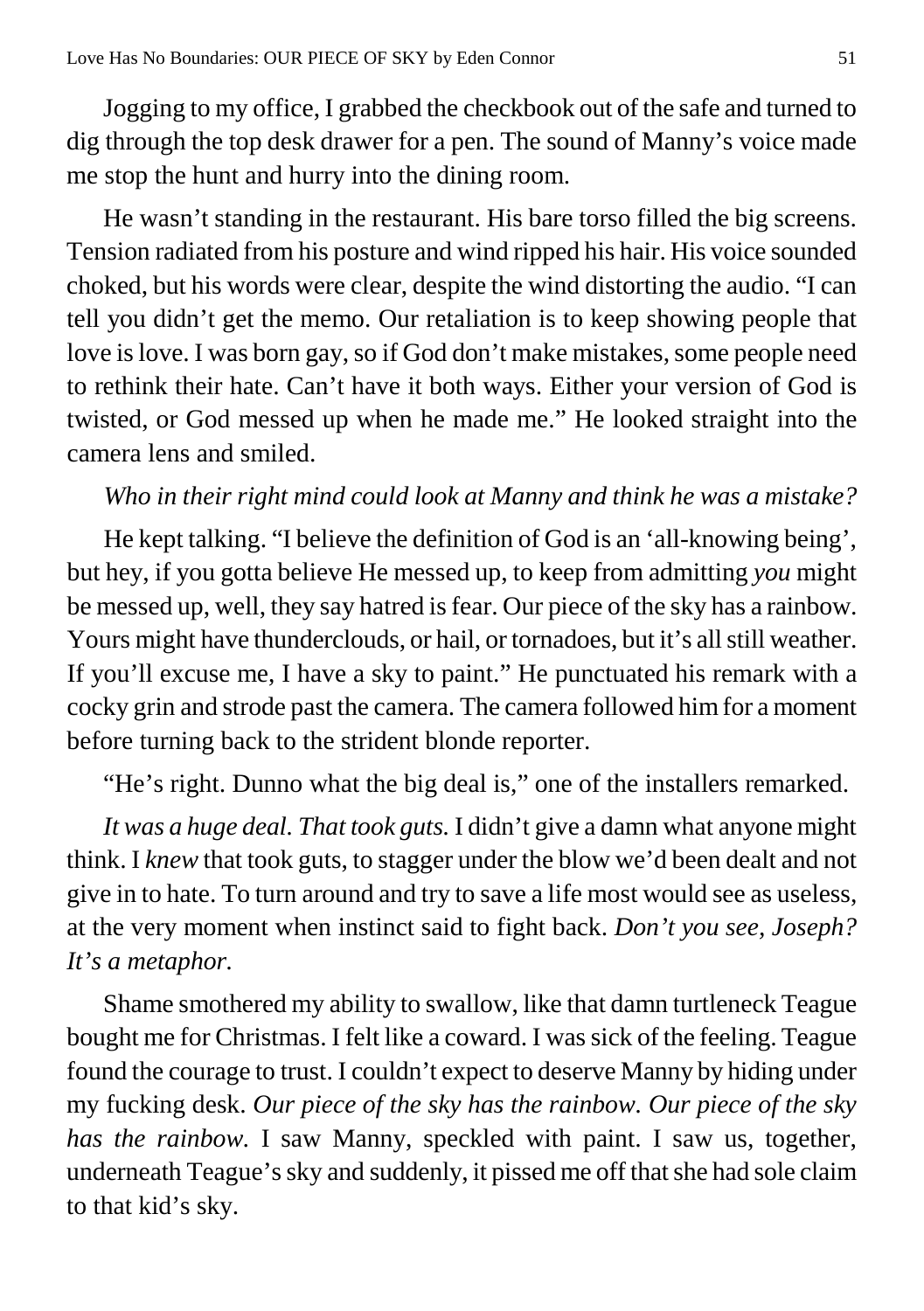Then, in the next breath, I understood why she wanted those damn cracks. Not much different from hard sex, the kind that hurts—the kind I like. Need the pain to appreciate the pleasure. And that head rush afterward, well, it's from knowing you survived.

I understood something about me, too. Why I need Manny and Teague. To jerk me away from the daily grind of living and rub my fucking nose in the beauty, else I'd live my whole life never seeing any.

I knew beauty when it was shoved in my face. I knew truth when I heard it.

I knew how to kill three birds with one phone call. Shut Teague up. Tell Manny how much he meant to me. Tell the world to suck it up and deal. Only one of those things scared me.

Spinning, I hurried back to the office. Flipping through my cell, I found the number I needed by the Braves cap image. Inhaling till my lungs hurt, I stabbed the screen before I could change my mind. The fat bastard answered on the first ring. "Bobby, I gotta have a new sign. By tomorrow morning. I don't give a fuck what you charge me, but I gotta have it by eleven. Use the picture I'm sending."

"A man just can't win an argument with a woman," he said, sounding sympathetic. "I got your back, bro."

My heart raced when I grabbed the pen and pad, but I knew—dammit, I knew—things had to change. I had to change. Teague would've laughed at my drawing, but I was pleased. Terrified, but pleased. I snapped a photo and stabbed the screen till the phone said the damn image went where I wanted it to go.

\*\*\*\*

#### *Manny*

Teague strode through the propped-open front doors. I froze, watching her tip her head back and yank off her sunglasses. "Who did this?" she demanded.

"Well it sure as fuck wasn't me." Joe's voice boomed in the empty space. "I guess I forgot to mention, you might not be the only artist I know."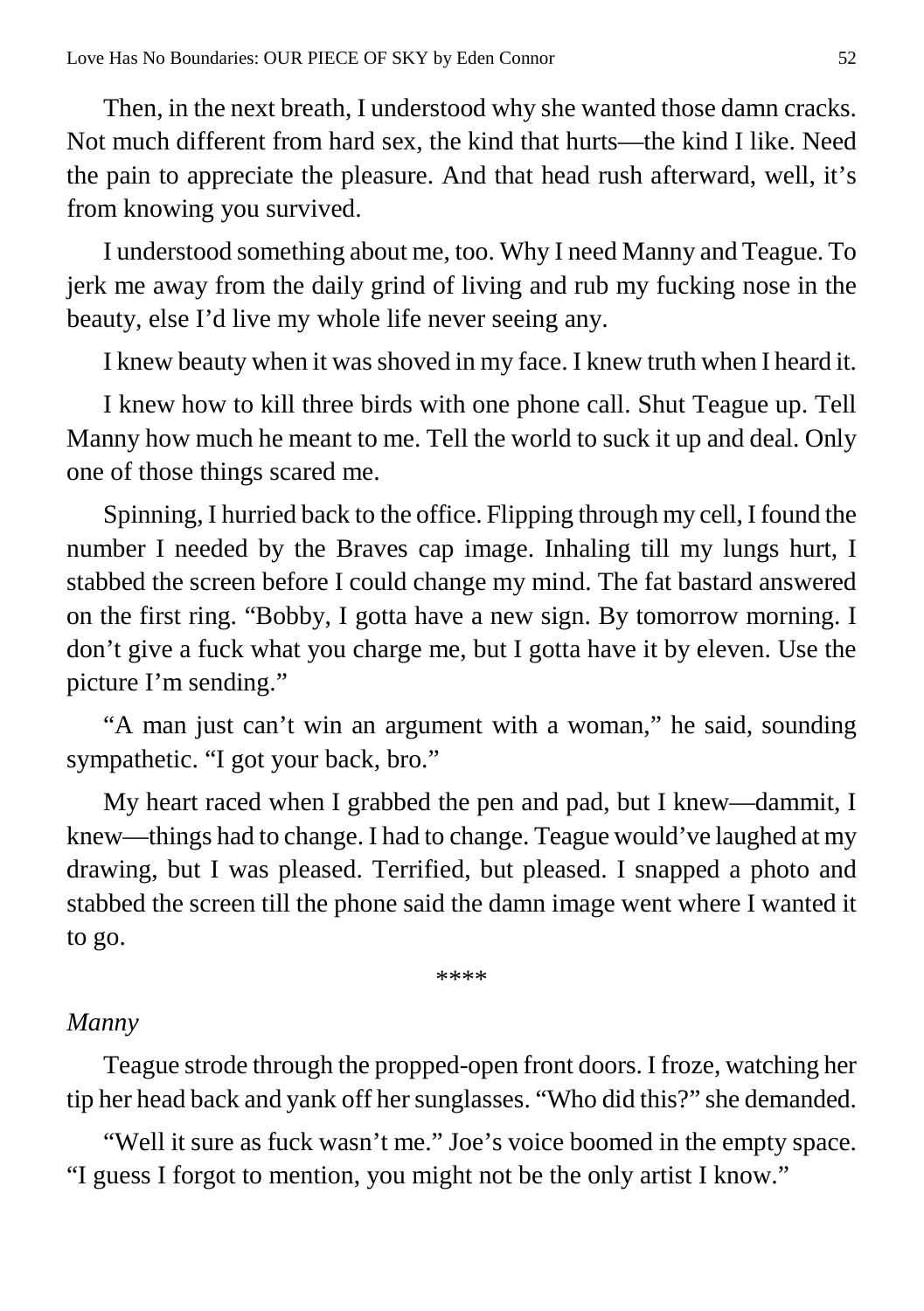Cameron dropped the suitcase beside the door, hurrying to her side. "Surprise, princess." He raised his head briefly to scan the ceiling, nodding once, before turning to look at Teague. His eyes had lines at the corners, and his forehead was wrinkled. "Is this what you had in mind?"

"No." Beach-brightened curls whipped her face when she shook her head.

My heart felt like it hit the marble floor Joe and I'd gotten up at dawn to uncover. I'd played out this scene a hundred times in my mind over the last three days, but not one of those imagined meetings between me and Teague Tillis had started with her hating the ceiling.

"What? Why not?" Joe demanded. "Manny busted his ass on this thing, Teague."

She turned like a skinny, blonde helicopter, still staring overhead. "Well, I dunno who the hell Manny might be, but this ceiling? It's most assuredly *not* the way I saw it in my head." Coming to a standstill, she curled her fingers under her chin and wiped her lips with her little finger. Jamming the other hand onto her hip, she drew her fingers into a fist.

*Oh, fuck.* I hadn't realized until this very minute how much I'd been counting on Teague being blown away by my version of hersky. I'd spent too much time jumping ahead to the part where Joe found out I'd been her spankdaddy at Willa's. In my mind, that happened right after the part where her boyfriend punched me in the face. My guts wrapped into a French twist.

She snapped her head down. Her eyes were narrowed. "I wouldn't have made the clouds so… turbulent."

Joe's brows drew together. He drove his fist into Cam's arm. "Does that mean she fucking likes it or not?" I clutched the scaffolding. My palms were so damp, my hands slipped on the smooth metal. Had I let my emotions come out in the job? I couldn't look up. All I could do was peer over Joe's shoulder at Teague, getting dizzy from holding my breath.

"Uh, you have a hernia or something, Joe?" Cam poked his finger toward Joe's shirt. Joe's very lumpy shirt. The one he'd stuck safety pins through, turning up his shirttail to make a sling for the babies.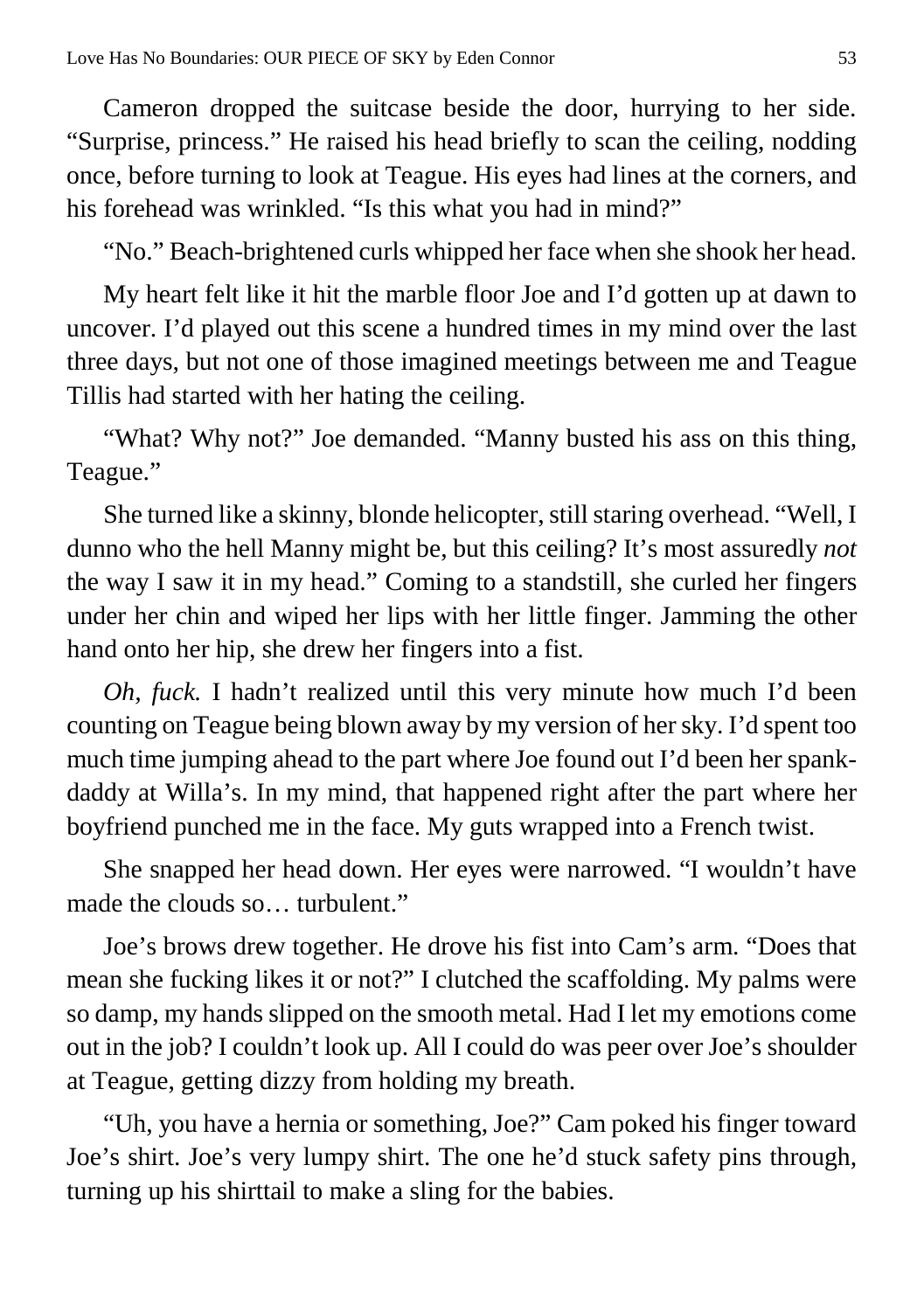"Kittens." Joe roared like a Saint Bernard with a thorn in its paw. "And I swear, woman, if you don't spit out whether you like the paint job or not, I might have a few more."

Cam's laughter struck the walls like machine-gun fire, but his forehead was still creased. He looked from Joe to Teague, then back to Joe, lifting his shoulders briefly. Teague said nothing, but she wandered toward the columns supporting the second floor, head tipped back. Like marionettes tied to the dangling strings on her denim cutoffs, we three males pivoted.

Three seconds crawled by, then five. Sweat popped out on my brow. She whirled so fast, I flinched. "It's just fucking—"

"Yoo hoo. Anyone home?"

I jerked toward the sound of the new voice. The second tall blonde of the day stepped through the front door. This one didn't need to take off her outrageously sensuous Prada sunglasses for me to recognize her. The crisp, white sleeveless suit, trimmed with black hound's-tooth, the matching handbag and pumps—not to mention the kick-ass pair of opera-length, white lace and leather gloves—would've given her identity away, even if she'd been mute. I only knew a couple of women with the balls to pair a haute-couture suit with those kink-baby gloves, and Lady Gaga wouldn't wipe her feet on this town. For the first time in weeks, my knee felt like it might give out.

*Just… fucked without lube.* Panic flushed through me. I glanced toward the door leading to the hall. Joe had shoved the display case in front of it so we could move the drop cloths. My heart started kicking like a one-man band trying to play the *1812 Overture.* I gauged the distance to the front door. *Four steps, maybe five. Soon as they all look up again…*

\*\*\*\*

#### *Joseph*

The strange woman stepped into the bank just in time to save me from doing life without parole. She'd been back lessthan five minutes, and I already wanted to strangle Teague.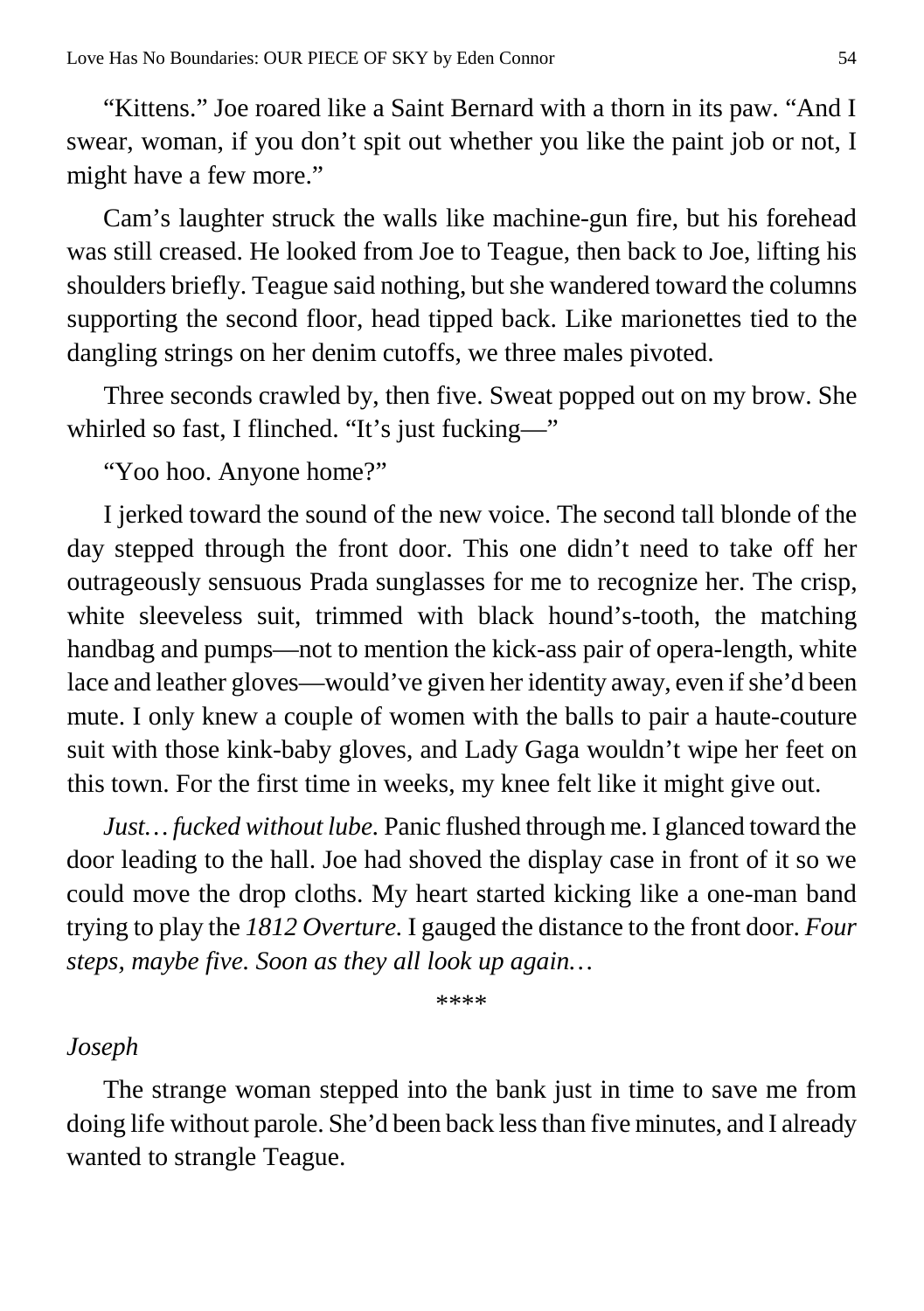The unfamiliar blonde purred. "I know you're not open yet, Teague, but I'm desperate. This morning, I broke my favorite plique-a-jour piece. You're the only person I know who can fix it." The overdressed mannequin held out a case covered in patchy green velvet. I guess she saw Teague still standing with her back toward the rest of us, staring at the ceiling, so she raised her head. Her painted lips fell open. "Oh… my God—"

"I know, isn't it fabulous, Willa?" I wrenched my head around in time to see Teague spin. Her eyes sparkled, and the little shit grinned from ear-to-ear. "I've been trying for ten minutes to get Joseph to tell me who the hell he found to do this." Teague raked her fingers through her hair, pushing untamable curls out of her eyes. "So I can kill 'em and take the credit for myself." She had the nerve to wink. My tension melted like spaghetti in hot water, but I had to clench my fists to keep from snatching her baldheaded.

Beside me, I heard Cam's loud exhale. He held out a fist at hip level, between us. I slammed mine down on top and glanced behind him. "She likes it," I assured Manny. The kid was being shy, I guessed, hiding under the scaffold against the front wall. He seemed to be staring at the customer, so I turned back in her direction. I never saw Manny ogle a woman before.

"I do see why you'd want the credit," the woman agreed. "It's just… ex*quisite*. Makes my poor li'l ole' heart go pitty-pat." Lowering her head slowly, she slid her ridiculous sunglasses down her nose and arched light brows, raking me with a look from my big feet to the end of my nose. "Kind of like your friend here. Hello, darlin'. My friends call me Willa."

Teague burst out laughing and hugged up to my side. Sliding her arms around my waist, she laid her head on my shoulder. I felt her swat my ass. Her nose was sunburned, and her eyes danced with mischief. "This is Joseph Gilante. I'm afraid I can't share him with you, but he is fixing breakfast for the whole crowd in just a few minutes. Please, won't you join us? I gotta warn you, though. He only serves plain coffee, nothing fancy. Joe, I'd like you to meet Willa Seachrist."

I recognized the name. I knew this woman pumped a lot of money into Teague's accounts, because I do Teague's books. "Be glad to have you join us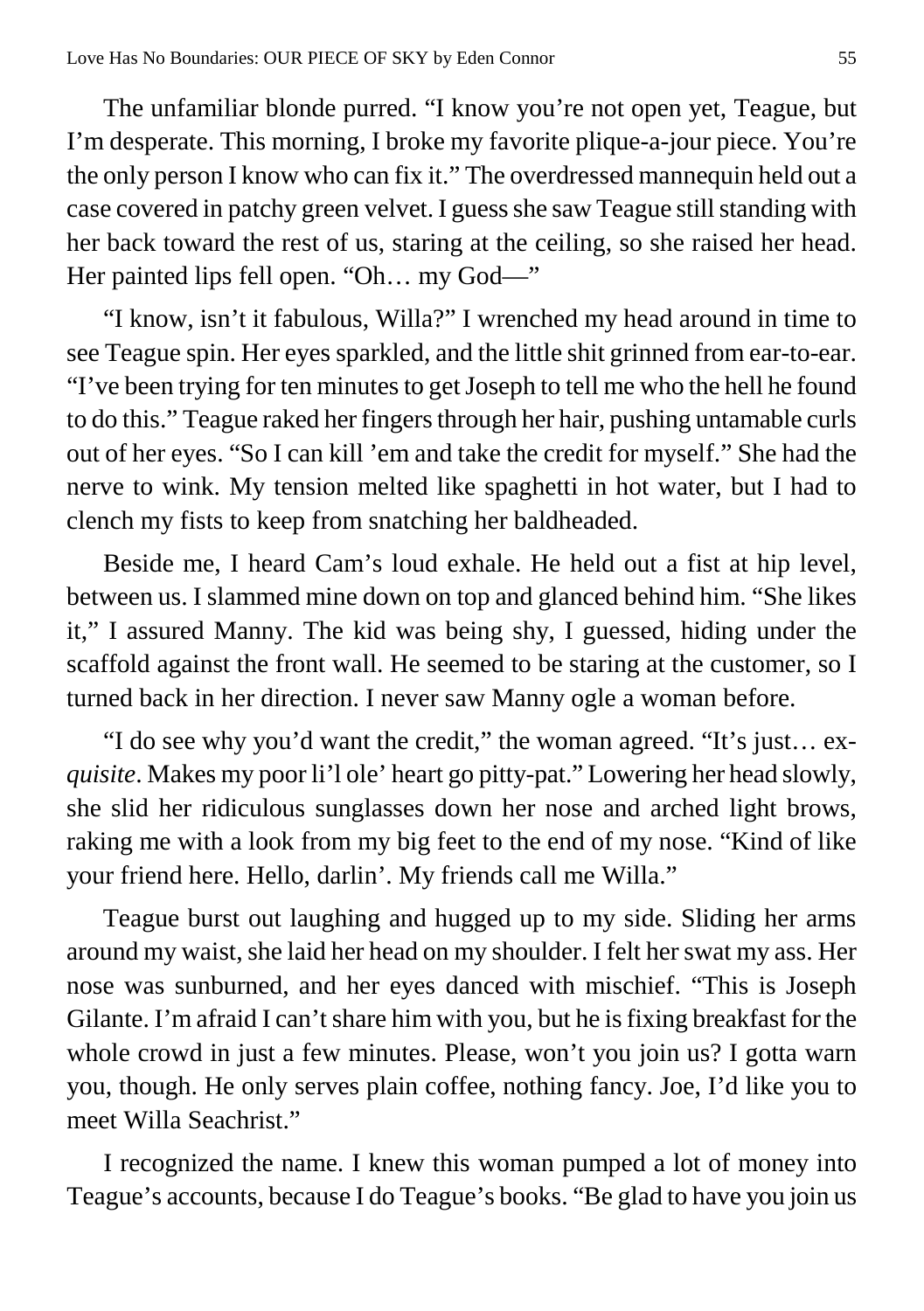for breakfast, Ms. Seachrist. It's a test run before my new restaurant opens on Sunday."

The woman pushed out her lower lip. "Teague, you already snatched Cameron right out from under me. Don't you dare tell me this one's yours, too?" The bold blonde turned toward Cam, throwing her arms wide. He stepped forward to embrace her. Even kissed her on the cheek. I shuddered. Teague had her man-hating moments, for sure. This one? She ate last night's lovers for breakfast, I'd bet my last egg. "I'd be delighted to join y'all for breakfast, thank you." Over Cam's shoulder, she batted thick lashes. "Plain old coffee's fine by me, if it's strong enough."

"Oh, hello Curt." Teague sounded like she was choking on a fur ball. "I guess you drove Willa? You're welcome to join usfor breakfast, too.Joseph's place is right across the street. Let me see the piece, Willa. I'm glad for the chance to do plique-a-jour. Not many even know what it is these days."

*Teague's never met Manny. That's why she thinks he came with this woman.* She hadn't looked at anything except the ceiling—and me. *But… why'd she call him Curt?*

Willa slapped the box into Teague's outstretched hand. Then she spun on her stilettos. Manny was trying to slip through the door. She drove her fingers into hissagging waistband, yanking him around like a Raggedy Ann. I felt my mouth fall open. He hunched his shoulders, looking like he'd just got caught jacking off in public. She shook her finger in his face. "Emmanuel Curtis, how *could* you? Thank you *so* much for savin' me from having to hunt you down like a dog."

*Paint fumes?* I did a fast add of the money she'd spent with Teague in the last six months. Being filthy rich *was* a kind of insanity. I looked to Cam, mystified, but he was staring at Willa and Manny, and for some damn fool reason, his shoulders shook with silent laughter.

He threw up a hand. "Hello, Curt… er, Manny. We saw the clip on the news down in Charleston. Good interview. Willa, honey, you're wasting a perfectly good hissy-fit. Until Teague swore up one side and down the other the guy on television had been her escort, I had no idea I'd ever seen him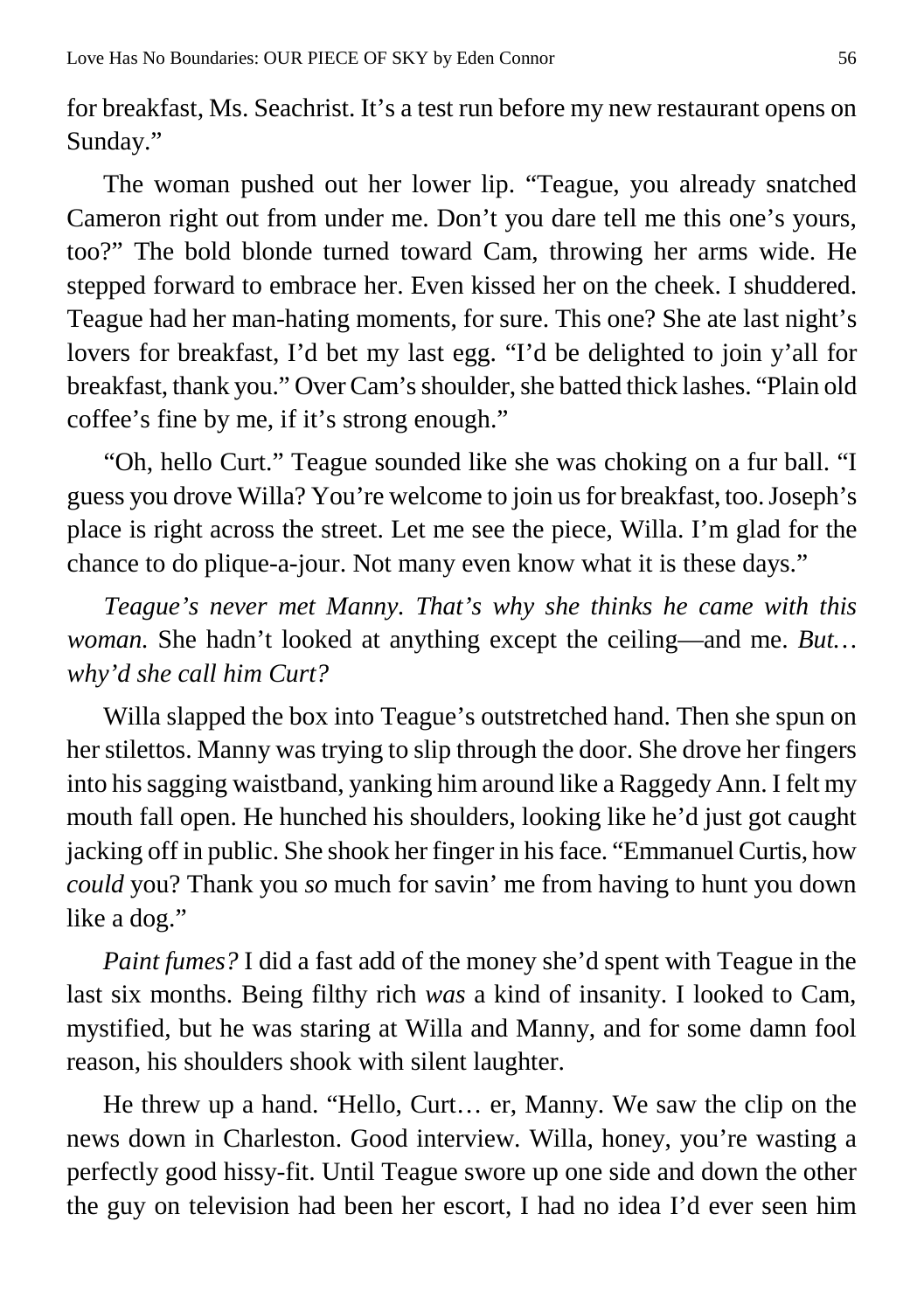before. Seriously, he coulda walked up to me on the street and kissed me, and I'd still have no idea we'd met."

*What. The. Hell?*

Teague piped up. "You can't fire him for being gay, Willa. That's gotta be illegal."

Willa rolled her eyes. "Could I get fired for outing myself as a woman if I had a drag queen gig? Hell yes, and this is the same thing."

I threw up my hands. "Okay, I thought maybe the paint fumes had gotten to you people. But now, I think I need to take the kittens out for a breath of fresh air. Don't want 'em catchin' whatever brain damage y'all brought with you."

Manny peered at me when I stabbed a hand at the front door, a plea in his dark eyes. "I can explain, Joseph."

"Oh, for heaven's sake," Willa snapped. "You're gay, too? Pussy just ain't the commodity it used to be, goddammit."

"Can I just say how delighted I am to know you're gay, Manny?" Striding out the door, I looked back to see Cam grinning and pumping Manny's hand like he was waiting for it to spit water. Teague doubled over, shrieking with laughter.

I stomped across the street, ignoring the honking horns.

\*\*\*\*

# *Manny*

Teague finally seemed to catch her breath. She threw slimarms around me, brushing Cameron aside and blocking Willa's baleful glare. "I adore the ceiling, Manny. It's gorgeous. Much bolder than I'd have had the guts to make it." She pressed her lips to my cheek before releasing me and turning into Cameron's arms. "Thank you." She interspersed her words with noisy kisses, covering his face. "The whole ride back from the coast, I was miserable, dreading having to tell you and Joe to paint the damn thing back white."

He grinned at me. "I guess you just saved my ass. Joe bitches like an old woman when he has to paint. Thanks so much. How much do we owe you?"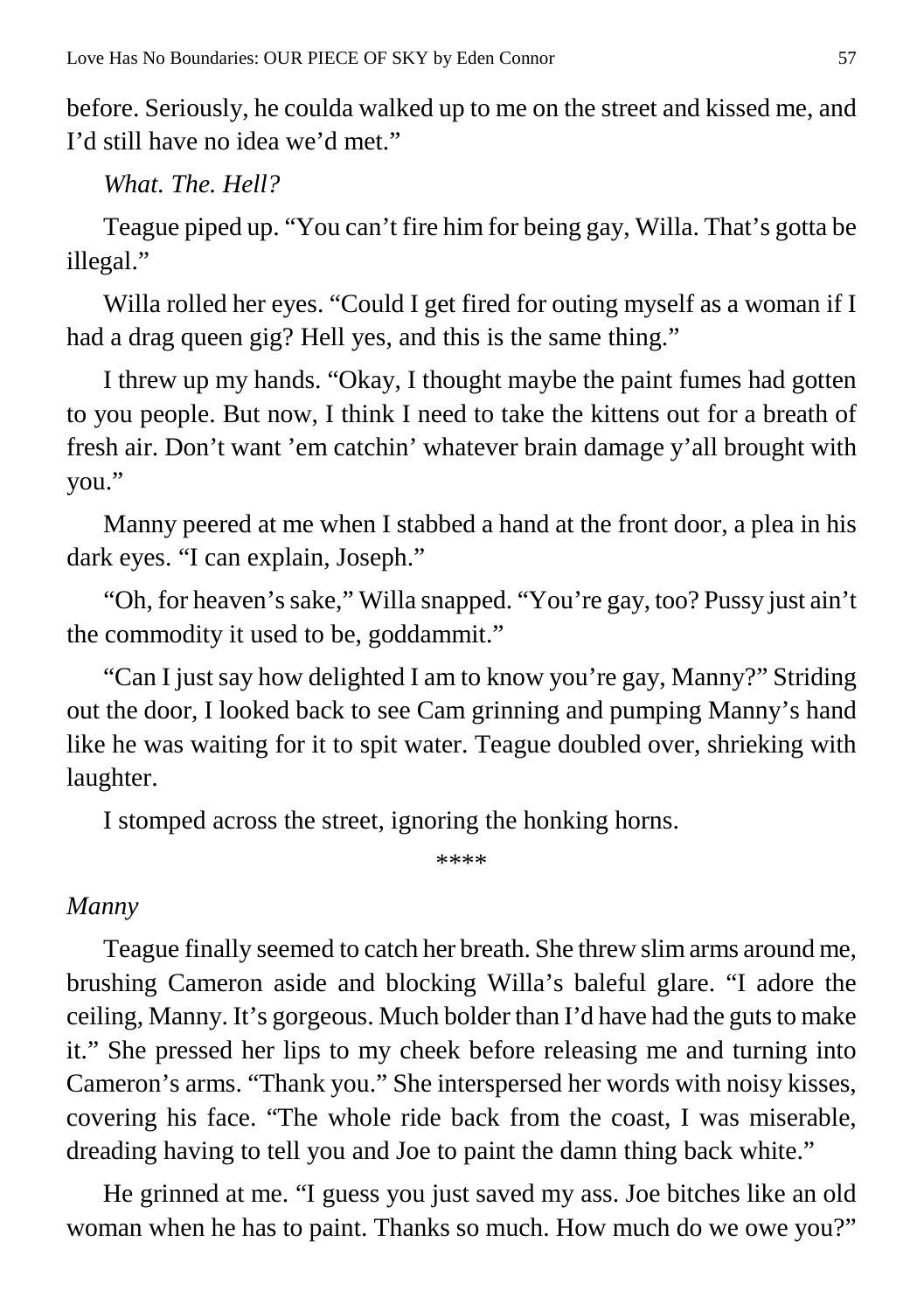I had no idea what to charge. "Ask Joe. He hired me."

Willa grabbed my arm. "Lookslike you're escortin' me to breakfast." Her expression was stern. I didn't think refusing was one of my options.

Teague finally pried up the lid on the jewelry box and picked up the dragonfly pin nestled inside. The light streaming through the front doors illuminated lacy wings, filled with translucent colors that reminded me of Willa's peacocks. Two sections inside one delicate wing were empty.

"Sure, I can fix it. Just gonna take me a day or two. I'll send it back by FedEx." Returning the piece to the fitted case, Teague snapped the lid closed. Need to lock this in the safe. Let me show you around, Willa. We'll be along, Cam. You and Manny go on over and see if y'all can unruffle Joseph's feathers, will you? I can't stand when he pouts."

I felt like a pinball, bouncing off these people. I suspected Teague was gonna try to get Willa to change her mind about letting me go. I thought Cam was right. Willa's sex fantasy auction is the ultimate sexuality litmus test. She lines up a row of naked women. The fluffer's job is both to provoke the men to bid for those women and to stop those with a couple of drinks under their belts from getting out of hand. Any man who could pick me out of a lineup afterward was definitely gay. The Back Door Boysjoke that before the auction began is the best time in the world to pick the pockets of those rich guys. Right before Willa does—that was the punch line.

Willa couldn't risk fanning the flames of homophobia, though. That would upset her whole, amazing, ballsy scheme. More than one of my assignments had confided in me. The women who go to Carmine House put a great deal of trust in Willa, letting her sell their bodies to strangers. She gives women a safe place to act on their fantasies, and goddammit, I wasn't ashamed of helping anyone figure out their sexuality.

I didn't, however, look forward to explaining my part in Willa's auctions to Joe. Since I'd been Teague's fluffer, that conversation would be like telling your lover you fucked his sister, but he was the better lay. Maybe Cam would help. He seemed to have the gift for cutting through bullshit. He sure looked like one happy motherfucker. We waited for a car to roll past. "It's a small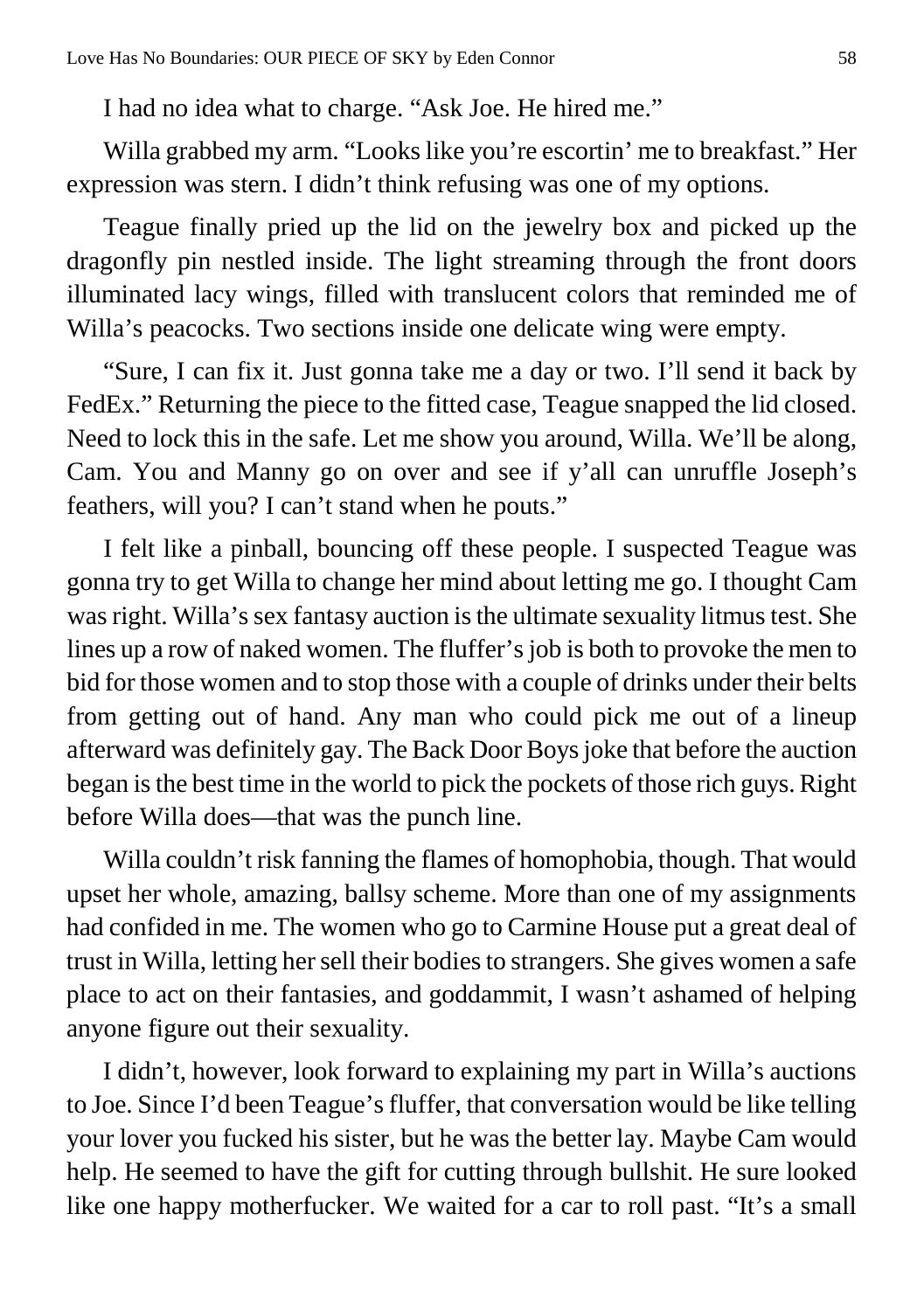world, isn't it?" Jamming his hands in the pockets of his shorts, he looked ready to bounce out of his Docksides.

"Small town. I don't suppose Teague has told Joe about the... way you two met?" The sun seemed to be shining on every dog's ass but mine. Looking up and down the street at the quaint downtown shops, I realized my three-day fantasy was over. Reality struck like a pissed-off copperhead.

"No, we couldn't. But we lied to keep Willa's secret, not mine and Teague's."

*If Teague and Cam saw my interview in Charleston…* Thanks to my big mouth and need to be in the spotlight, I'd painted more than a ceiling. I'd painted myself onto a slippery rock in the middle of Redneck River. The video of Trey McDaniels' attack flashed inside my brain, accompanied by an imagined announcer, like one of the guys hawking cheap cutlery on late-night cable. *Sixteen seconds from "Hey, faggot!" to a furious flurry of fists, and all for the low price of eighteen months, if you place your order from a South Carolina area code.*

There were several people in the restaurant when we entered. A woman sat at a table in the center, opposite two men wearing suits. Her dark hair was straight, and so glossy I could practically see my reflection. She held Chanel against her embroidered, white sundress. Formula dripped from the bottle while Chanel did her picky routine. One of the men had McQueen lolling in his palm. I wondered where Dior was, but my mouth felt too dry to talk. Cam took a seat at the adjacent table, so I followed him, pulling out a chair.

"How was Charleston, Cam?" the brunette inquired.

My heart was hammering, but I heard his reply. "Fucking awesome. Not one nail, hammer, can of paint, or jar of putty have I seen for the last week." He tugged a laminated menu about the size of a church bulletin from several pinched in a huge clip in the center of our table, knocking over a squeeze bottle of ketchup.

The dirty-blonde haired man at the table with the brunette groaned loudly. "Rub it in, Calloway. Then sign me up for two weeks. I dream about a place free of hammers, nails, and spackle."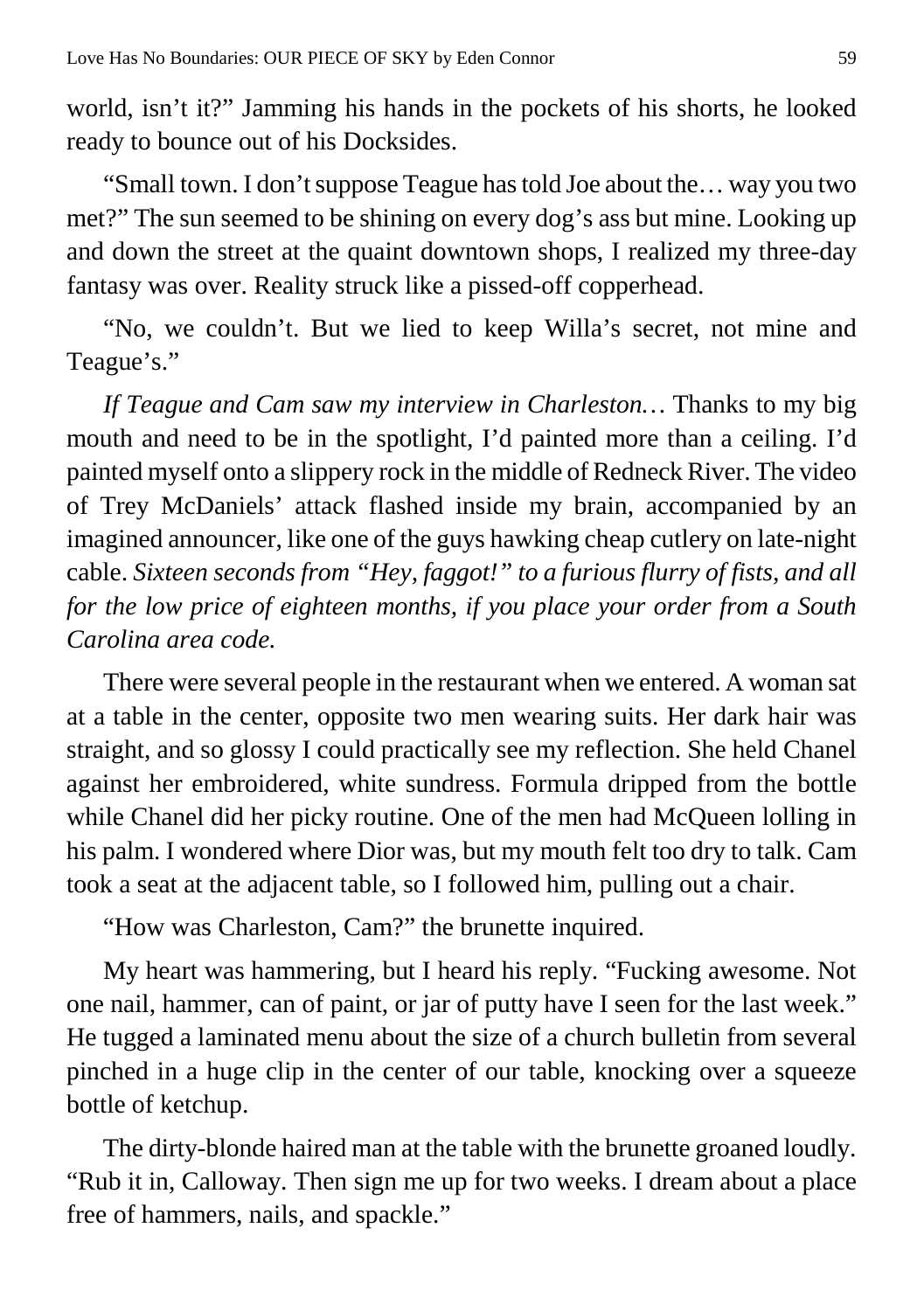Cam peeked over his menu. "The Carmichaels are restoring a twohundred-year-old house. Jillian, Dylan, Wentworth Morgan, this is Manny Curtis. Jill, you're gonna die when you see what Manny did with Teague's ceiling."

An older woman, wearing a mustard-colored uniform so ugly I winced, lumbered in our direction. I'd guessed right about the Bobby dude's mother. *I guess it takes a gay man to hire a waitress for something besides her tits.* Joe needed Willa to explain that a straight man wanted to eat breakfast and fantasize about doing nasty things to the pretty, young waitress while she poured his coffee. He'd never take my word for that.

"I know you," the man holding my kitten stated. Gently, he placed McQueen into a plastic pail I hadn't noticed at his feet. McQueen staggered under the weight of his full belly, tripped over the wrinkles in the mass of blue-striped towels in the bottom of the pail, and landed on top of Dior. Leaning across the aisle, the suited man extended his hand. "I was at the courthouse Monday afternoon to file a brief. I thought the place might explode. Then Fox News starts broadcasting your interview on that big screen on the side of their truck, right? Just defused the whole thing. Never saw anything like it."

The waitress stopped on the other side of the table, pen poised over a pad. I turned back to the lawyer. He quoted words I'd almost forgotten I'd said while he squeezed my hand. "I believe the definition of God is an 'all-knowing being', but hey, if you gotta believe He messed up to keep from admitting *you* might be messed up, well, that's fear, too." His smile looked genuine. "Brilliant. Awfully nice to meet you, Manny. I'm Wentworth Morgan."

"Oh, that *was* you," Jillian exclaimed. "I must've watched that clip fifty times. I was so proud someone pointed out the obvious and deflected all the hate. Usually they find the biggest redneck in the bunch and put them on television." Her smile reflected in her cinnamon-colored eyes.

An older man seated alone in the booth to my right stood up. We all turned to watch him stride down the aisle and out the front door, leaving his barelytouched platter of steak and eggs, and a pipe.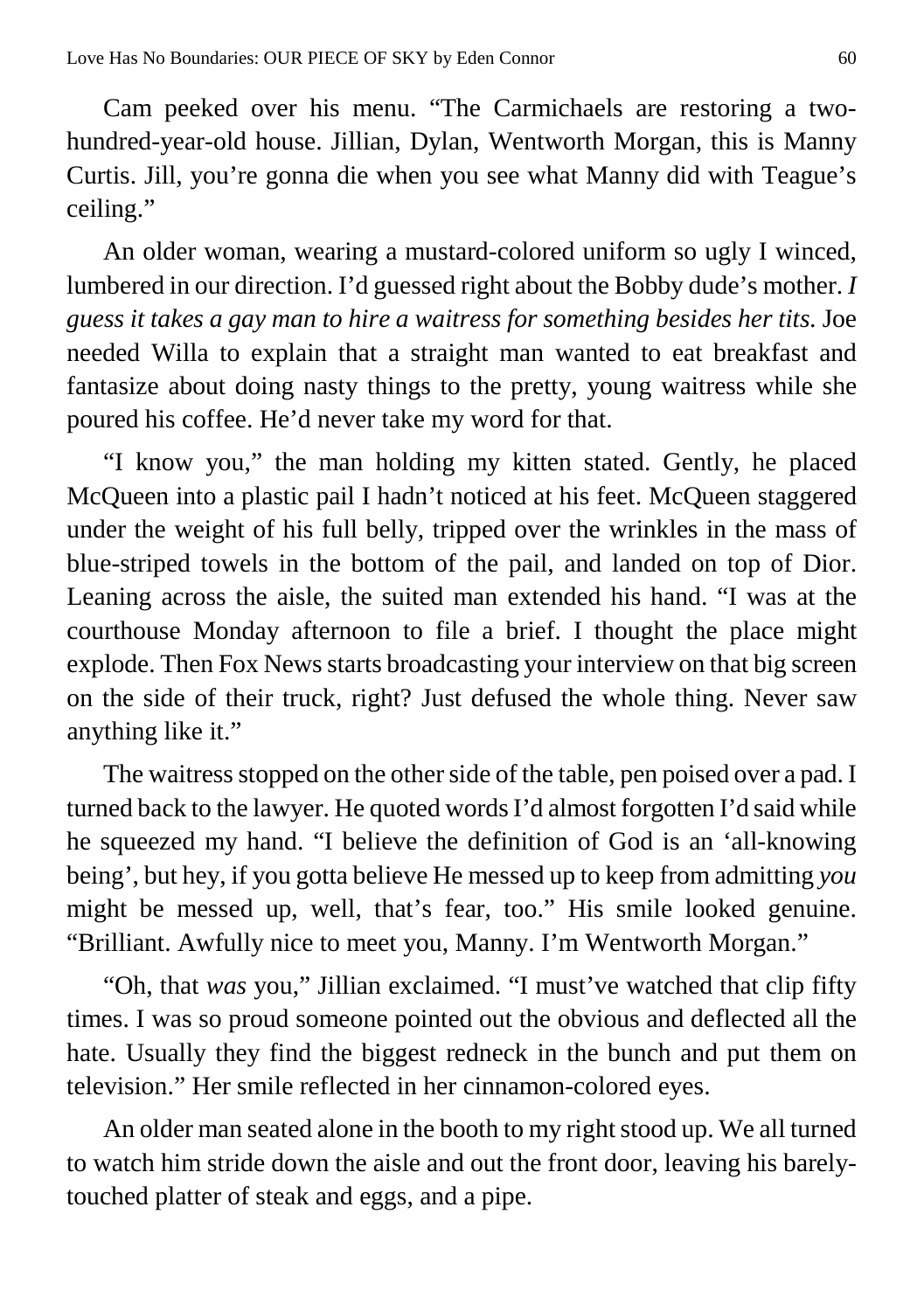"Wish I could go with him," the waitress muttered. "You're wrong, mister, is all I got to say. You'll see, when the good Lord comes back to judge us all. You'll see. Men ain't supposed to lie with men. It ain't natural."

I gaped, realizing I'd seen her before. The scent of ammonia was gone, but her caustic words filled in for the stench. I recalled her sign. *God is Judging South Carolina*. It was plain she thought she could fill His shoes till He arrived. I pictured Willa's peacocks again, standing in a circle, waving their tails. Hundreds of blind eyes, seeing nothing, but ready to fight.

"Dylan, keep feeding this baby." Jillian ordered, handing off my kitten. The light-haired man accepted the tiny bit of fur and the bottle, but his blue eyes were trained on the waitress. He wore his two-day beard better than George Michaels. His burgundy tie reeked of authority, but at the moment, his handsome face was slack-jawed.

The clatter of silverware and low hum of conversation came to a standstill. Glancing up, I saw every head was turned our way. I felt like… fifty cents worth of cat and that dump truck just kept coming.

Jillian jumped up, snatching the pad and pen from the waitress's hand. "I'm the fucking Wish Fairy. You wanna go? Go. You're fired. Go get your stuff and don't come back."

"You can't fire me," the woman protested, her powdered face turning red in blotches, right up to her steely cap of sausage curls. "You didn't hire me. Joe did." Her wrinkled face screwed into a snarl. "You can't fire me for bein' a Christian."

Jill jabbed the pen toward the waitress. Her tone dripped with saccharine and honey. "No? Then you're being fired for being rude to a customer. We don't discriminate here. Anybody who's hungry is welcome to come eat unmolested. Go on now, get out."

The waitress jammed pudgy hands onto her wide hips. "No, I won't. If Joe wants me to go, he needs to say so. I don't work for you, lady." The obnoxious woman tried to take back her order pad, but Jillian held tight.

"Damn right, you're fired. You can take *my* word for that." The waitress spun. Her rubber-soled shoes squeaked loudly on the polished floor tiles.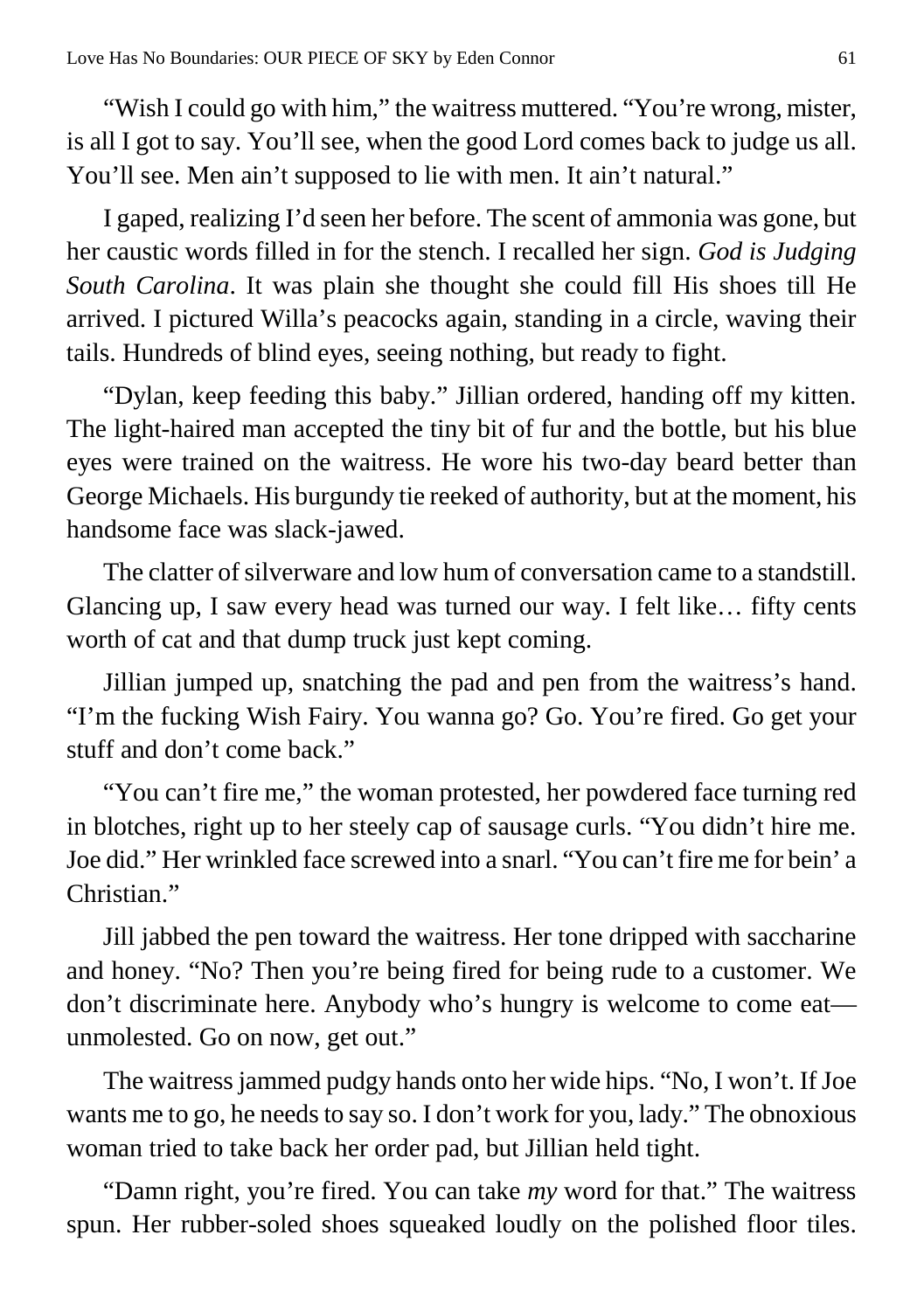Apparently cowed by the sight of Teague's flashing eyes, she stormed past Jillian, waddling down the aisle. *On her way to tell Joe. Which way will he land?* Teague yanked out the chair at my side. "Good job, Jill. The nerve of some people."

I knew which way he'd land. He'd run for the closet.

Jill waved the pen like a scepter. "Lucky for Joseph, I was waitressing at the breakfast joint around the corner when Dylan and I met. My husband's not the only one who's tired of paint, nails, and spackle. I guess I can fill in till Joe can find a new server." The brunette beamed down at me, tipping her head so the long mass of hair swung behind her shoulder. "What'll it be, Manny? I recommend the steak and eggs. Don't forget, breakfast's on the house. A man your size might wanna have two steaks. They're small."

"I need to come to town more often," Willa stated, lowering her frame into the seat across the table from Cam, with the grace you'd expect of a former beauty queen. "I had no idea this place had gotten so excitin'." She shucked off her gloves, then plucked another menu out of the holder. "But at the moment, I'm praying that fine southern tradition of disguisin' delicious food with a tacky sign, so only the locals know about it, is in effect here."

"See? I told you that sign was ugly!" Teague exclaimed. I couldn't look. I knew those dark pants striding down the aisle covered Joe's legs.

"Already ordered a new sign, McBitchy Tits. It ought to be here any minute." Joe slid platters off his arm, plunking one after another onto the redlaminated table in front of Dylan and Went, and one before Jill's empty place. He held out his paw for the order pad. "Sam and Greta kicked me out of the kitchen. Thank you,Jillian. Sit down and eat, honey. I'll take orders if anyone else shows up. Which one of you peed in the waitress's cornflakes?"

Jill waved her hand, waggling her fingers. "She oughta thank me. I saved her from being skinned alive by Teague."

"You ordered another sign without me?" Teague whacked Joe on the thigh with his laminated menu.

Joe heaved a loud sigh. "Didja like the ceiling, Teague? I managed that without you."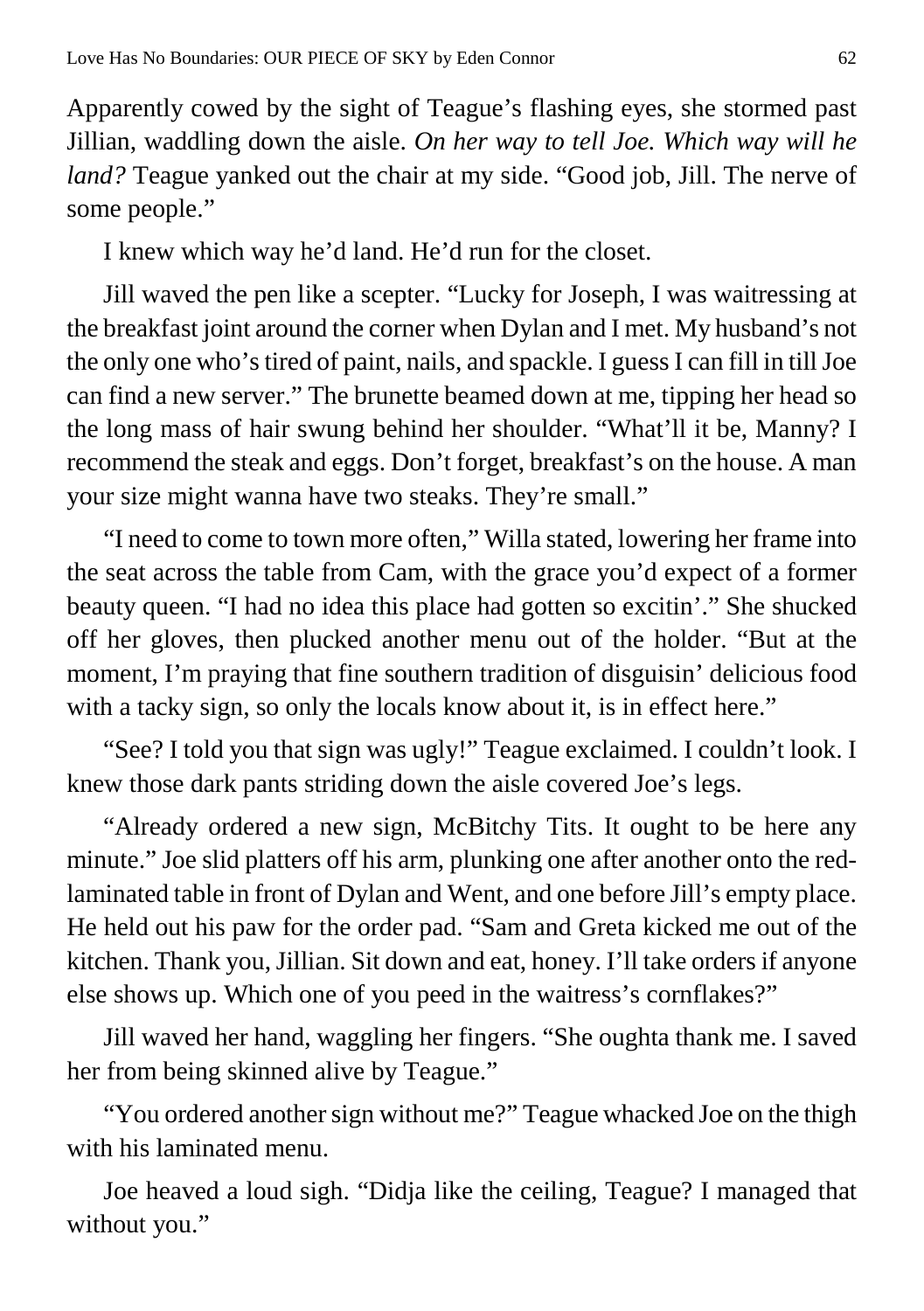"They're like… siblings." Camwhispered. "But they're both only children. Think I could buy 'em boxing gloves and sell tickets?"

"Who'd pay to watch what we've been seeing free for years? What about the ceiling?" Jillian demanded, flouncing back into her seat.

"Here, let me feed Chanel while you eat. She's a fussy eater." I held out my hands to take the kitten from Dylan.

"Uh… okay." His smile seemed genuine, too. "They're cute little things."

"Chanel?" Willa demanded. "I'd bet my last dollar you named that cat, Manny, you delicious little label-whore."

I appreciated her attempt to turn the conversation and include me—validate me, even, although she'd just fired me. "You're one to talk, dressed head to foot in Coco's finest."

"Oh," Went chimed in, confusion darkening his expression. "I thought Joe said the solid gray one was named Chanel?"

"Whichever one is Chanel had best be the smartest one." Willa pointed her menu at me. "Else Coco will come back to haunt you."

I nudged the kitten's tiny mouth with the nipple, feeling Teague's gaze. "The gray one's name is McQueen. This is Chanel. The black one is Dior."

"Purrrfect." Willa cracked up the small crowd at the two tables, rolling her r's. "Joseph, I'm gonna need a towel to soak up all this grease." She poked out her lower lip. "Where's the fruit?" She flipped the menu to the back. That side was blank.

Joe sighed loudly. "We got steak, bacon, sausage, eggs any way you want 'em, hash browns, grits, and toast or biscuits. Oh, and sausage gravy. No fruit. Unless you want jelly."

Shuddering, Willa closed her menu. "Coffee. Black. Steak. Rare."

I felt like I'd gone to a multiplex cinema and blundered into the theater screening a comedy when I'd bought a ticket to see the blockbuster drama, but I had to grin. I was going to miss Willa.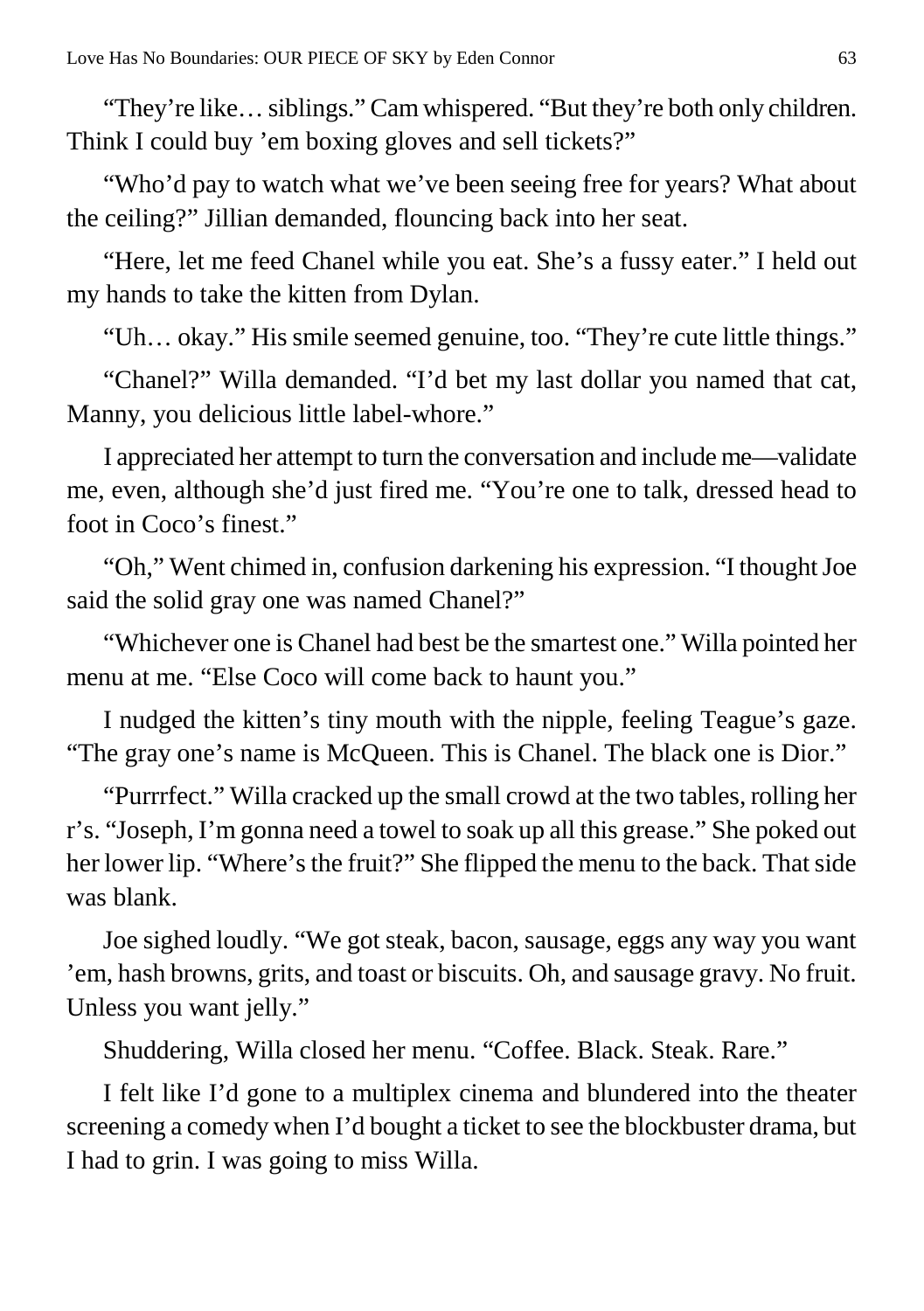Joe scratched down Teague and Cam's order, then mine, and stalked toward the back. I watched him go. Feeling someone's eyes on me, I looked up to see Willa scrutinizing me through slitted eyelids, much like Teague still did. My heart took one rapid, guilty leap, then I remembered… then I remembered Joe would expect much the same code of behavior from me as Willa. Teague looked away, reaching over Willa to offer Jill her cell phone. I thought Chanel wasfull. I placed her in the bucket, in an unoccupied spot. She promptly woke McQueen and Dior, climbing over them to get on top.

Jillian tilted the phone. "Oh, my God. That's gorgeous, Teague. Your own personal sky."

Teague shook her head. She stretched an arm across the table and laid her hand over mine the second my ass hit my seat. "No, I got my own piece of Manny's sky. He did the work. I'm just awed by how beautiful that sky is."

I wanted to like Teague. I did like her, but at the moment, I was too focused on the way "my sky" sure as hell didn't reach across the street.

Or maybe I didn't mean enough to Joe. Not yet. I tried to fight the wave of despair. I'd known how he was before we became lovers. Too late to cry over that now. I'd made any relationship he and I might have harder for him with my interview. To be seen with me left no room for doubt. If I'd had the cash in my pocket to pay for the four days my truck had sat in the parking deck, I'd have left. The friendly chatter from his friends washed over me, but I couldn't tune it out.

Nodding emphatically, Jillian asked, "What did you decide to with the balcony?"

Cam interrupted. "Hush up, Jillian. My vacation isn't technically over. I'm not ready to go another round with Teague over that second floor. Not yet. The topic is off-limits until Monday."

"Poor bastard. I feel you, brother," Dylan muttered, raising the thick china mug to his lips. Went sawed off a bite of steak, grinning but saying nothing. He seemed to be watching the silent news show playing on the wall to my left.

"Dylan wants Teague to rent the space," Jill explained. I assumed she spoke to Willa. I tried to smile, but the way Joe was able to act as though there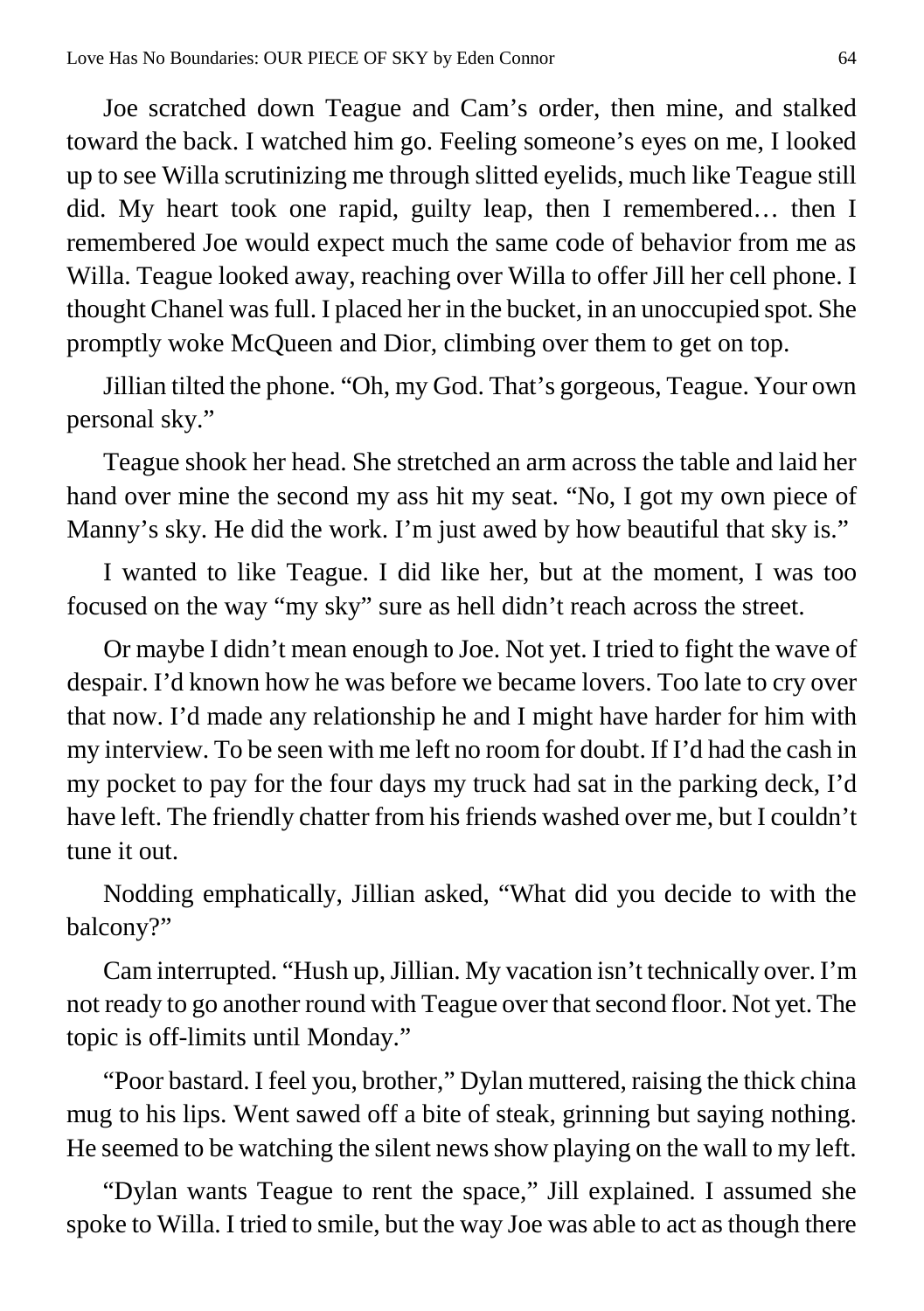was nothing between us was hammering me between the eyes. The gulf between *here* and *across the street* seemed to yawn under my feet. Could I handle this? "Teague wants to display her sculpture up there."

"Well, I know I can put them downstairs," Teague exclaimed, "but only so many businesses would be interested in second-floor space. He just doesn't seem to get that. Dress shops never make it downtown. It's easier to go to the mall and have several stores to choose from. And they'll want window space on the ground floor. I need that. He wants me to run an ad and just take whoever will sign the lease. I keep telling him, the customers for this other business will be coming through my space, too. And what if I hate the person? This isn't like renting an apartment. You can see into that space from my shop. It can't be… *tacky*."

"God forbid." Willa intoned.

Cam tapped the table with his spoon. "Teague, what day is it?"

"Thursday," she retorted. "But I'll feel the same come Monday."

My thoughts echoed Cam's statement. Reality had crashed my party too soon. I studied the lacquered oak trim around the edge of the table.

"I hate these damn televisions," Teague burst out.

"I agree," Willa wrinkled her nose at the beautiful widescreens on either wall. "But he's gonna make a killing. This is the ultimate he-man's breakfast nook. Once someone draws him a map about the waitress thing. Seriously, Jillian, you should make him hire you."

Jillian waved a hand. "He really needs college girls, or just a bit older, not someone my age. But I am getting restless. I'm almost sorry I sold my bridalphotography shop. I need a place to hide from the never-ending project."

"Jill and her husband are restoring a house almost as old as Carmine House, Willa." Teague explained. Joe returned with mugs of coffee. He wouldn't meet my eyes.

Dylan dropped his fork and made a big deal of slapping his back pocket. "Just checking for the flames, darling." He turned a sad face to our table. "Every time she gets bored, my credit cards start smokin'."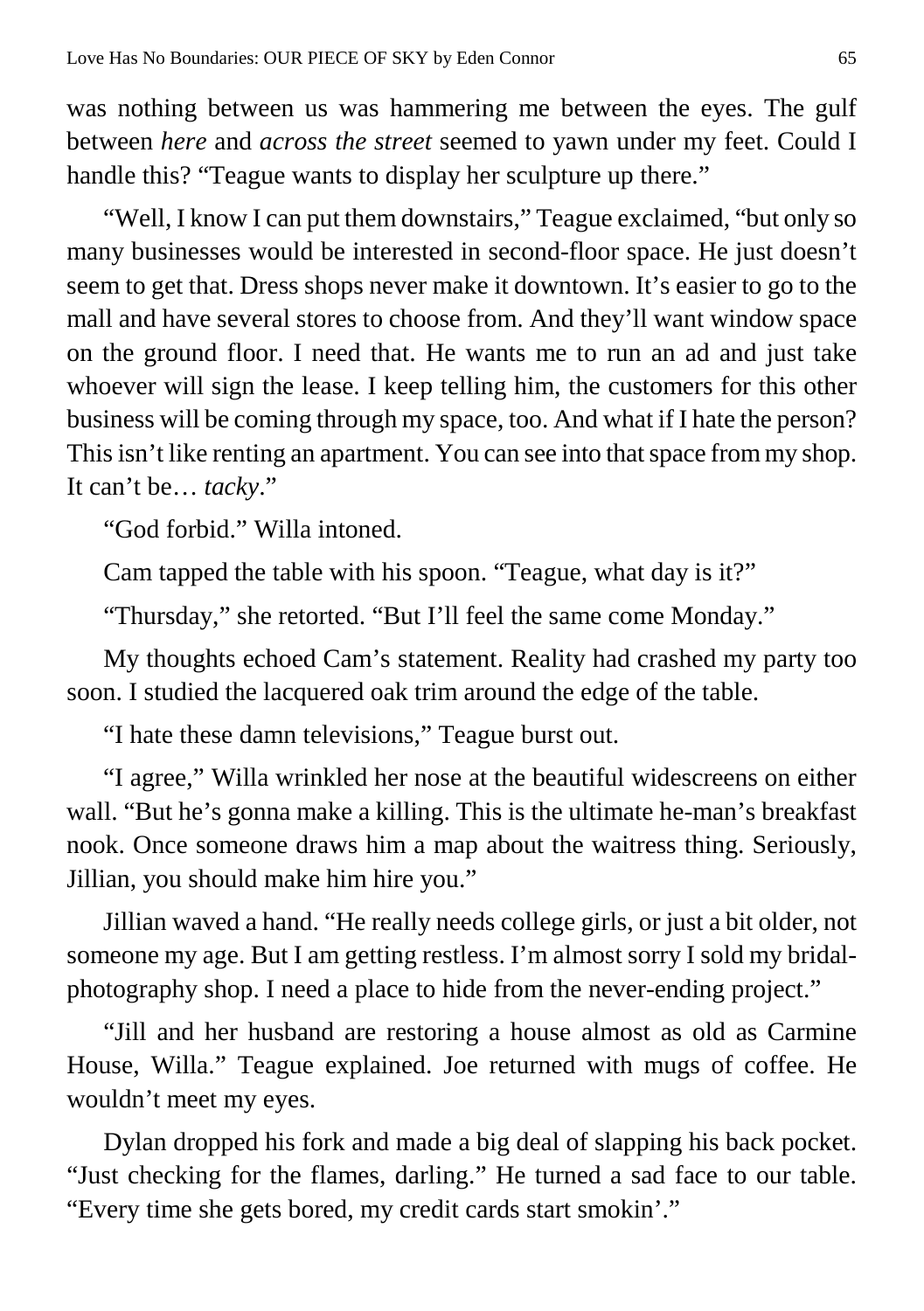Went dragged his gaze from the television. "Waitress? She won't even bring us chips. I wanna know what Joe has that we don't." He flashed a roguish grin. "Besides Teague's teeth in his ass."

I was sure they didn't realize every word they said made me feel worse. Willa was absolutely right. He'd opened a man-cave that served the ultimate man-food, the lumberjack breakfast. This was ground zero for don't ask, don't tell.

\*\*\*\*

### *Joseph*

Maybe later, I'd laugh with Manny at the way Jill called herself the Wish Fairy. But I could see he wasn't in a laughing mood. I was afraid he didn't get Teague's personality. I peered through the front windows, looking for the sign company. My palms were wet, and I damn near fumbled the pen.

A young black girl stepped through the door. I'd never seen her before, but the hunk of gold around her neck looked familiar. I wanted to end the practice run, but I couldn't do that now without appearing rude—or something worse. "C'mon in, sweetheart. Breakfast is on the house today. Take a seat anywhere."

"I need to see the owner or manag—"

"Oh, my god, that's my necklace!" Teague pointed at the newcomer.

Willa piped up. "No doubt about it."

The girl had a massive purse over her arm, just about the ugliest pocketbook I'd ever seen. Her other hand flew to her throat. Her eyes went wide. She took a step back. "No, this is mine. I have the receipt to prove it."

Willa got to her feet, holding out a hand. "What a world we live in, when a lovely young woman like you thinks we're accusing you of stealing. Please, sit with us, dear. What Teague meant was that she made the gorgeous piece you're wearing. What I meant was I recognized her work. I'm Willa Seachrist. What's your name?"

"Cynda. Cynda Foster. I'm so sorry. I misunderstood. It's just—"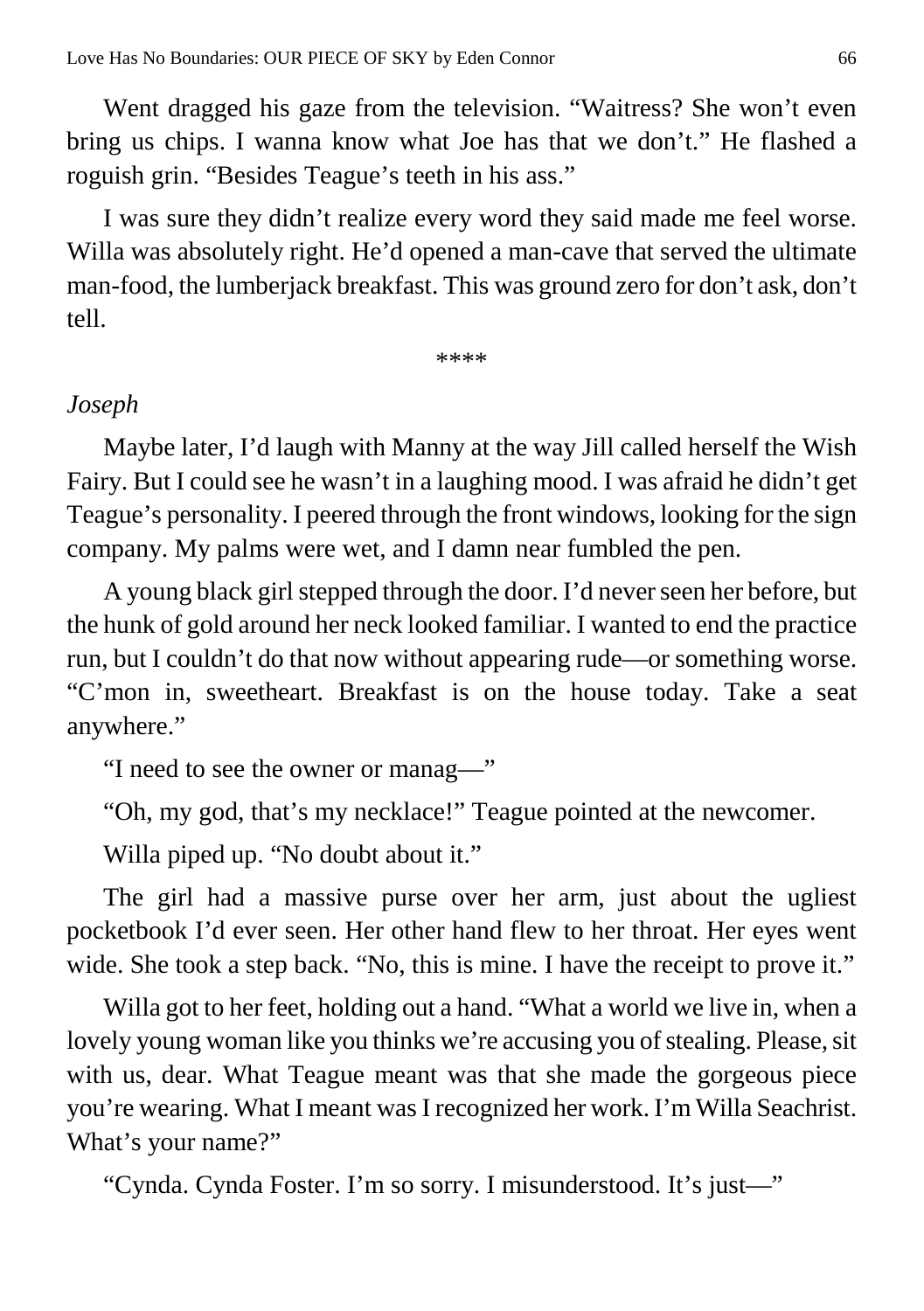Willa strutted past me down aisle. She took the black woman's hand in one of hers. With the other, she stroked the top of the frightened girl's hand, petting her like a kitten. She steered the frightened woman toward Teague, Cam, and Manny's table, where I stood. "It's just that people need to spend more time getting to know one another, so we don't measure each other by the wrong yardstick." Teague stood and pulled a chair from the empty table behind her, smiling and nodding.

*Damn, she's smooth.* "We have steak, bacon, sausage, eggs any way you want 'em, hash browns, and biscuits or toast, and sausage gravy. Coffee, o.j., sweet tea, and water."

The young woman lifted her face to smile at me. "Then you need some fruit."

"See?" Willa demanded cocking a brow at me. "I happen to agree. He needs some fruit."

The girl pried her big purse open. "Maybe you need an exclusive, gourmet, organic peach, grown right here in the county?" She lifted a mason jar. The fat halves filling the jar had wide cranberry centers, barely edged in gold. "I'm taking advance orders for this year's crop. Brought a sample. They sure are good right off the grill, brushed with honey and brown sugar."

"I'll have a double order of those." Willa smiled at me this time, eyes flashing. "Hold the sugar."

"Oh, I'm thinking you need the sugar," I retorted, taking the jar. "Grilled peaches, coming right up. I might be interested in ordering some, if these guys like 'em," I promised. "How do you want your eggs, ma'am?"

"Cynda," she repeated. "I'm really just here to take orders for the peaches, but I appreciate your kindness."

"Did he just call me… *sour*?" Willa demanded.

"He sure did," Cam crowed. "You should whack him with a menu."

"Hrmpf," Willa growled, flopping into her seat. "He'll be lucky if I don't whack him with my car."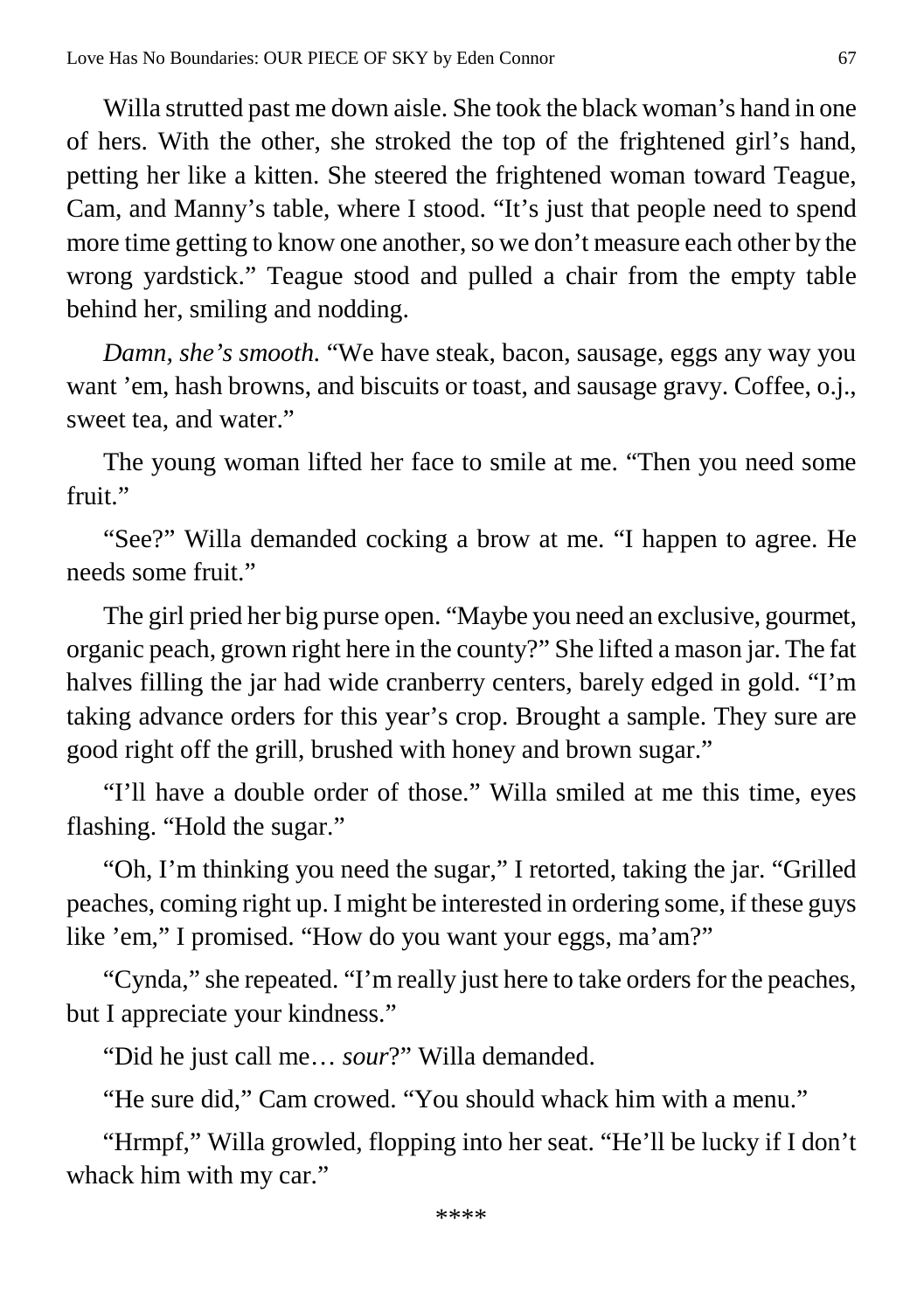## *Manny*

Willa nailed the problem, I felt. People here needed to see gay men as... men. Not as swishy men, or feminine men, or men-on-the-make, out to turn straight guys, but just as guys who happened to like guys. Joe would be good at that. His coming out might cost him personally, but I wondered if he knew how many he might help. He'd been a part of this community forever.

That wasn't a sacrifice I could force on him. When Joe disappeared, I gulped my coffee, thinking that Teague's remark, and Cynda's reaction, had sketched a picture on another grain of rice.

I felt Cynda saw herself as fifty cents worth of cat, too. Not because she believed she was worthless, but because, like me, she'd stared into too many eyes that couldn't see her.

A loud thump sounded from the front of the building. I jerked around in my seat. The sign company truck was double-parked out front. Bobby wrangled an extension ladder between two vehicles, bumping into the parking meter planted between them.

"Oh, this I gotta see." Teague jumped up. "I swear, if this sign is as ugly as the last one, I might whack him with your car, Willa. I'll be right back." She strode down the aisle, and shoved the front door open, nearly knocking Bobby over.

I turned back to see Willa slide a finger over the heavy gold collar around the black woman's slim throat. "Is that a peach pit?"

The woman's smile lit her face, transforming her from pretty to beautiful. "My boyfriend had it made special. Your friend cast it fromthe stone of one of those peaches I brought."

The genuineness of the black woman's smile got one from Willa in return. "You're clearly special to him. I have a few of Teague's pieces. Tryin' to buy all I can before some movie star takes a stroll down the red carpet in a Teague Tillis original and I have to settle for her scraps."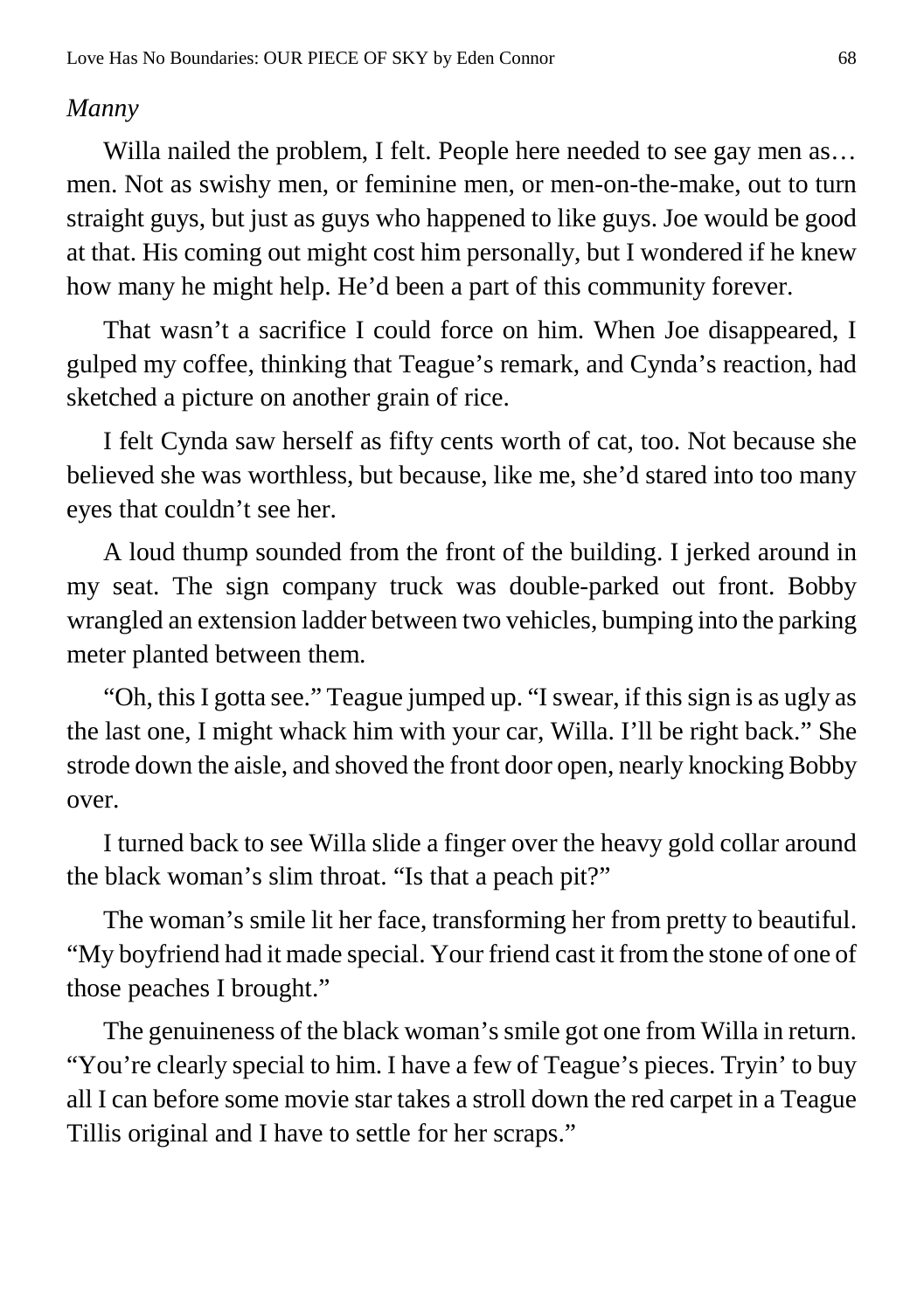"She got a shop down on King Street to take a couple of things on consignment." Cam crossed his arms over his chest, turning in his seat to look out the front glass.

"She's thinking too small," Willa snapped, raising a brow at me.

Cynda nearly whispered. "That's what Daniel tells me. He'd be mad if he'd seen how I acted. He says if I expect to be treated small, most folks gonna treat me small, because I make it easy for 'em."

Willa flicked the golden peach stone dangling from the necklace, setting it swinging. "You can take it from me, he's right. It's harder for folks to look down on you if they gotta climb up to your level to do it."

The necklace was made from a wreath of gold leaves. I was amazed by the craftsmanship. Pink-gold flowers peeking from between the leaves looked almost real. I leaned close. Squinting, I figured out Teague had coated rose gold with translucent pink enamel to make the etched veins in the tiny peach blossoms show up. "Teague's really gifted," I murmured. I'd worked for a few pop stars. Most wouldn't know my name, but I'd slept with their wardrobe consultants and *they* still took my calls. *If Teague wants to pay a commission to sell her work…*

Cynda's hand on my arm interrupted my thoughts. "I guess you know that already. I saw you on television. If that young man was your friend, I'm so sorry. Even if you don't know him, I'm still sorry. That verdict was wrong."

"Joseph!" Teague's voice rang out. "You miserable little thief!" When I cranked my head around, Isaw she wasleaning against the opened front door, laughing. Joe was never going to get heart disease, I figured. Hanging around Teague was like fastening one end of a pair of jumper cables to a battery, and the other end to your tongue. Joe strolled around the corner, bearing a large tray.

"You can't lay claim to the whole thing, McBitchy Tits," he informed her, apparently unperturbed. I understood the nickname much better now. He slid the tray onto the table in front of Jillian, Dylan, and Went. "Grilled peaches for everyone." He lifted a plate and turned, plunking a white stoneware platter in front of Willa.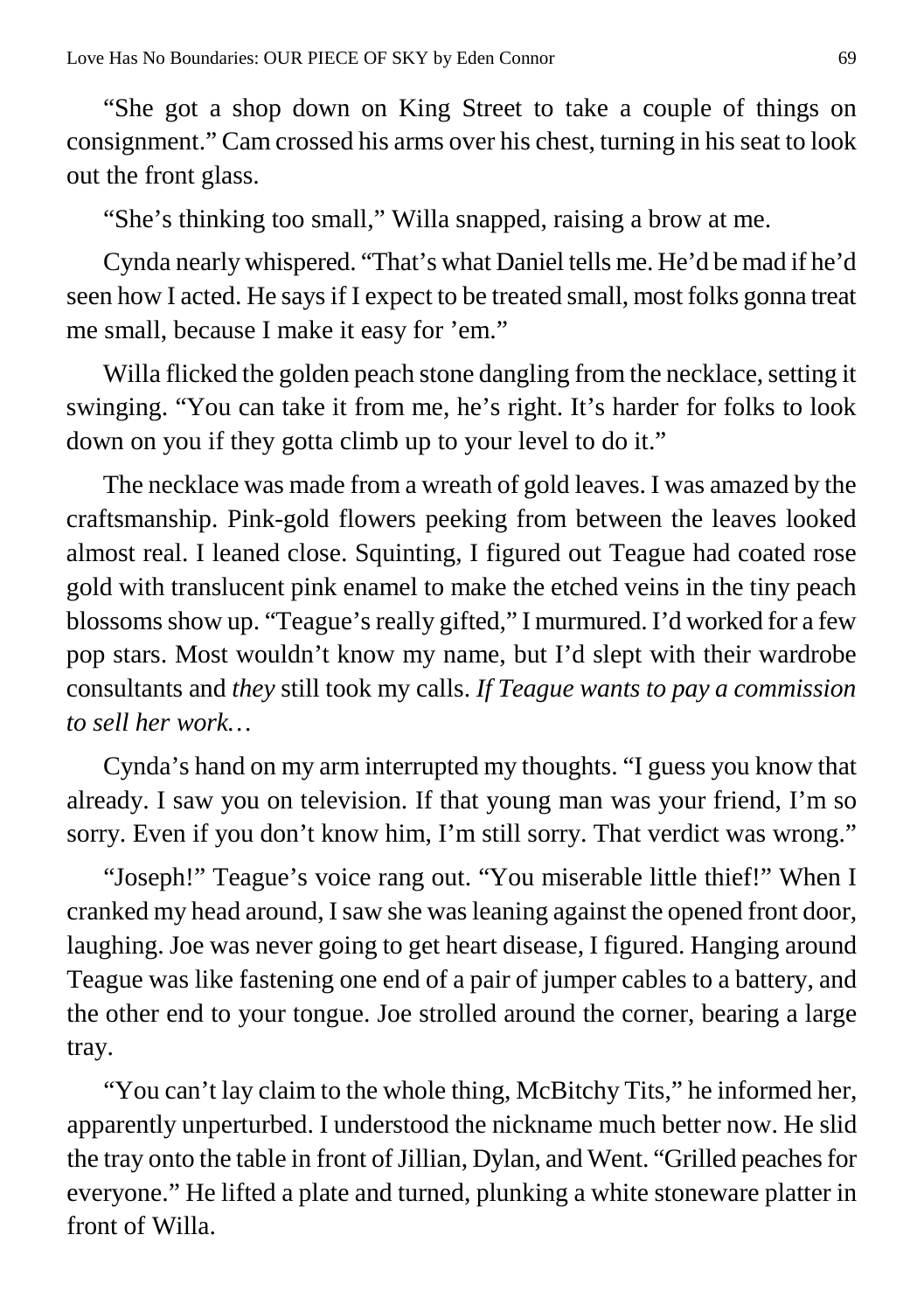Finally, the man looked at me. He extended his hand, like he wanted me to take it. "Come see my new sign, Manny."

*Okay, maybe Joe will clamp those jumper cables to my tongue*. My heart sure needed a jump to get going. Hesitantly, I slipped my hand into his. Squeezing so hard I thought he might crack a bone, he yanked me out of the chair. I had to hurry to keep pace. He dragged me down the aisle and out the front door. The sign with the lumber letters leaned against the building façade. The pair of men leaned over the back of the sign company's pickup.

I saw a flash of white, a thin curve of black, then a spot of blue. They heaved the sign over the truck rail. I blinked.

"Prettiest damn sign I ever saw," Joe stated. "You be sure and charge me double, Bobby."

Thick, plain letters were outlined in black. They spelled "Sky Breakfast Nook". The insides were filled with vaguely cloud-like shapes that could've been drawn by a five-year-old.

Joe grabbed my other hand, yanking me roughly around to face him. His brows were drawn together. His Adam's apple bobbed a few times. He cleared his throat. Shuffling his feet, he managed to bring his big work boot down on my toe. Muttering a curse, he gave me a pleading look. "Manny, I need you to paint me a better sky," he barked.

I was chocolate in sunshine, practically a sticky stain on the sidewalk. *He's going to kiss me.* The one-man band took another shot at playing the *1812 Overture,* using my ribs for the percussion. I sensed others crowding the sidewalk at my back, but all I saw was Joe's face coming closer.

"What are you two waiting for?" I heard Teague demand, just as Joe's lips touched mine. "I don't have all day to stand out here and supervise."

Then Willa piped up. Her drawl rang through my head. "Get that sign screwed to the building and quit rubberneckin'. My goodness, you two boys never saw anyone kiss before?"

I felt as though we'd set a pair of lionesses loose on the Christians. Joe took his sweet time, kissing me till my head spun.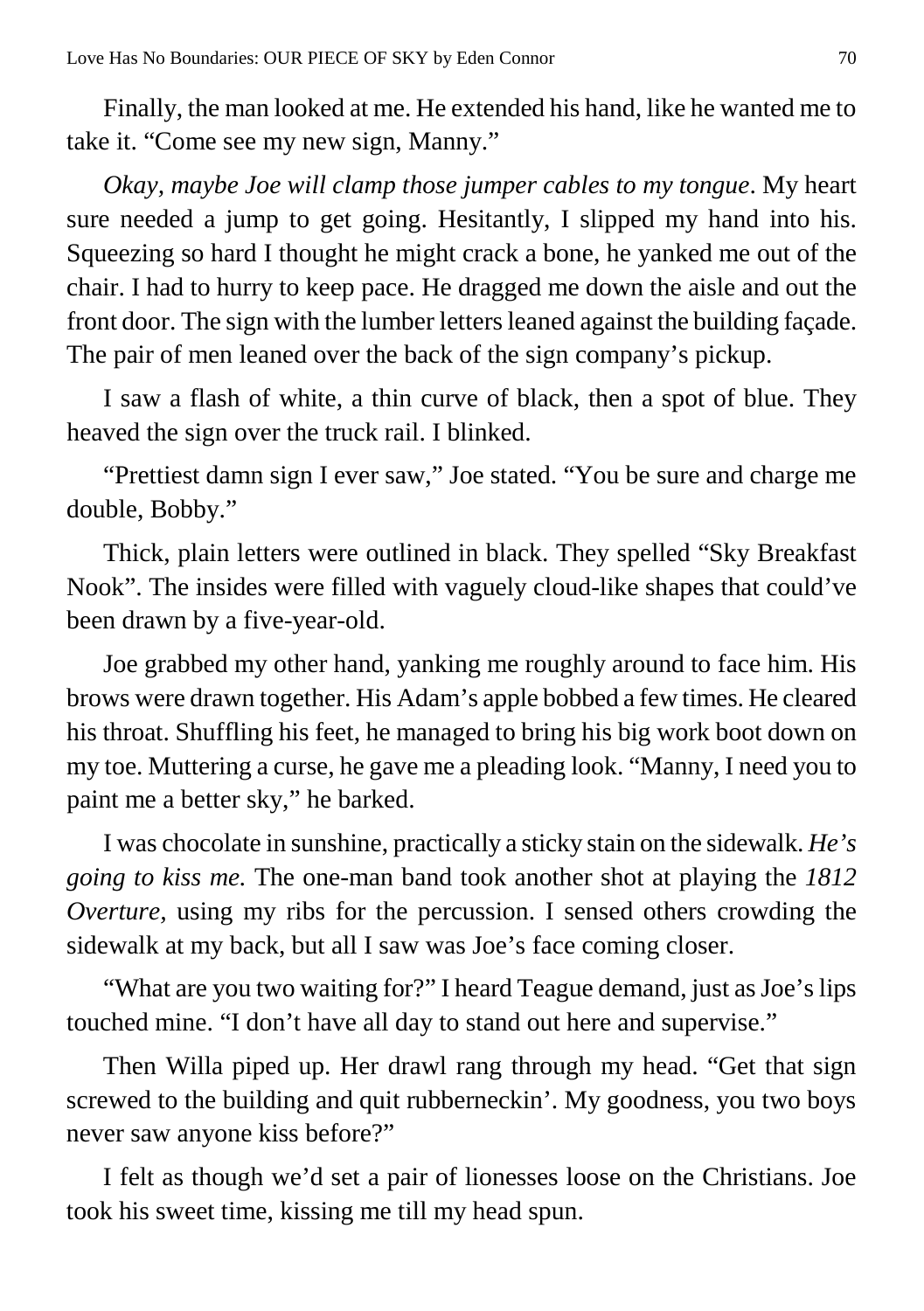"Gotta go talk to the lady about her peaches," Joe said, when he raised his head and dropped his arms.

I couldn't quite speak, so I bobbed my head. But it was time to see if I could make my own sky. "Willa, you owe me a severance package."

"Oh, I do, do I?"

The small crowd shuffled back into the restaurant. "Teague, how much do you want for the mezzanine space?" I asked as we retook our seats.

"I wasthinking maybe two-seventy-five a month." She retook her seat and scooted her chair under the table, assisted by Cam. Willa sank into the seat next to hers. Joe set a plate with two ruby-toned peach halves, striped with black grill marks, in front of Teague. Joe continued passing out plates, but I could tell he was listening. "What were you thinking about putting up there?"

"A coffee salon."

"Oh!" Jillian jumped up, dragging her chair to our table. "Go on, Manny. A coffee shop sounds nice, Teague."

Ishook my head. "No, not just another coffee shop. A coffee *salon*. Picture it. Comfortable, armless sofas around the walls, upholstered in rich, Renaissance-style tapestry. Every few feet, there'd be, like a television tray, for lack of a better term. So people have a place to sit the coffee. But they're topped with clear, acrylic boxes about the size of a shirt box, and the base slides under the sofas They'll be lined in velvet, and each box will feature a piece like Cynda's necklace, which is to-die-for, by the way." I smiled at the young black woman.

Willa picked up her fork, cutting off a bite of her fruit.

"Well, you're going to pay me commission for every piece I sell, and honey, I can sell that." I pointed toward the fabulous collar. "And I'm going to sell coffee, but the real draw will be the conversation. I can deliver the gay crowd, Teague. Let your customers mingle with us. We don't bite." I turned to the young woman who'd inspired my plan. "And Cynda, your coffee is always on the house. Bring your friends. Let's get to know each other."

Cynda's smile just made me want to smile back.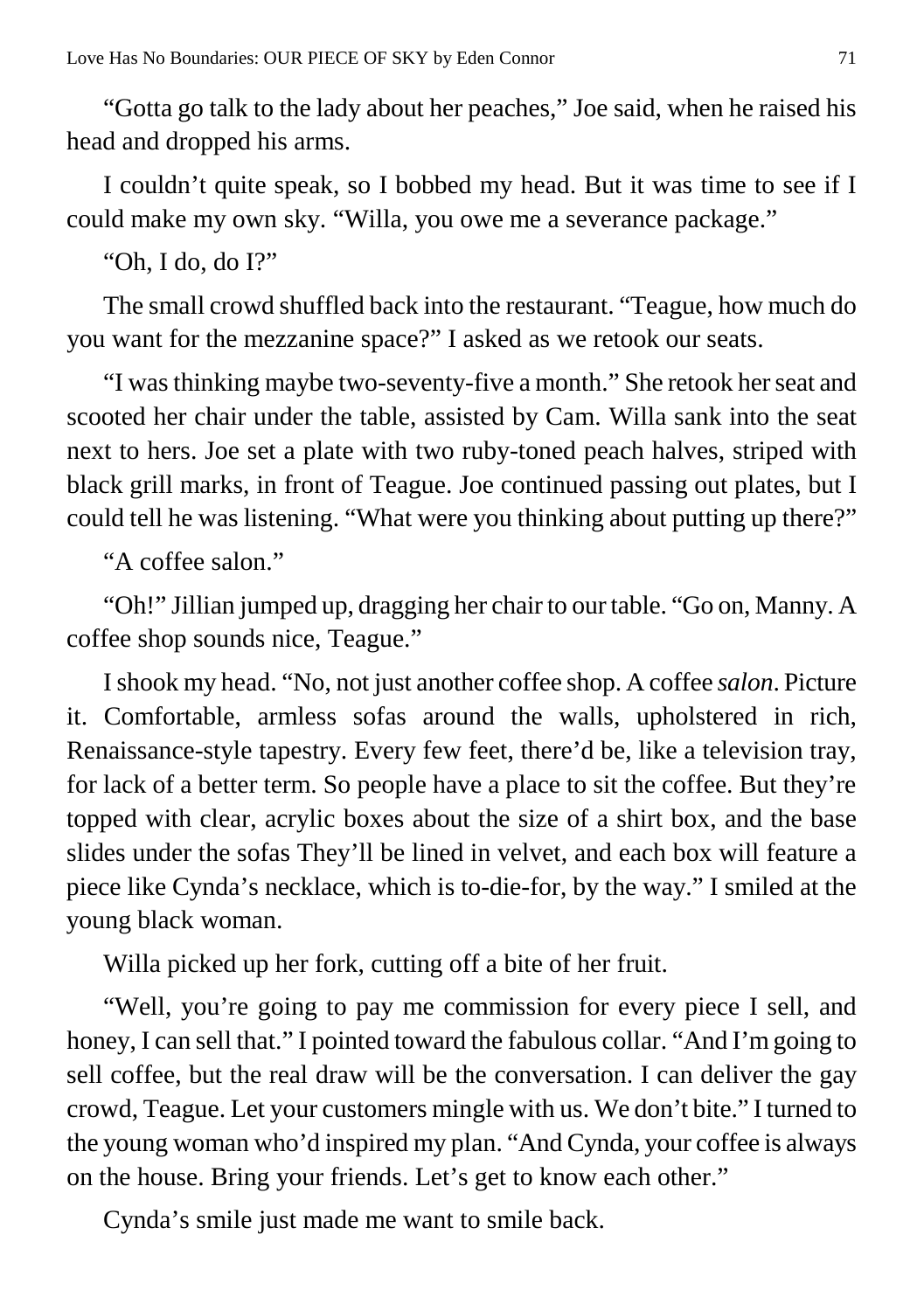"I want to be a hostess, Manny," Jillian demanded. "For these conversations. Are you thinking a monthly topic? We'd talk to people every day, of course, but if you focus on one topic a month, I think that could have a huge ripple effect. Something held in the evening, right after work hours, maybe? When you order those to-go cups for the coffee, get plain, unprinted ones. I can design sleeves advertising the topic and the date everyone'sinvited to the open house for a conversation."

"May I suggest the need for a hate crime law in this state for your first topic?" Dylan leaned forward.

"Oh, yes," Cynda's voice was low, but it throbbed. She sat straighter and squared her shoulders. "I'd love to hostess for that, too."

"I can get a few lawyers knowledgeable about the history and the effect hate crime laws have had in other states to join in the conversation, Manny. It's a helluva an idea," Went offered.

"Just like the Parissalons of old." Willa finally spoke. "I'd love to be your partner, Manny. Silent, of course. But I'd be honored to hostess, along with these two ladies."

I doubted Willa was ever silent, but she influenced a powerful crowd. Even better, she knew their kinky secrets.

"Miss Cynda, I'mgoing to need about twenty… make that thirty bushels of these peaches." Joe dragged a chair to the shrinking table, wedging it beside mine. "When do they come in season?"

"You know," Willa drawled, "best way in the world to get people to show up is to feed 'em. How many acres of these magical peaches do you have, Cynda? Y'all gotta taste these."

Cameron clapped me on the shoulder. "Hell, yes. Joe, you got a lease agreement handy?"

Joe grinned. "I sure as hell do."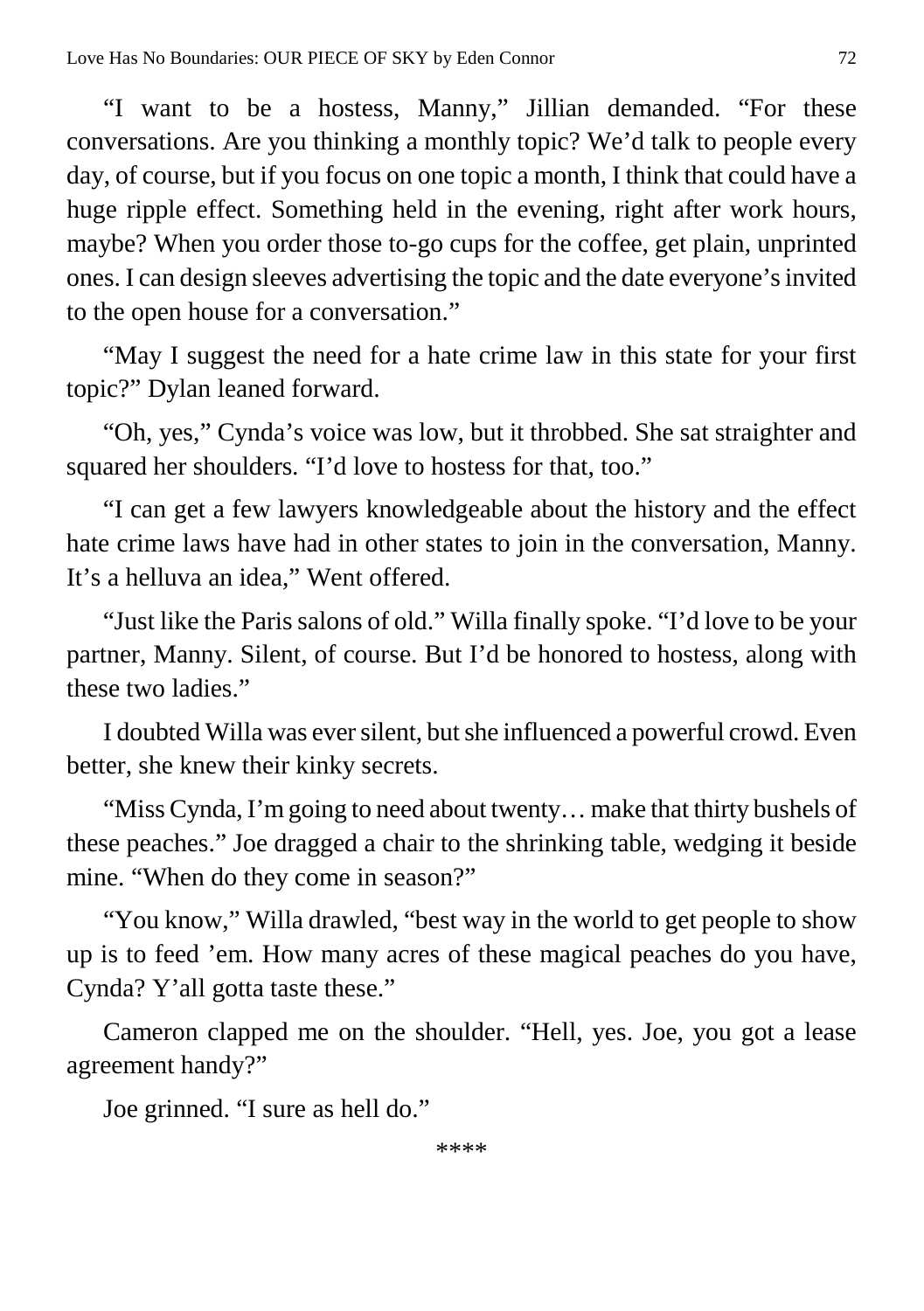### *Four months later*

### *Manny*

I paced in the small park, tugging at my collar.

"Now you got your neck thingy all crooked." Joe tweaked my cravat. I wasn't worried. I knew Willa waited inside, ready to pounce and groom me harder than Chanel grooms McQueen.

"I'm nervous," I admitted. Emmanuel's Coffee Salon had been open a month, but tonight was our first "conversation". Even now, I still got dizzy, thinking of the way the plan had come together. Joe's friends had taken me in without question or reservation, and all our hopes rested on the evening going well. "The mayor's coming, Joe." My voice was barely a squeak.

"He puts his pants on one leg at a time, same as you. If I had to guess, I'd say he'd suck a dick, too, if he could find the courage." Joe put his huge arms around me, squeezing me tight. Over hisshoulder, I stared at the sign. Not the gorgeous, naked cherub sign, lettered in gold leaf, that Teague designed, hanging on the bank building to my back.

The one across the street, advertising "Sky Breakfast Nook". Every time I saw it—and I saw it often—I recalled the magical day when the plan for the salon was born. The day I sometimes felt I'd been born.

His voice vibrated through me, rough as Dior's purr. "Some people make money. Some make art. Some make trouble. But damn few can make a difference, Manny. I love you." Dropping his arms, he stepped back, tugging something silver from his pocket. "I brought duct tape to slap over Teague's big mouth, just in case."

Laughing helped calm me. *He looksso handsome in his new suit.* When he pulled his hand free, I saw the silver thing wasn't duct tape, but a box. "I thought you needed your own Teague Tillis original." His big shoulders lifted slightly.

Heart thundering, I removed the lid, tugging out the velvet box with clumsy fingers. The ring was easily three-quarters of an inch wide, and so heavy, I thought it might be platinum. Each deep channel ensconced one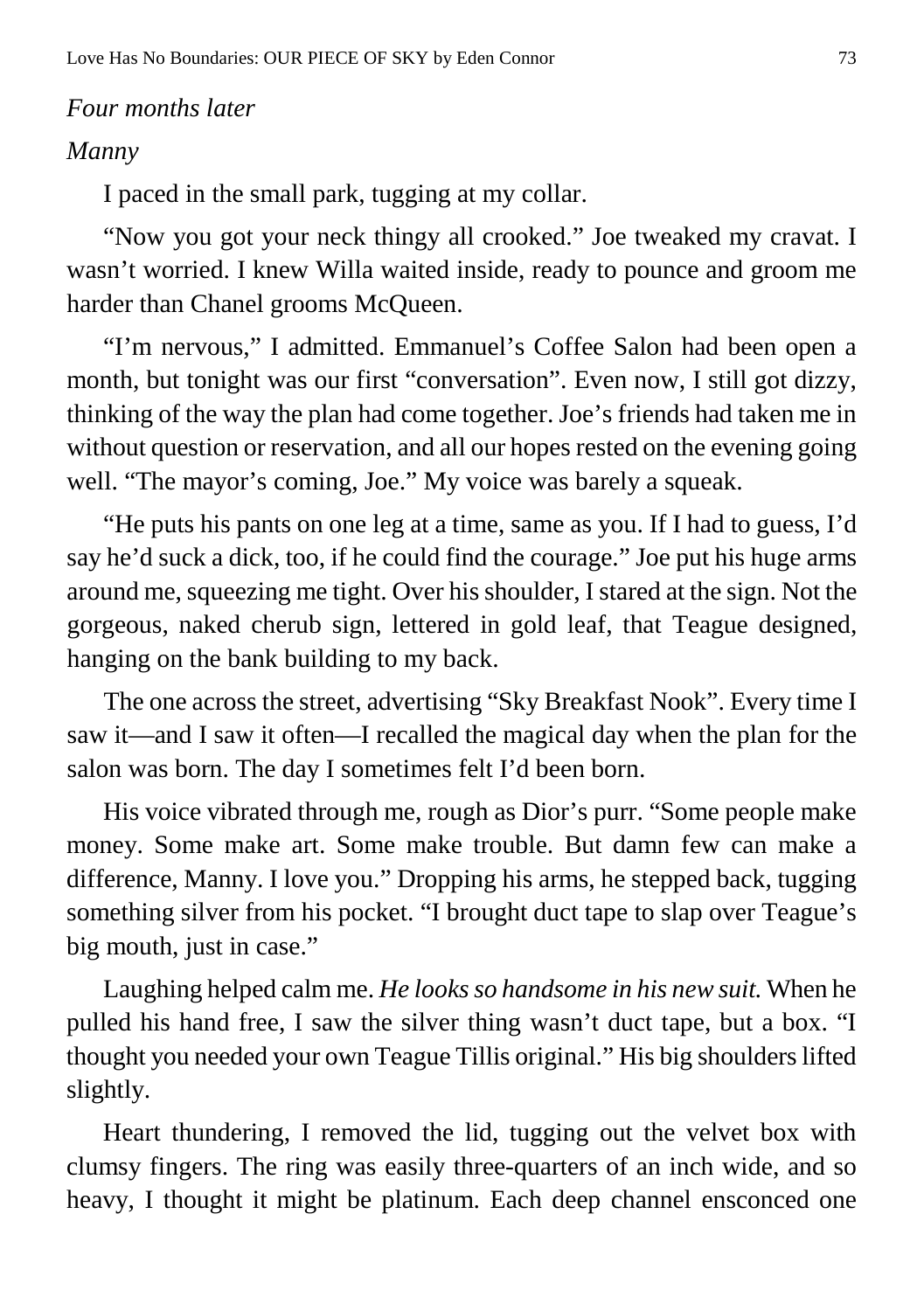skinny, elongated cat, stretched out and chasing his tail. Translucent enamel floated over sculpture so fine, I could see every tiny hair. I stroked one spine. My breath caught when I realized the cats were weighted somehow, so the slightest motion made them spin around the ring. The gray figure representing McQueen, in the center, faced and turned in the opposite direction from the other two. In the back, they darted through a solid tunnel. A mother's ring, I decided immediately, designed with a father's love. I didn't dare think Joe's gift could be more.

"I love you." I was so choked up, I could barely get the words out.

"Ain't much." His tone was gruff. "But don't blame the artist. She only had about fifty cents worth of cat to work with, and you know they never sit still." The warmth in his eyes belied his words. He pushed the ring over my knuckle of the ring finger of my hand… my left hand. His hand clutched mine. "Go give 'em a piece of your sky, lover."

#### **THE END**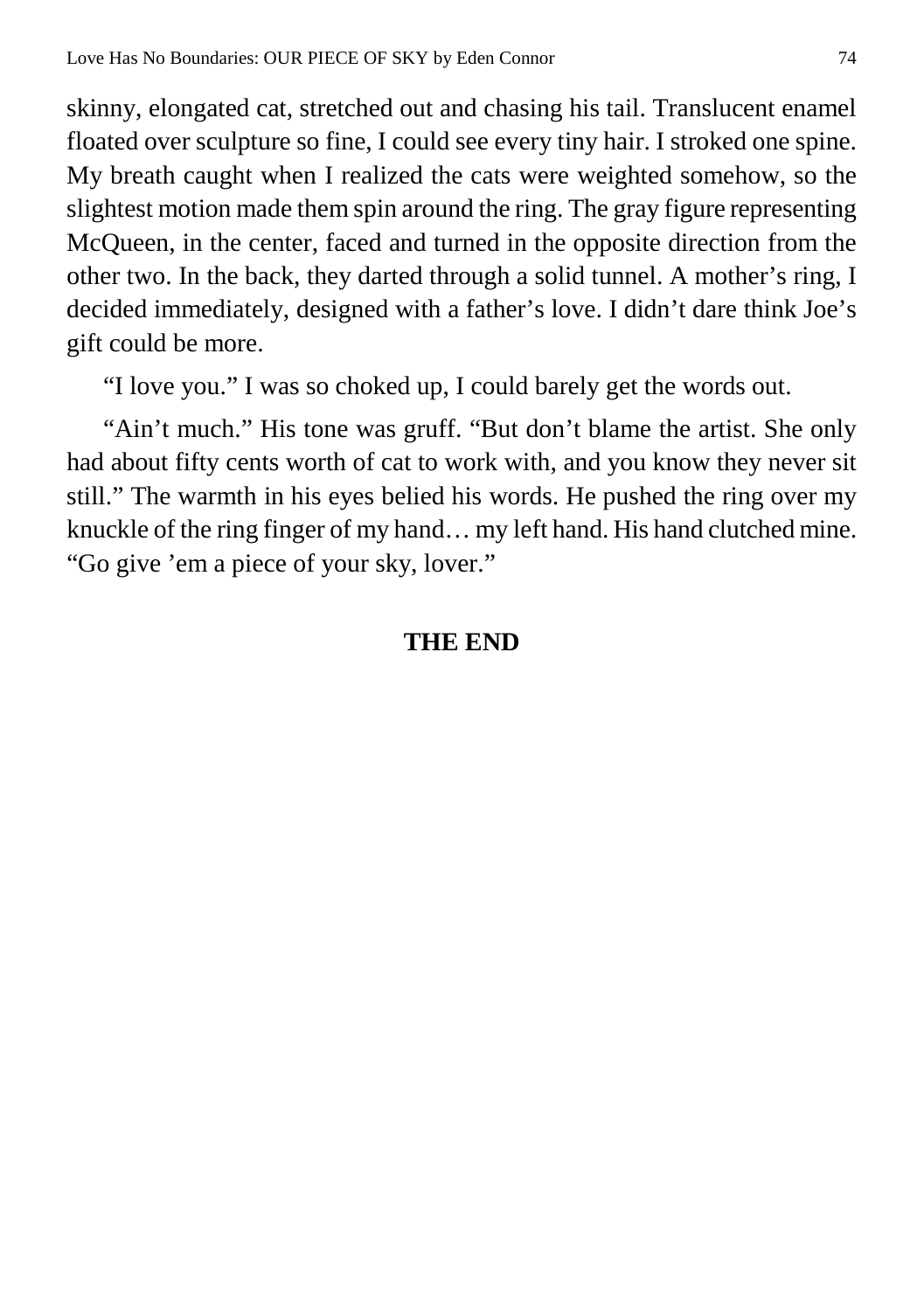## *Afterword*

I have a confession.

Teague and Joseph first appeared as supporting characters in my story, *[Breaking](http://www.goodreads.com/book/show/17688468-breaking-glass) Glass*, about Dylan, Jillian, and Teague's journey into their ménage arrangement. Willa and Manny helped Cameron and Teague get together in *[Forceful](http://www.goodreads.com/book/show/17261504-forceful-negotiations) [Negotiations](http://www.goodreads.com/book/show/17261504-forceful-negotiations)*, the first story in my Carmine Club series. Cynda takes center stage in the second book of my Devilish De Marco Men series, *Wildly [Inappropriate](http://www.goodreads.com/book/show/15784701-wildly-inappropriate)*. You won't believe what Cynda's man can do with those peaches. (m/f, kinky, erotic romances)

What can I say? My stories are primarily set in one very small town. It's only natural these characters would trip across each other from time-to-time. If you enjoyed meeting this wacky cast, they'd love to tell you their love stories, too.

You might even figure out who the mysterious man was, loitering on the grounds of Carmine House, in the beginning of *Our Piece of Sky*. If Willa doesn't kill him first.

~Eden